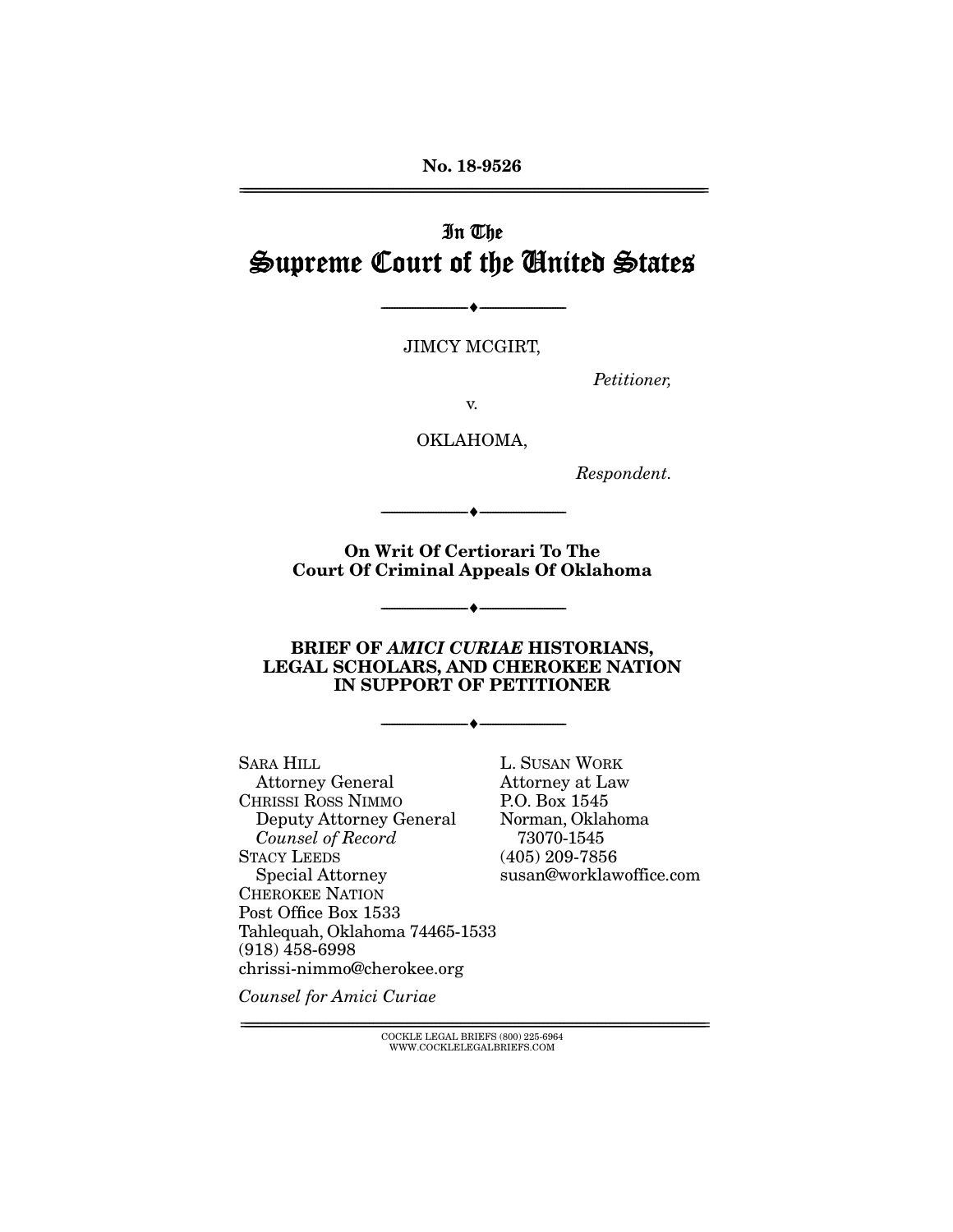# TABLE OF CONTENTS

|                                                                                                                                                                                                       | Page           |
|-------------------------------------------------------------------------------------------------------------------------------------------------------------------------------------------------------|----------------|
|                                                                                                                                                                                                       | iii            |
| INTEREST OF AMICI CURIAE                                                                                                                                                                              | 1              |
| SUMMARY OF ARGUMENT                                                                                                                                                                                   | $\overline{2}$ |
|                                                                                                                                                                                                       | $\overline{4}$ |
| CREEK NATION SURVIVED FEDERALLY<br>Ι.<br>FORCED EMIGRATION FROM PRESENT<br>DAY ALABAMA AND GEORGIA TO IN-                                                                                             | $\overline{4}$ |
| CONGRESS THREATENED CREEK SOV-<br>Н.<br>EREIGNTY TO FORCE CREEK AGREE-<br>MENT TO ALLOT TRIBAL LANDS                                                                                                  | 9              |
| A. Congress Applied the Federal Allotment<br>and Assimilation Policy to Creek Nation<br>in the Late Nineteenth Century                                                                                | 9              |
| The Fee Patents Held by the Five Tribes,<br>В.<br>Including Creek Nation, Led to Coer-<br>cive Congressional Measures to Force<br>Tribal Agreement to Allotment                                       | 11             |
| FEDERAL LEGISLATION GOVERNING<br>III.<br>FEDERAL COURT JURISDICTION IN<br>THE STATE OF OKLAHOMA CONTIN-<br>UES FEDERAL JURISDICTION OVER<br>CRIMES BY AND AGAINST INDIANS<br>ON THE CREEK RESERVATION | 16             |
| A. Congress Enacted the General Crimes<br>Act and Major Crimes Act to Address<br>Crimes Arising on Indian Country                                                                                     |                |
| throughout the United States                                                                                                                                                                          | 16             |

i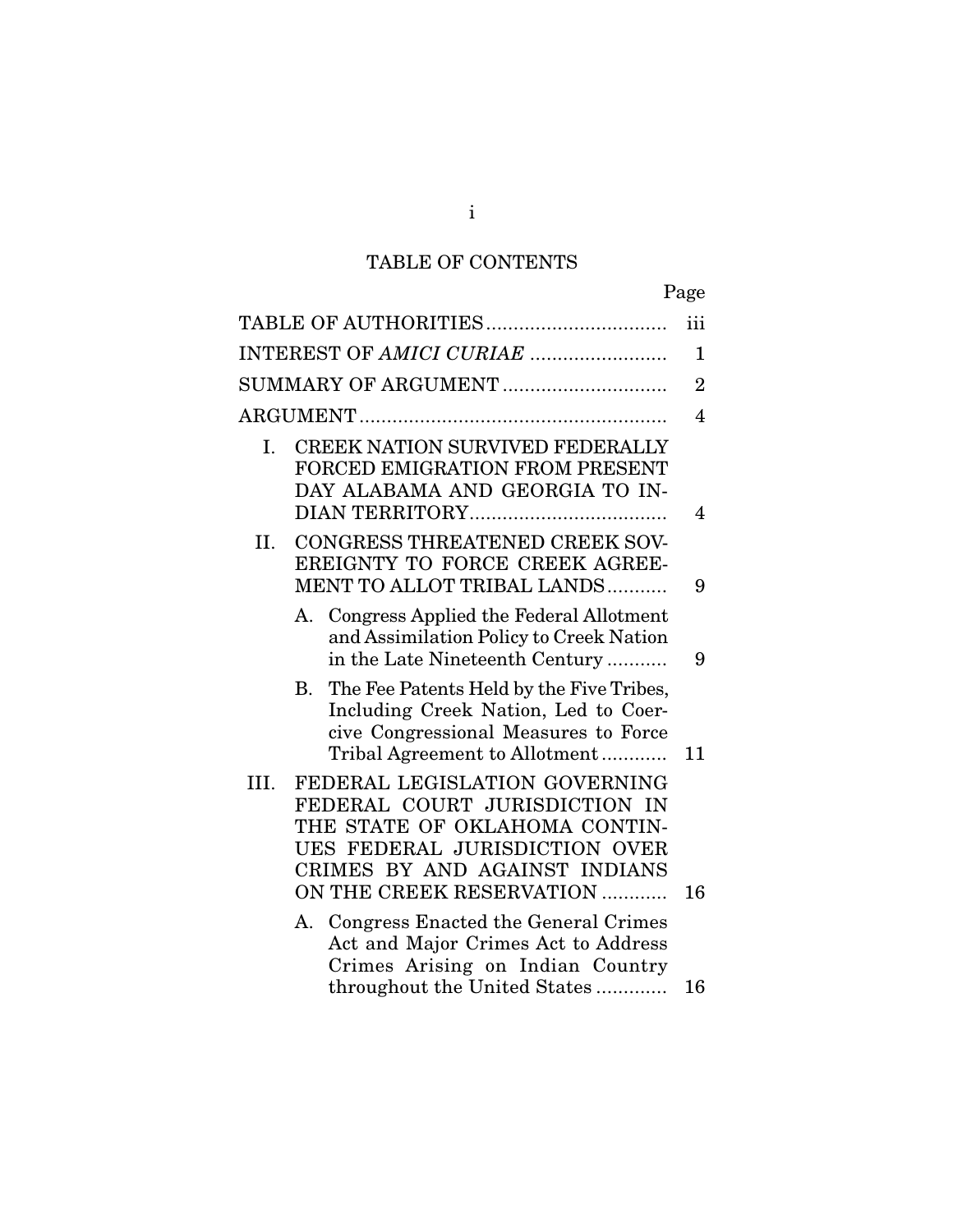# TABLE OF CONTENTS – Continued

Page

|     | В. | Beginning in 1877, Congress Enacted a<br>Number of Laws Establishing Federal<br>Court Jurisdiction in Indian Territory<br>and Expanding that Jurisdiction                                               | 18 |
|-----|----|---------------------------------------------------------------------------------------------------------------------------------------------------------------------------------------------------------|----|
|     |    | C. The 1906 Oklahoma Enabling Act Did<br>Not Authorize State Jurisdiction over<br>Crimes by or Against Indians on the                                                                                   | 20 |
| IV. |    | CREEK NATION RESISTED FEDERAL<br>AGENCY OBSTRUCTION AND BATTLED<br>STATE-COURT SANCTIONED FRAUDU-<br>LENT LAND TRANSACTIONS FOR DEC-<br>ADES AFTER STATEHOOD                                            | 23 |
|     | A. | Federal Officials Unlawfully Obstructed<br>Creek Exercise of Governmental Pow-<br>ers Until Barred by the Harjo v. Kleppe                                                                               | 23 |
|     | B. | Creek Nation's Attempts to Protect<br><b>Creek Citizens from Fraudulent Land</b><br>Transactions Sanctioned by Oklahoma<br>Courts Were Hindered by the Unlawful<br>Exercise of Oklahoma Criminal Juris- | 26 |
|     |    |                                                                                                                                                                                                         | 33 |
|     |    |                                                                                                                                                                                                         |    |

ii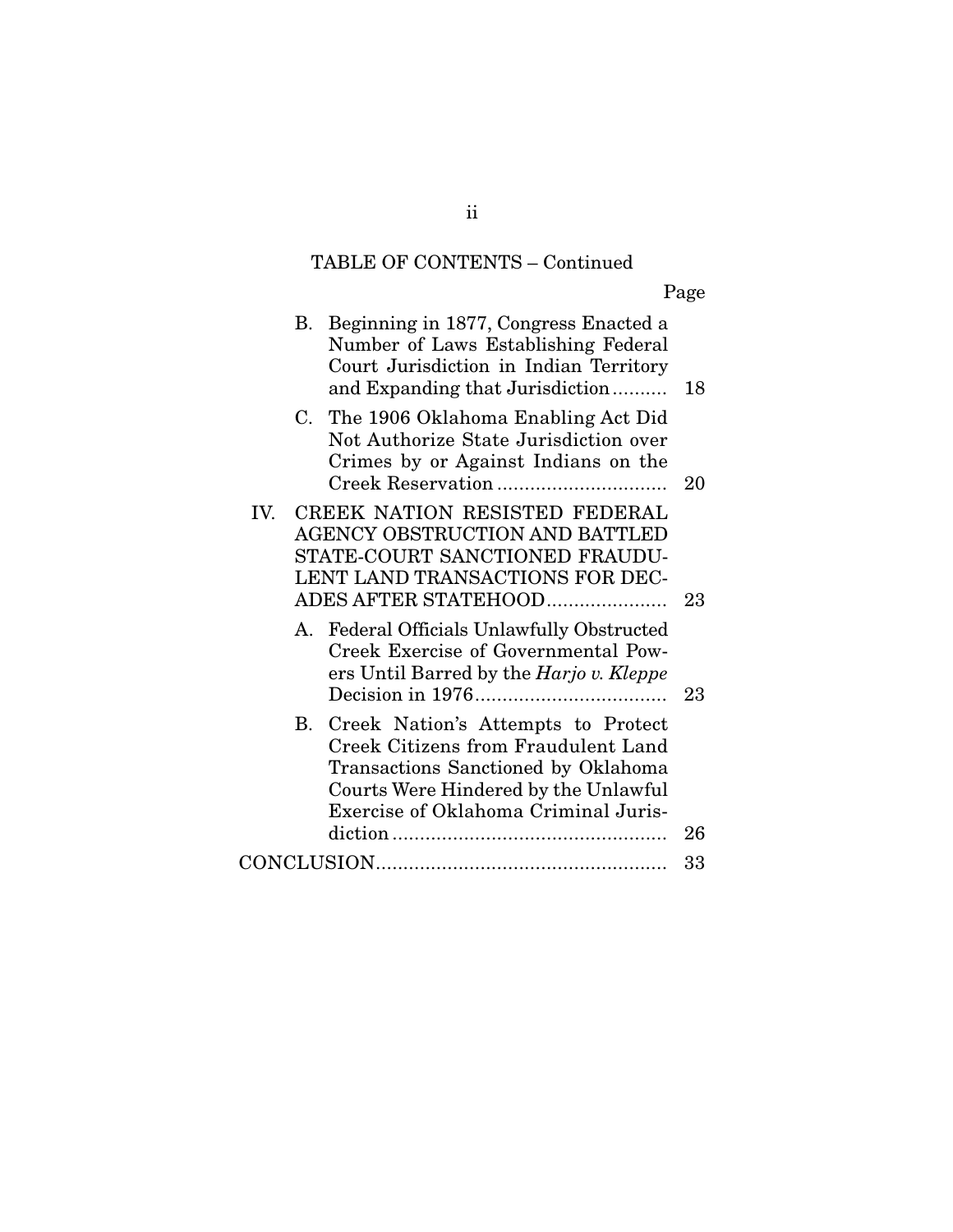# TABLE OF AUTHORITIES

| Cherokee Nation v. Georgia, 30 U.S. (5 Pet. 1) 1                                                                                                |
|-------------------------------------------------------------------------------------------------------------------------------------------------|
| Cherokee Nation v. Hitchcock, 187 U.S. 294                                                                                                      |
| Cravatt v. State, 825 P.2d 277 (Okla. Crim. App.                                                                                                |
| Donnelly v. United States, 228 U.S. 243 (1913)17                                                                                                |
| Ex parte Crow Dog, 109 U.S. 556 (1883) 16, 17                                                                                                   |
| Ex parte Nowabbi, 61 P.2d 1139 (Okla. Crim.                                                                                                     |
| Harjo v. Kleppe, 420 F. Supp. 1110 (D.D.C. 1976),<br>aff'd sub nom. Harjo v. Andrus, 581 F.2d 949                                               |
| Heckman v. United States, 224 U.S. 413 (1912)10                                                                                                 |
| Indian Country, U.S.A., Inc. v. Oklahoma ex rel.<br>Oklahoma Tax Comm'n, 829 F.2d 967 (10th<br>Cir. 1987), cert. denied, 487 U.S. 1218 (1988)26 |
| Johnson v. Riddle, 240 U.S. 467 (1916)1, 11                                                                                                     |
| Lone Wolf v. Hitchcock, 187 U.S. 553 (1903)12                                                                                                   |
| Marlin v. Lewallen, 276 U.S. 58 (1928) 5, 10                                                                                                    |
| Muscogee (Creek) Nation v. Hodel, 851 F.2d 1439                                                                                                 |
| Smith v. Townsend, 148 U.S. 490 (1893) 10                                                                                                       |
| Springer v. Townsend, 336 F.2d 397 (10th Cir.                                                                                                   |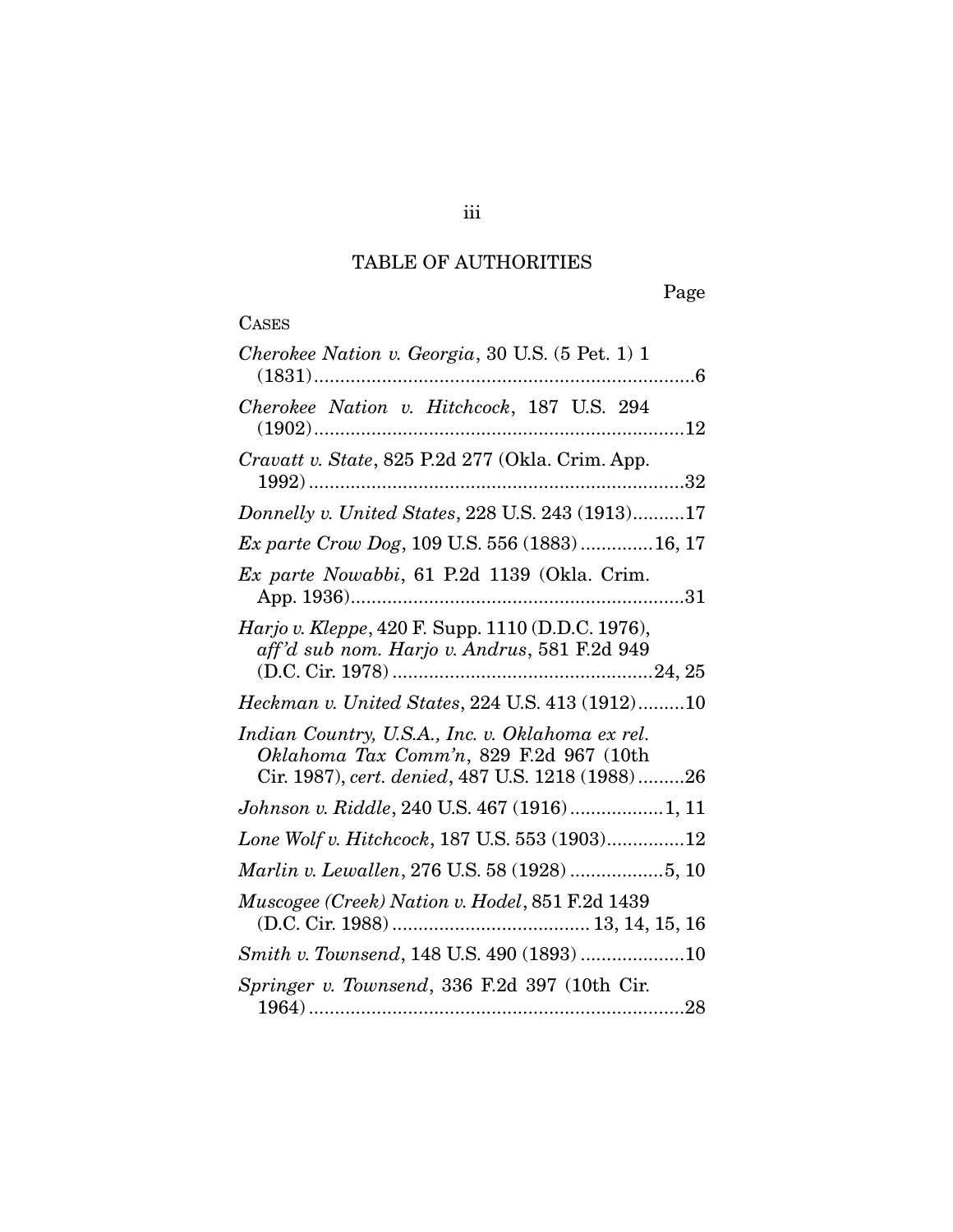iv

| State v. Klindt, 782 P.2d 401 (Okla. Crim. App.                                                 |
|-------------------------------------------------------------------------------------------------|
| State v. Littlechief, 573 P.2d 263 (Okla. Crim.                                                 |
|                                                                                                 |
| United States v. Burnett, 777 F.2d 593 (10th Cir.                                               |
| United States v. Celestine, 215 U.S. 278 (1909)17                                               |
| United States v. Creek Nation, 476 F.2d 1290 (Ct.                                               |
| United States v. Gypsy Oil Co., 10 F.2d 487 (8th                                                |
| United States v. John, 437 U.S. 634 (1978)17                                                    |
| United States v. Kagama, 118 U.S. 375 (1886) 17                                                 |
| United States v. McBratney, 104 U.S. 621 (1881) 21                                              |
| United States v. Pelican, 232 U.S. 442 (1914) 17                                                |
| United States v. Ramsey, 271 U.S. 467                                                           |
| United States v. Sandoval, 231 U.S. 28 (1913)17                                                 |
| United States v. Sands, 968 F.2d 1058 (10th Cir.<br>1992), cert. denied, 506 U.S. 1056 (1993)32 |
| Williams v. United States, 327 U.S. 711 (1946)22                                                |
| Woodward v. De Graffenried, 238 U.S. 284                                                        |
| Worcester v. Georgia, 31 U.S. (6 Pet.) 515 (1832) 6                                             |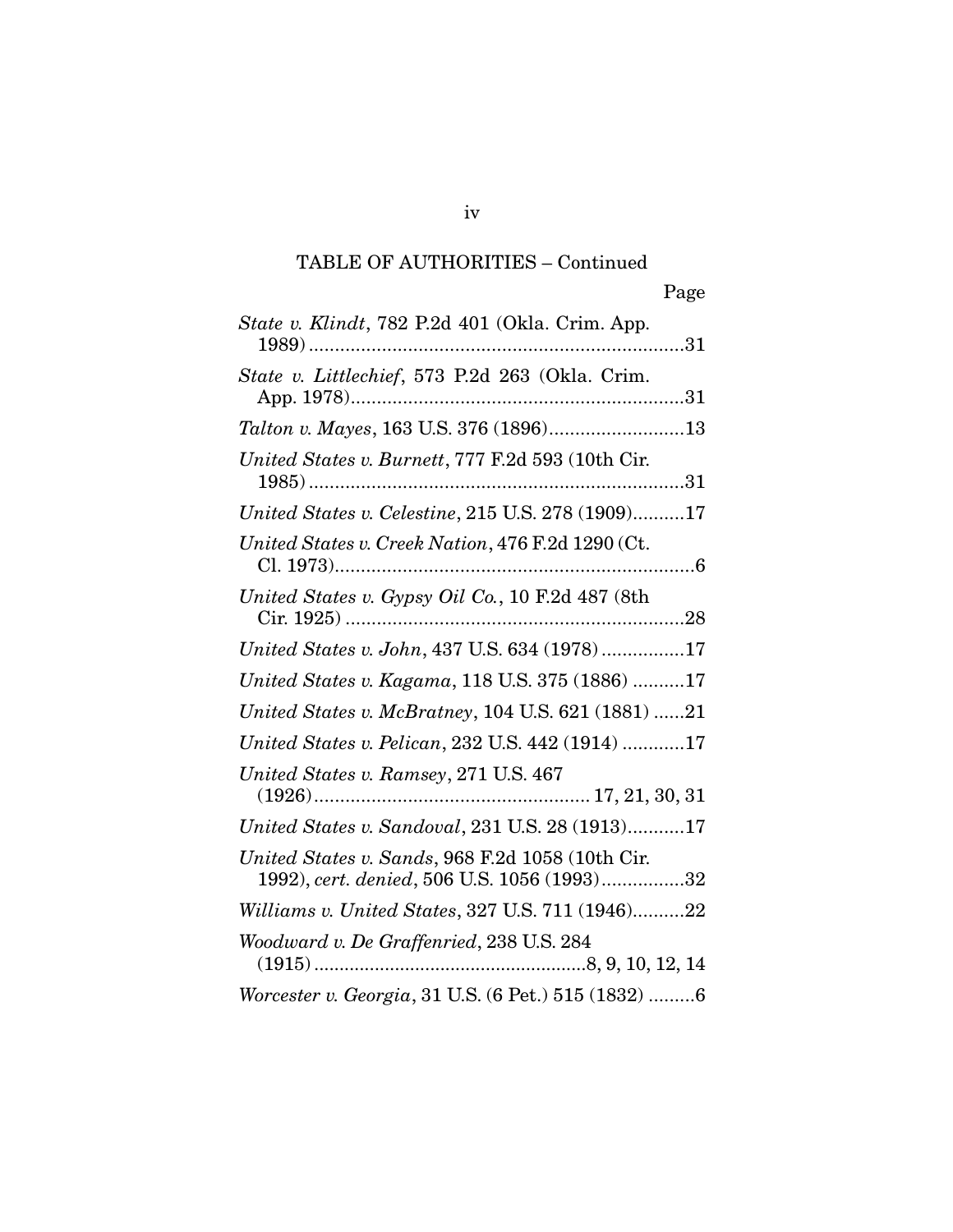| TREATIES, STATUTES, AND CONSTITUTIONS                                                                   |
|---------------------------------------------------------------------------------------------------------|
| Treaty with the Creeks, 7 Stat. 366 (1832)7                                                             |
|                                                                                                         |
| Treaty with the Creek Indians, 14 Stat. 785                                                             |
|                                                                                                         |
| Act of Jan. 6, 1883, ch. 13, 22 Stat. 40019                                                             |
| Act of Mar. 3, 1885, ch. 341, § 9, 23 Stat. 362, cod-<br>ified at 18 U.S.C. § 1153 (Major Crimes Act)17 |
| Act of Feb. 8, 1887, ch. 119, 24 Stat. 388 (General                                                     |
| Act of Mar. 1, 1889, ch. 333, 25 Stat. 78319                                                            |
| Act of May 2, 1890, ch. 182, 26 Stat. 81  13, 19                                                        |
| Act of Mar. 3, 1893, ch. 209, 27 Stat. 61212                                                            |
| Act of Mar. 1, 1895, ch. 145, 28 Stat. 693 (1895                                                        |
| Act of June 7, 1897, ch. 3, 30 Stat. 62 (1897 Act)13                                                    |
| Act of June 28, 1898, ch. 517, 30 Stat. 495 (Cur-                                                       |
| Act of July 1, 1898, ch. 542, 30 Stat. 567 15                                                           |
| Act of Mar. 1, 1901, ch. 675, 31 Stat. 848 (unrat-                                                      |
|                                                                                                         |
| Act of June 30, 1902, ch. 1323, 32 Stat. 500 27                                                         |
| Act of July 1, 1902, ch. 1375, 32 Stat. 716 15                                                          |

v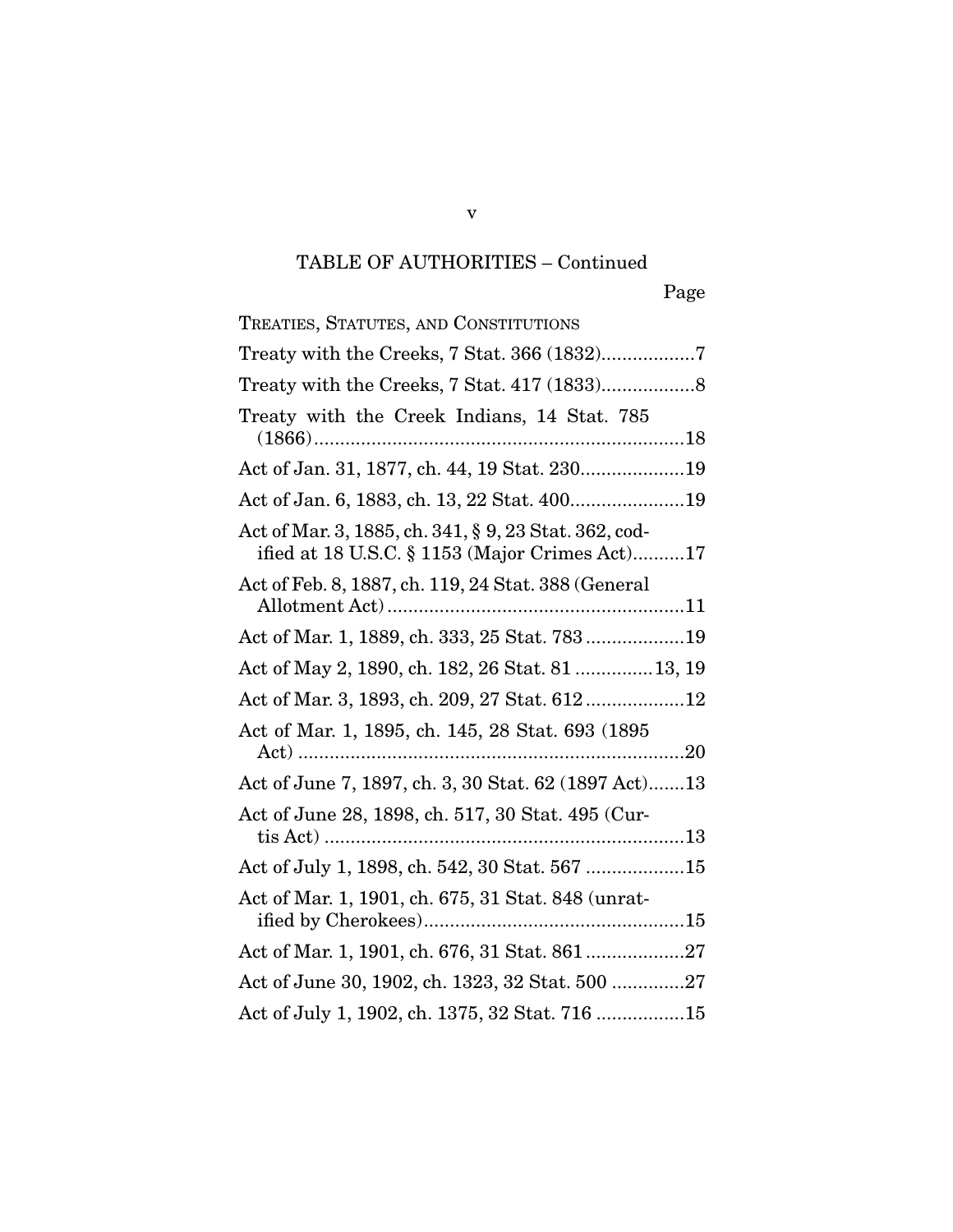| Act of Apr. 21, 1904, ch. 1402, 33 Stat. 18028                                                                       |
|----------------------------------------------------------------------------------------------------------------------|
| Act of Apr. 26, 1906, ch. 1876, 34 Stat. 13724                                                                       |
| Act of May 8, 1906, ch. 2348, 34 Stat. 182, codi-                                                                    |
| Act of June 16, 1906, ch. 3335, 34 Stat. 267  20, 21, 22                                                             |
| Act of Mar. 1, 1907, ch. 2285, 34 Stat. 101514                                                                       |
| Act of Mar. 4, 1907, ch. 2911, 34 Stat. 128621                                                                       |
| Act of May 27, 1908, ch. 199, 35 Stat. 312 28                                                                        |
| Act of Mar. 4, 1909, ch. 321, 35 Stat. 1145, codi-<br>fied at 18 U.S.C. $\S 13$ (Assimilative Crimes                 |
| Act of June 18, 1934, ch. 576, 48 Stat. 985, codi-<br>fied at $25$ U.S.C. $\S$ $5101$ , <i>et seq.</i> (Indian Reor- |
| Act of June 26, 1936, ch. 831, 49 Stat. 1967, cod-<br>ified at 25 U.S.C. §§ 5201-5210 (Oklahoma In-                  |
| Act of Aug. 4, 1947, ch. 458, 61 Stat. 731 28                                                                        |
| Act of Oct. 22, 1970, Pub. L. No. 91-495, 84 Stat.                                                                   |
| Act of Jan. 4, 1975, Pub. L. No. 96-638, 88 Stat.                                                                    |
| Rev. Stat. §§ 2145 and 2146, codified at 18 U.S.C.                                                                   |
|                                                                                                                      |
|                                                                                                                      |

vi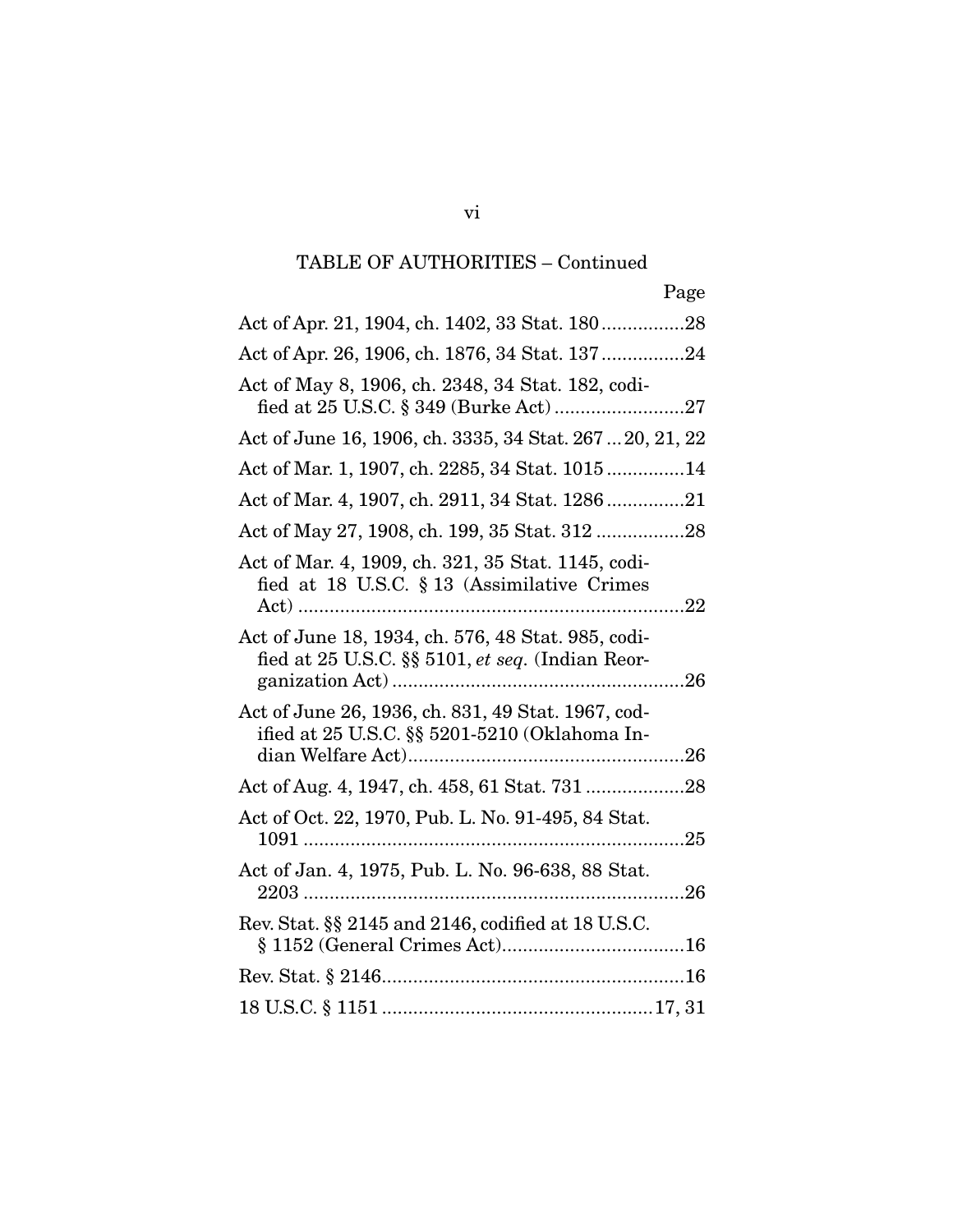| Page                                                                                                                                                                          |
|-------------------------------------------------------------------------------------------------------------------------------------------------------------------------------|
|                                                                                                                                                                               |
|                                                                                                                                                                               |
|                                                                                                                                                                               |
|                                                                                                                                                                               |
| EXECUTIVE AND LEGISLATIVE MATERIALS                                                                                                                                           |
| 1886 Ann. Rep. Comm'r Ind. Aff. https://digital<br>commons.law.ou.edu/cgi/viewcontent.cgi?article                                                                             |
| 1899 Ann. Rep. Comm. Five Civ. Tribes http://<br>images.library.wisc.edu/History/EFacs/Comm<br>Rep/AnnRep99p2/reference/history.annrep99p2.                                   |
| 1900 Ann. Rep. Comm. Five Civ. Tribes, Appendix<br>No. 1 http://images.library.wisc.edu/History/<br>EFacs/CommRep/AnnRep1900p2/reference/<br>history.annrep1900p2.i0003.pdf15 |
| 1909 Ann. Rep. Comm'r Ind. Aff., Table 39 (1909)<br>http://images.library.wisc.edu/History/EFacs/<br>CommRep/AnnRep09/reference/history.annrep                                |
| 1911 Ann Rep. Comm. Five Civ. Tribes http://<br>images.library.wisc.edu/History/EFacs/Comm<br>Rep/AnnRep11/reference/history.annrep11.i00                                     |
| 2 BUREAU OF ROLLS AND LIBRARY, WASH. DEP'T OF<br>STATE, Documentary History of the Constitu-<br>tion of the United States of America 65-66                                    |

vii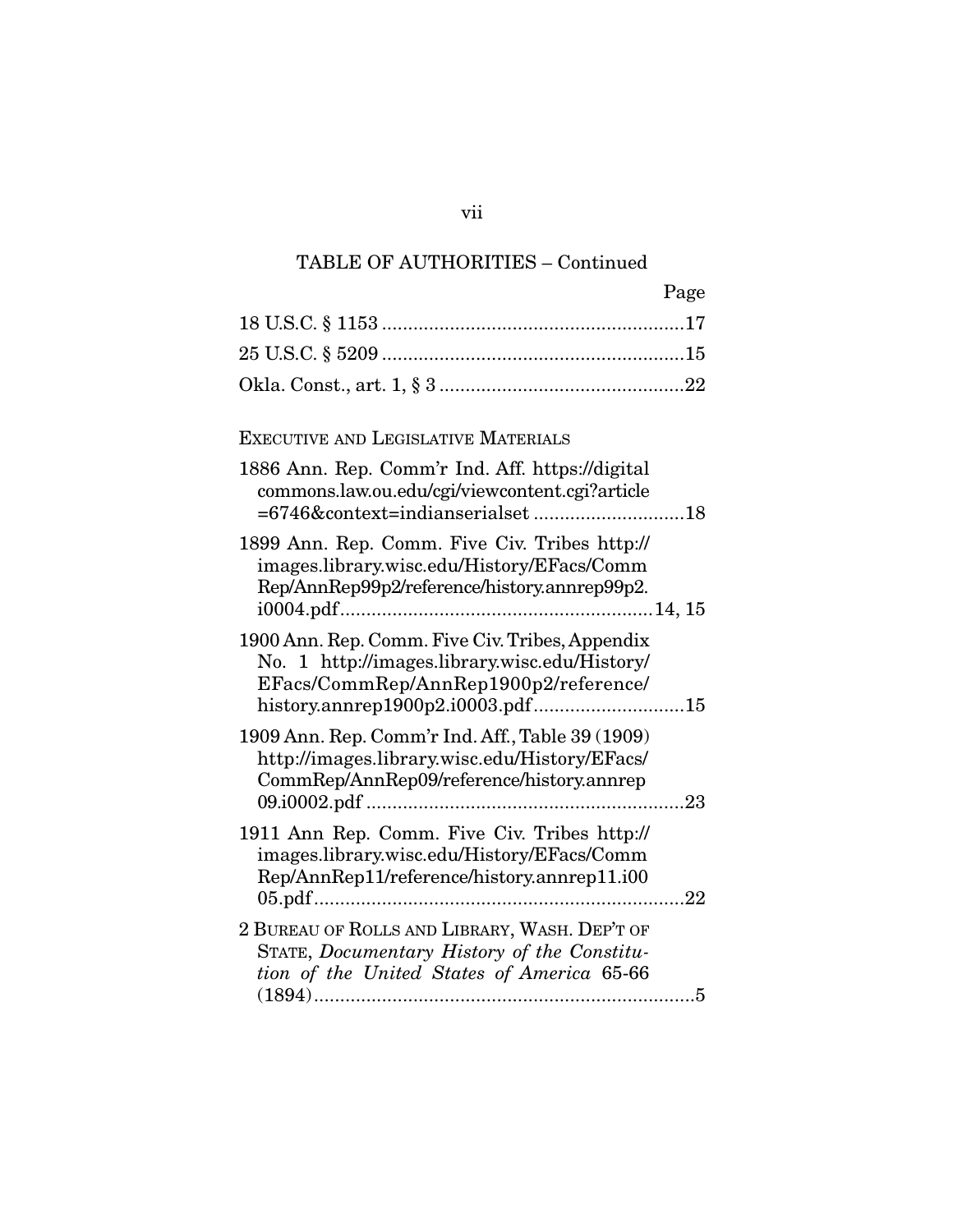## viii

# TABLE OF AUTHORITIES – Continued

|                                                                                                                                                                                                 | Page |
|-------------------------------------------------------------------------------------------------------------------------------------------------------------------------------------------------|------|
| Proclamation of Nov. 16, 1907, 35 Stat. 2160-61 22                                                                                                                                              |      |
|                                                                                                                                                                                                 |      |
| 29 Cong. Rec. 2310 (1897) (Sen. Bate) 13                                                                                                                                                        |      |
| 40 Cong. Rec. 1257 (1906) (Mr. Reid) 11                                                                                                                                                         |      |
| 40 Cong. Rec. 3213, 4390-92 (1906) (Sen. LaFol-                                                                                                                                                 |      |
| Hearings before the Comm. Ind. Aff., House of<br>Rep., 74th Cong., 1st Sess. on H.R. 6234, "A<br>Bill to Promote the General Welfare of the In-<br>dians of the State of Oklahoma and for Other |      |
|                                                                                                                                                                                                 |      |

### BOOKS

| ANGIE DEBO, AND STILL THE WATERS RUN -<br>THE BETRAYAL OF THE FIVE CIVILIZED TRIBES       |
|-------------------------------------------------------------------------------------------|
| ANGIE DEBO, THE RISE AND FALL OF THE CHOCTAW                                              |
| ANGIE DEBO, THE ROAD TO DISAPPEARANCE $-$ A<br>HISTORY OF THE CREEK INDIANS (1941) passim |
| DAVID GRANN, KILLERS OF THE FLOWER MOON -<br>THE OSAGE MURDERS AND THE BIRTH OF THE       |
| GRANT FOREMAN, INDIAN REMOVAL (1932) 7, 8                                                 |
| GRANT FOREMAN, THE FIVE CIVILIZED TRIBES:<br>CHEROKEE, CHICKASAW, CHOCTAW, CREEK, SEM-    |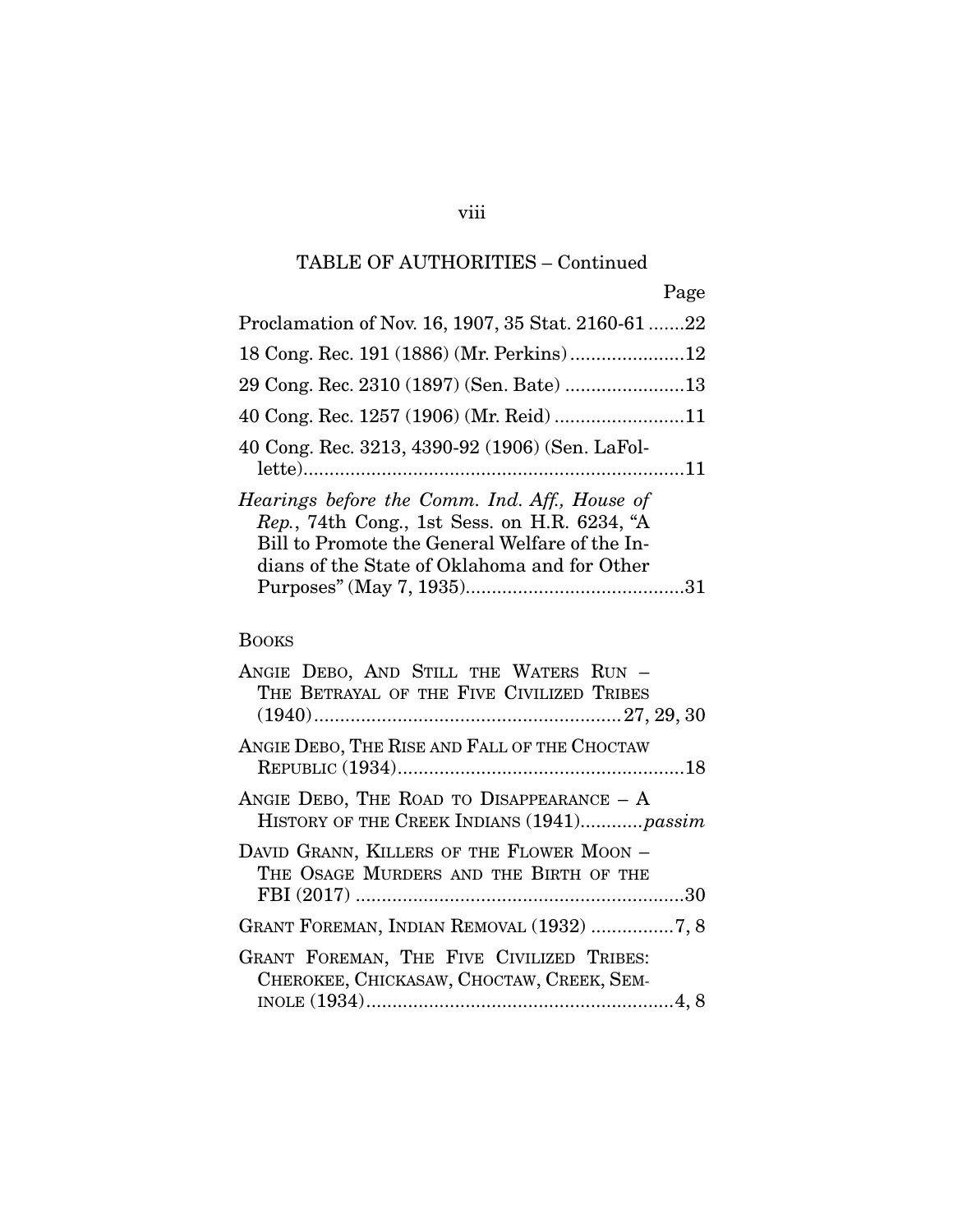| FREDERICK E. HOXIE, A FINAL PROMISE: THE CAM-<br>PAIGN TO ASSIMILATE THE INDIANS, 1880-1920 |
|---------------------------------------------------------------------------------------------|
| D. S. OTIS, THE DAWES ACT AND THE ALLOTMENT                                                 |
| FRANCIS PAUL PRUCHA, THE GREAT FATHER: THE<br>UNITED STATES GOVERNMENT AND THE AMERI-       |
| LOUIS WELSH ET AL., A HISTORY OF THE GREATER                                                |

### **OTHER**

| M. L. Mott, "A National Blunder" 3, 11, 16 ("Mott<br>Rep."); Murphy v. Royal, Case No. 15-7041<br>$(10th$ Cir.), Appellant's Br., App'x E (filed Aug.                                                                                        |
|----------------------------------------------------------------------------------------------------------------------------------------------------------------------------------------------------------------------------------------------|
| CHRISTOPHER D. HAVEMAN, "Last Evening I Saw<br><i>the Sun Set for the Last Time</i> ," 5 Native South                                                                                                                                        |
| "Oil Fields Are Best in the World," Oklahoman,                                                                                                                                                                                               |
| Indian Country Criminal Jurisdictional Chart,<br>W.D. Okla. (December 2010 version) at https://<br>www.justice.gov/sites/default/files/usao-wdok/<br>legacy/2014/03/25/Indian%20Country%20Criminal<br>%20Jurisdiction%20ChartColor2010.pdf22 |
| "Indian Country," U.S. Atty. Off., N.D. Okla.: https://<br>www.justice.gov/usao-ndok/indian-country32                                                                                                                                        |

### ix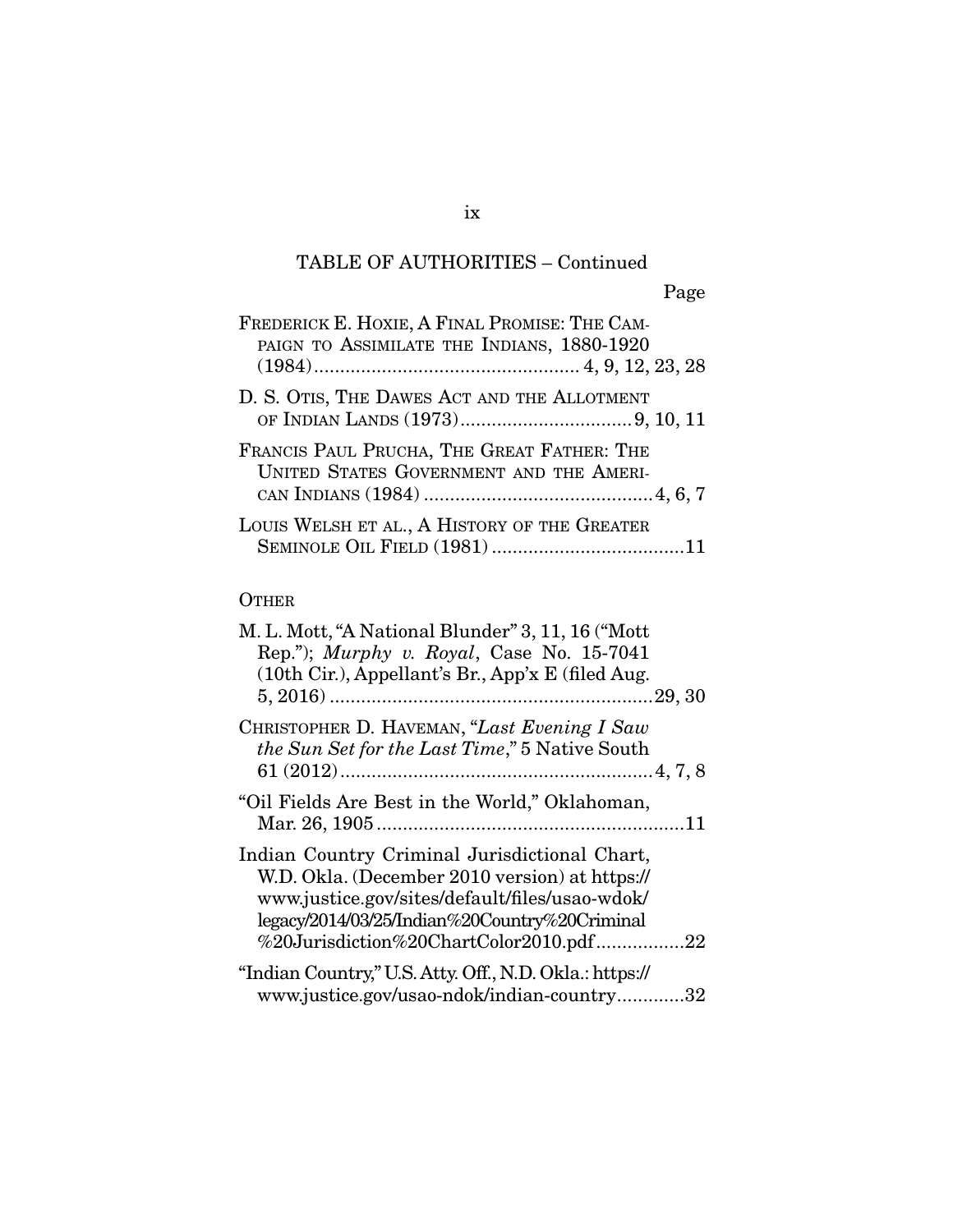Page

"Indian Country" news articles, U.S. Atty. Off., E.D. Okla.: https://search.justice.gov/search? query=indian+country&op=Search&affiliate= justice-usao-oke ....................................................... 32 United States' Attorney's Office, W.D. Okla., "Indian Country Misdemeanor Prosecution Project," *Tribal Justice*, Issue 2 (2012), https://turtle talk.files.wordpress.com/2012/11/tribal-justiceissue-2-final.pdf ....................................................... 32

x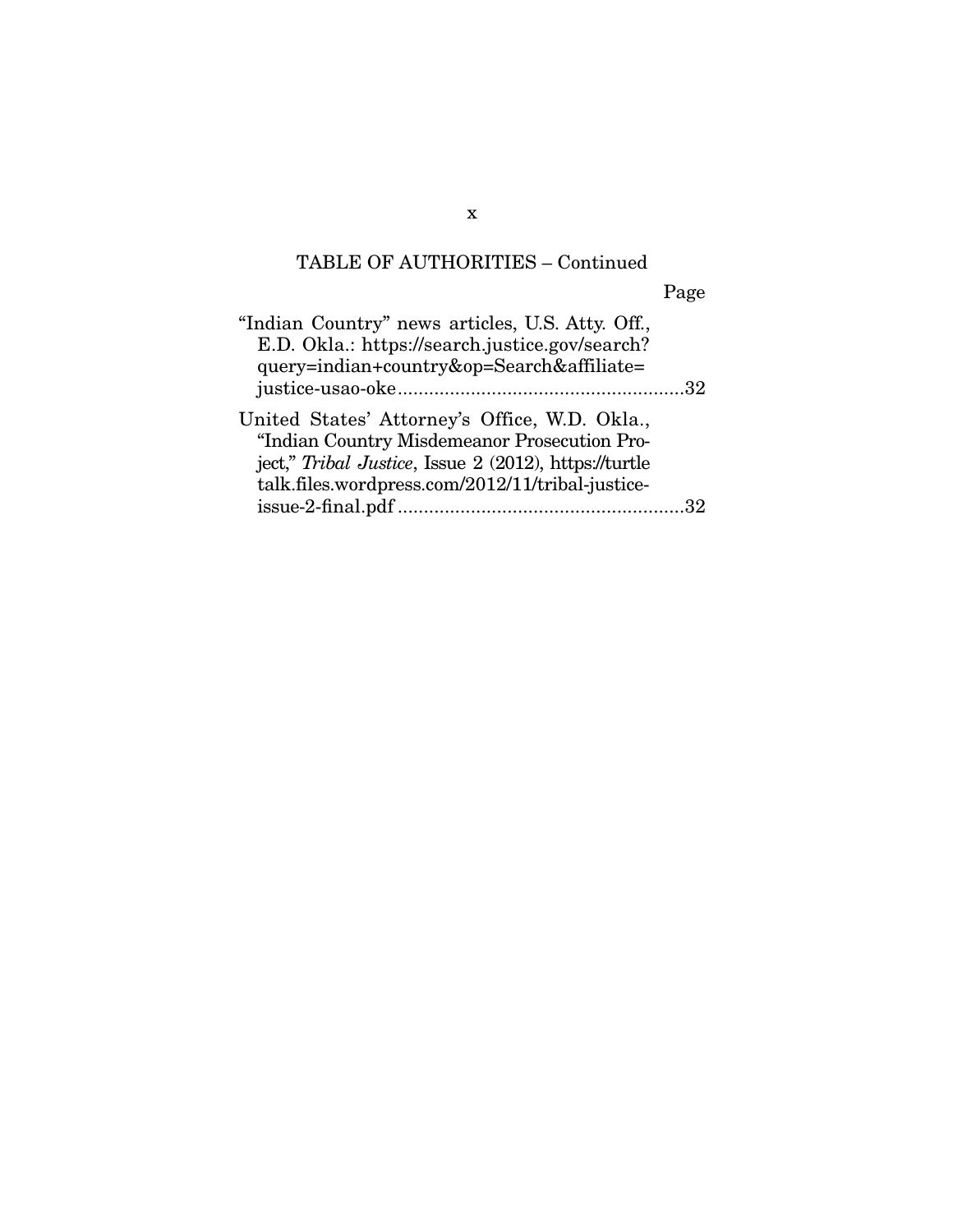#### INTEREST OF *AMICI CURIAE*<sup>1</sup>

*Amici Curiae* are the following historians and legal scholars, many of whom have expertise in Oklahoma history and who teach and write about federal Indian policy and tribes: Gregory Ablavsky, Assistant Professor, Stanford College of Law; C. Joseph Genetin-Pilawa, Associate Professor of History, George Mason University; Frederick Hoxie, Professor Emeritus of History, University of Illinois, Urbana-Champaign; Tom E. Luebben, former adjunct law professor, University of New Mexico; Devon A. Mihesuah, Cora Lee Beers Price Teaching Professor in International Cultural Understanding, University of Kansas; Lindsay Robertson, Faculty Director, Center for the Study of American Indian Law and Policy, University of Oklahoma College of Law; Casey Ross, Director of the American Indian Law and Sovereignty Center, Oklahoma City University School of Law; Mark R. Scherer, Professor of History at the University of Nebraska-Omaha; and Charles Wilkinson Distinguished Professor Emeritus and Moses Lasky Professor of Law Emeritus, University of Colorado. The Cherokee Nation, one of the "Five Civilized Tribes" (Muscogee (Creek), Cherokee, Choctaw, Chickasaw and Seminole Nations) ("Five Tribes"), is also an *amicus*. *Amici* have an interest in ensuring that this Court is correctly informed as to the legal history of the

<sup>1</sup> Pursuant to Supreme Court Rule 37.6, *Amici Curiae* state that no counsel for any party authored this brief in whole or in part and that no entity or person, aside from *Amici Curiae* and their counsel, made any monetary contribution toward the preparation or submission of this brief. All parties have consented to the filing of *amicus* briefs.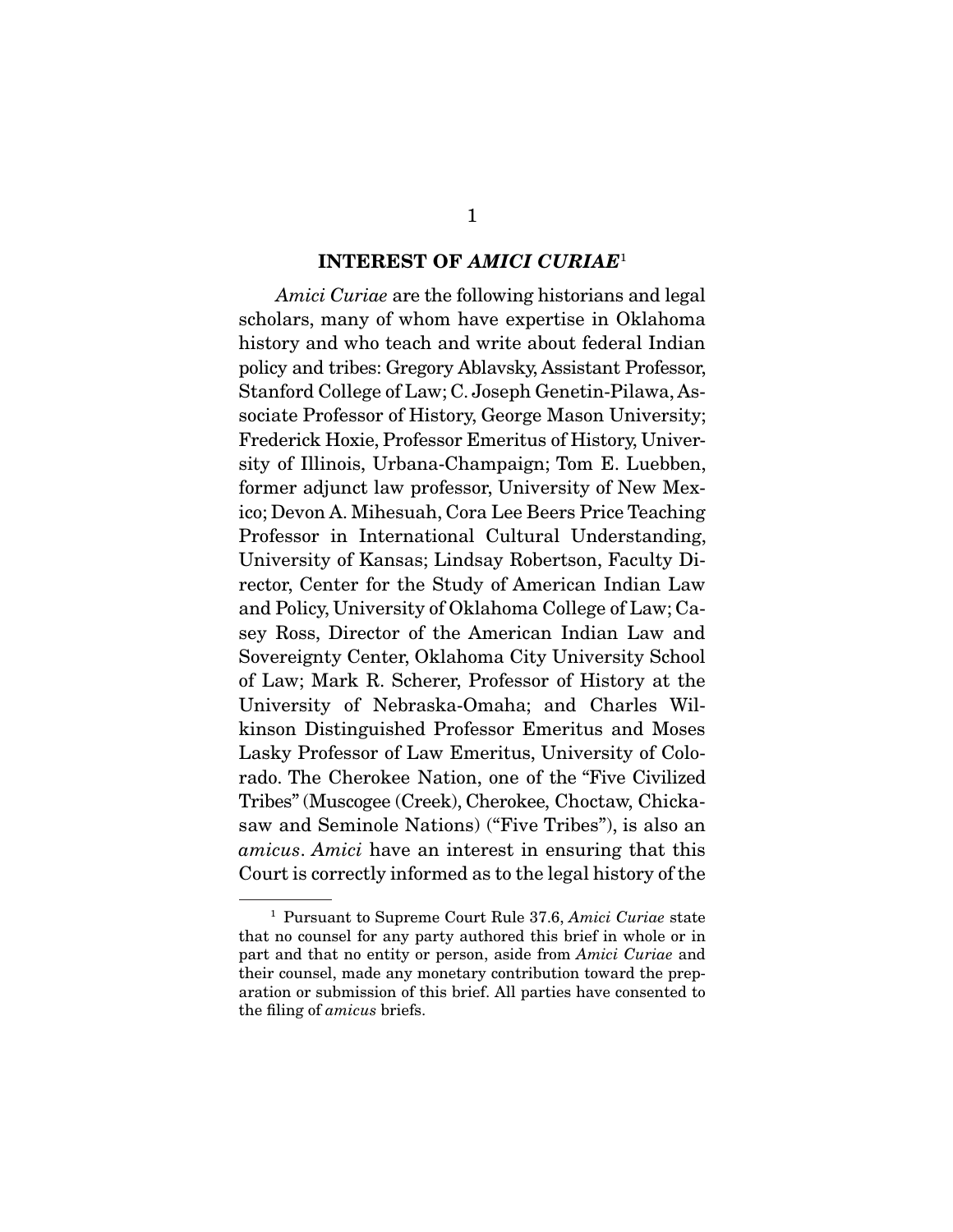Five Tribes. *Amici* file this brief in support of the petitioner.

SUMMARY OF ARGUMENT

--------------------------------- ---------------------------------

 The Muscogee (Creek) Nation ("Creek Nation" or "Creeks") has been subject to the same cyclical federal policies as other tribes nationwide. Federal removal policy followed settler invasion of Creek homelands in present day Georgia and Alabama. In accordance with removal policy, Creek citizens were forced to establish a new homeland in Indian Territory, now Oklahoma, in the 1830s. After the tragic effects of the federal removal policy, including the loss of thousands of lives, the Creeks rebuilt and reestablished their government institutions, including a fully-functioning judiciary, on their new reservation.

 By the latter part of the nineteenth century, Creek Nation's new reservation was again invaded by settlers. The federal government placed enormous pressure on Creeks Nation to agree to allot its lands, to achieve implementation of federal allotment and assimilation policies. During this time, the United States established federal courts in Indian Territory as a means to deal with crimes committed by non-Indian intruders.

 Creek Nation soon found its reservation within the geographic boundaries of Oklahoma. Oklahoma eventually asserted criminal authority over reservation crimes, contrary to federal laws. Federal officials

2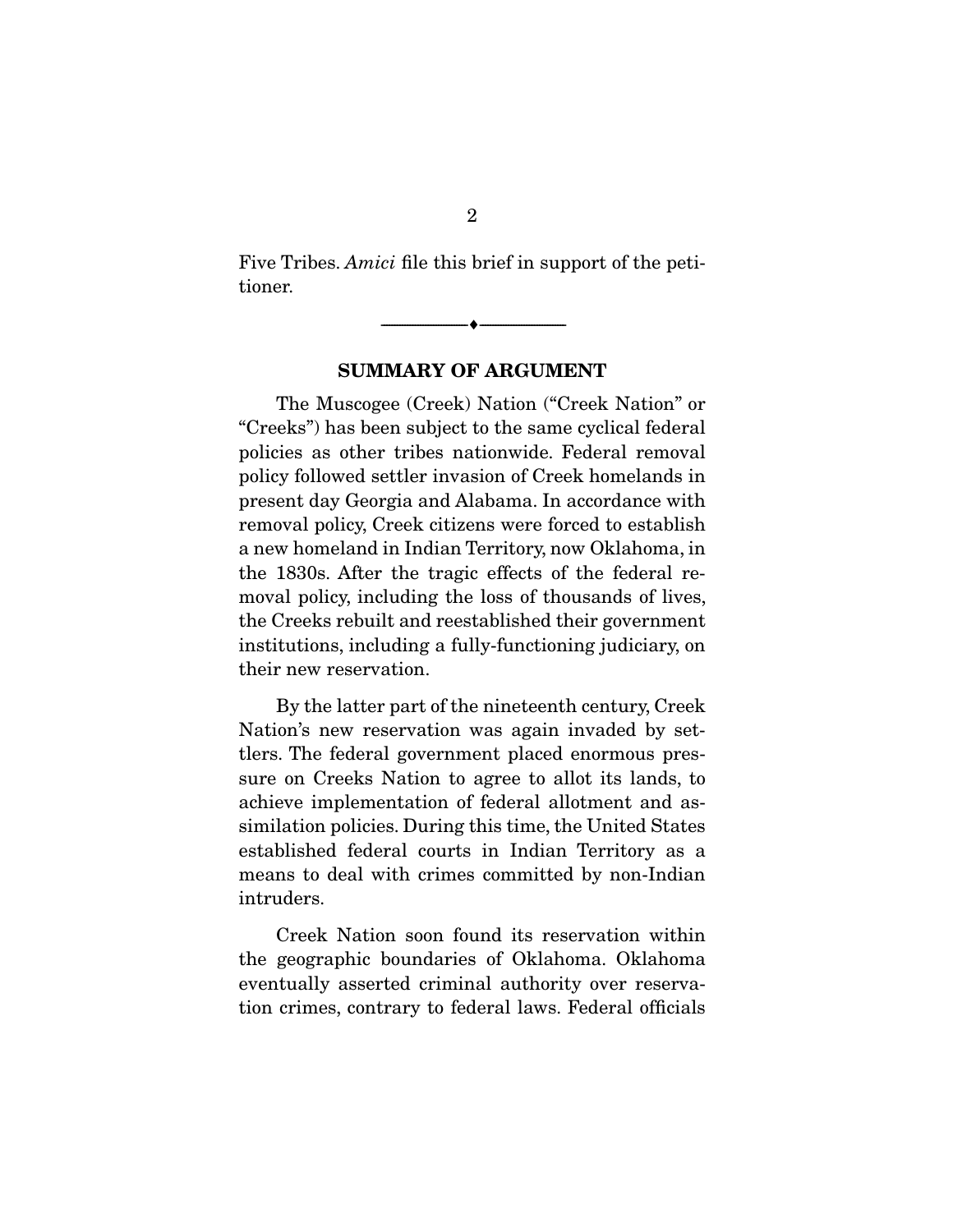did not come to Creek Nation's aid, but instead, opposed the 1906 Congressional mandate that continued federal recognition of Creek governmental power. Federal officials aggressively interfered with the continued Creek exercise of governmental authority, making resistance to state control much more difficult. During this time, Creek citizens became victims of state-sanctioned fraudulent land transactions. Oklahoma's unlawful exercise of jurisdiction over reservation offenses provided no protection to Creeks.

 By the 1970s and 1980s, Creek Nation benefitted from Congressional promotion of tribal self-governance. Creeks were, once again, rebuilding their government, including the revitalization of tribal courts, under a new Creek constitution. Simultaneously, state and federal courts ruled in several cases that Oklahoma lacked jurisdiction over crimes by or against Indians on restricted allotments, trust allotments, and tribal trust lands in Oklahoma. Today, Creek Nation is thriving and exercising the same governmental authority as other tribes nationwide.

 The scope of Creek governmental power is distinct and separate from the Creek reservation boundary inquiry. Over time, the United States has narrowed and expanded recognized tribal government powers through judicial decisions and Congressional action. Recognized Creek Nation government powers have changed depending on federal policy eras, but these changes have nothing to do with reservation disestablishment. As petitioner's brief discusses in detail, the factors that lead to reservation disestablishment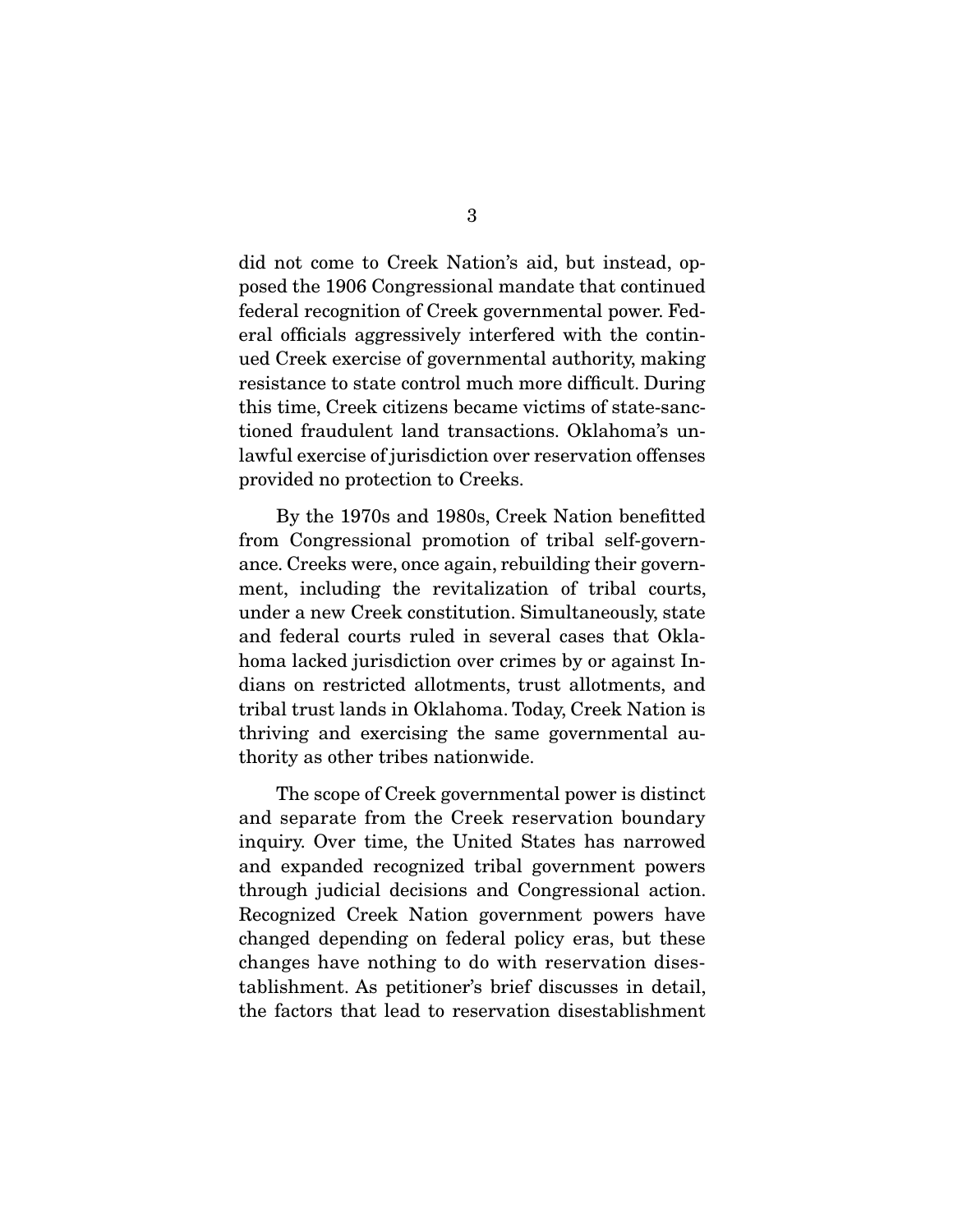under well-established precedent of this Court are absent in this case. Creek treaties and allotment agreements ceded no lands within the Creek reservation, and Congress therefore had no lands to restore to the public domain. The reservation boundaries of Creek Nation were never disestablished.

#### ARGUMENT

--------------------------------- ---------------------------------

#### I. CREEK NATION SURVIVED FEDERALLY FORCED EMIGRATION FROM PRESENT DAY ALABAMA AND GEORGIA TO IN-DIAN TERRITORY.

 Between 1802 and 1833, the Creeks ceded their homelands, which spanned millions of acres, in present day Alabama and Georgia. FRANCIS PAUL PRUCHA, THE GREAT FATHER: THE UNITED STATES GOVERNMENT AND THE AMERICAN INDIANS 219-22 (1984) ("PRUCHA"); GRANT FOREMAN, THE FIVE CIVILIZED TRIBES: CHEROKEE, CHICKASAW, CHOCTAW, CREEK, SEMINOLE 210 (1934) ("FOREMAN, TRIBES"); ANGIE DEBO, THE ROAD TO DISAP-PEARANCE – A HISTORY OF THE CREEK INDIANS 94 (1941) ("DEBO, ROAD"). Although "the vast majority of Creeks opposed emigration," CHRISTOPHER D. HAVEMAN, "*Last Evening I Saw the Sun Set for the Last Time*," 5 Native South 61 (2012) ("HAVEMAN"), most were removed to Indian Territory by 1836. This achieved the contemporaneous federal policy goal of separating Indians from non-Indians by relocating Indians to permanent reservations. FREDERICK E. HOXIE, A FINAL PROMISE: THE CAMPAIGN TO ASSIMILATE THE INDIANS, 1880-1920 2-3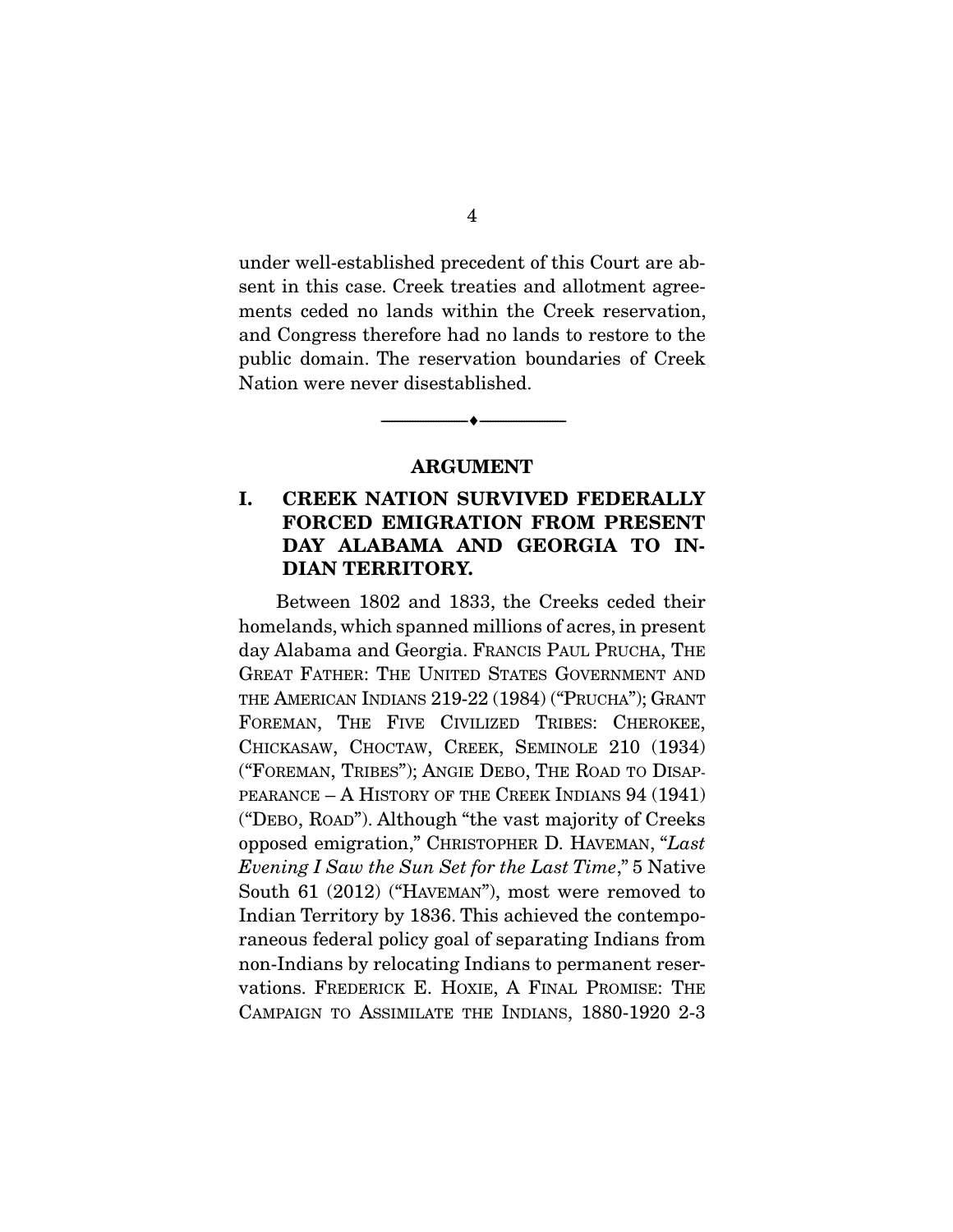(1984). After removal, the Five Tribes occupied their land under federal superintendence in an area that was "widely separated from white communities." *Marlin v. Lewallen*, 276 U.S. 58, 60-62 (1928).

 Georgia became a state in 1788. 2 BUREAU OF ROLLS AND LIBRARY, WASH. DEP'T OF STATE, *Documentary History of the Constitution of the United States of America* 65-66, 82-85 (1894). By 1802, Creeks were hemmed in on three sides by non-Indian settlements, notwithstanding 1790 treaty guarantees of protection. DEBO, ROAD 72-73; PRUCHA 219. Creek leaders tried unsuccessfully to maintain peace between the invading settlers and those Creek factions who actively resisted the invasion. DEBO, ROAD 76, 78. After internal battles among Creeks began in 1813, Tennessee and Georgia militias and federal troops engaged in the "pitiless extermination" of Creeks, clearing the way for Alabama Territory in 1817 and Alabama statehood in 1819. DEBO, ROAD 79-81, 86.

 Although Creeks had long self-governed, a few Creek leaders believed that only the acquisition of the white man's culture would save them from extinction. DEBO, ROAD 85. Even while the states and settlers trampled on Creek rights, the Creek council formally adopted a written code in 1817 that included punishments of Creek offenders for various crimes, including murder of non-Indians, punishable by death. *Id.* In contrast, non-Indians murdered Creek citizens with impunity. *Id.* at 86.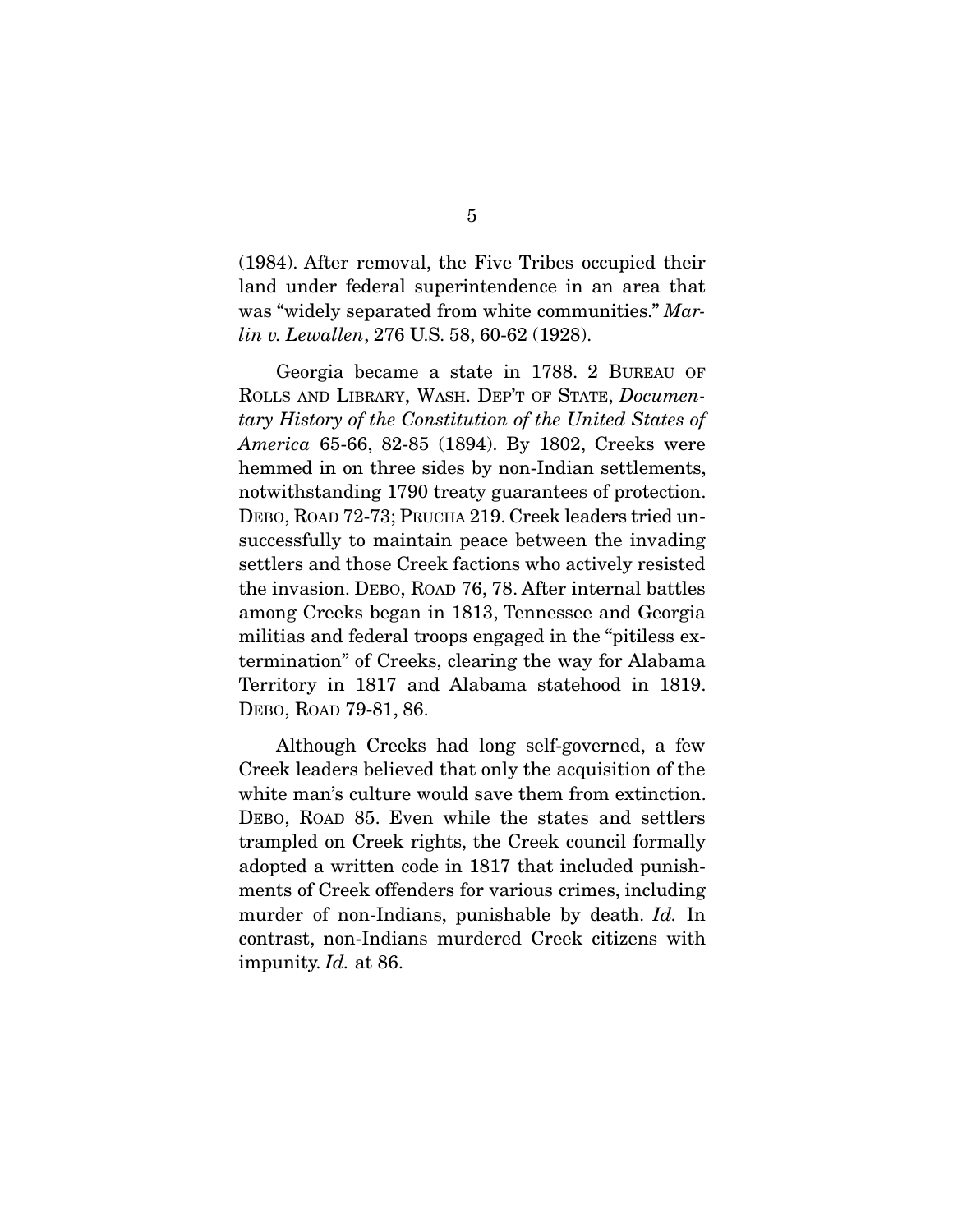In 1828, approximately 1300 Creeks emigrated to Indian Territory, joining a number who had emigrated in 1817. DEBO, ROAD 87, 95. By the fall of 1828, Alabama threatened to extend state laws over the remaining Creeks. DEBO, ROAD 96. In 1829, Alabama unilaterally added the Creek territory to organized counties and claimed jurisdiction of local courts over Indians. DEBO, ROAD 97; PRUCHA 221. "[T]he Federal Government had ample authority . . . to protect the Creek Nation" but "determined it would not oppose Alabama's actions." *United States v. Creek Nation*, 476 F.2d 1290, 1293 (Ct. Cl. 1973). "The press of white settlers to overtake Indian lands in the Eastern United States . . . found expression in a formal declaration of policy by Congress in the Act of May 28, 1830, 4 Stat. 411 [Indian Removal Act]." *Id*. The United States claimed that the only salvation for the Creeks lay in removal. PRUCHA 221; DEBO, ROAD 98.

 This Court issued two seminal decisions in cases involving Cherokee Nation resistance to Georgia citizens' trespasses on Cherokee lands during this same time period. In *Cherokee Nation v. Georgia*, 30 U.S. (5 Pet. 1) 1, 17 (1831), the Court held that the Cherokee Nation is a "domestic dependent nation." In *Worcester v. Georgia*, 31 U.S. (6 Pet.) 515 (1832), the Court ruled that Georgia laws did not apply on Cherokee Nation land. Despite this Court's decisions, President Jackson persisted in his own executive efforts to free Georgia from the inconveniences caused by the presence of domestic dependent nations within Georgia boundaries.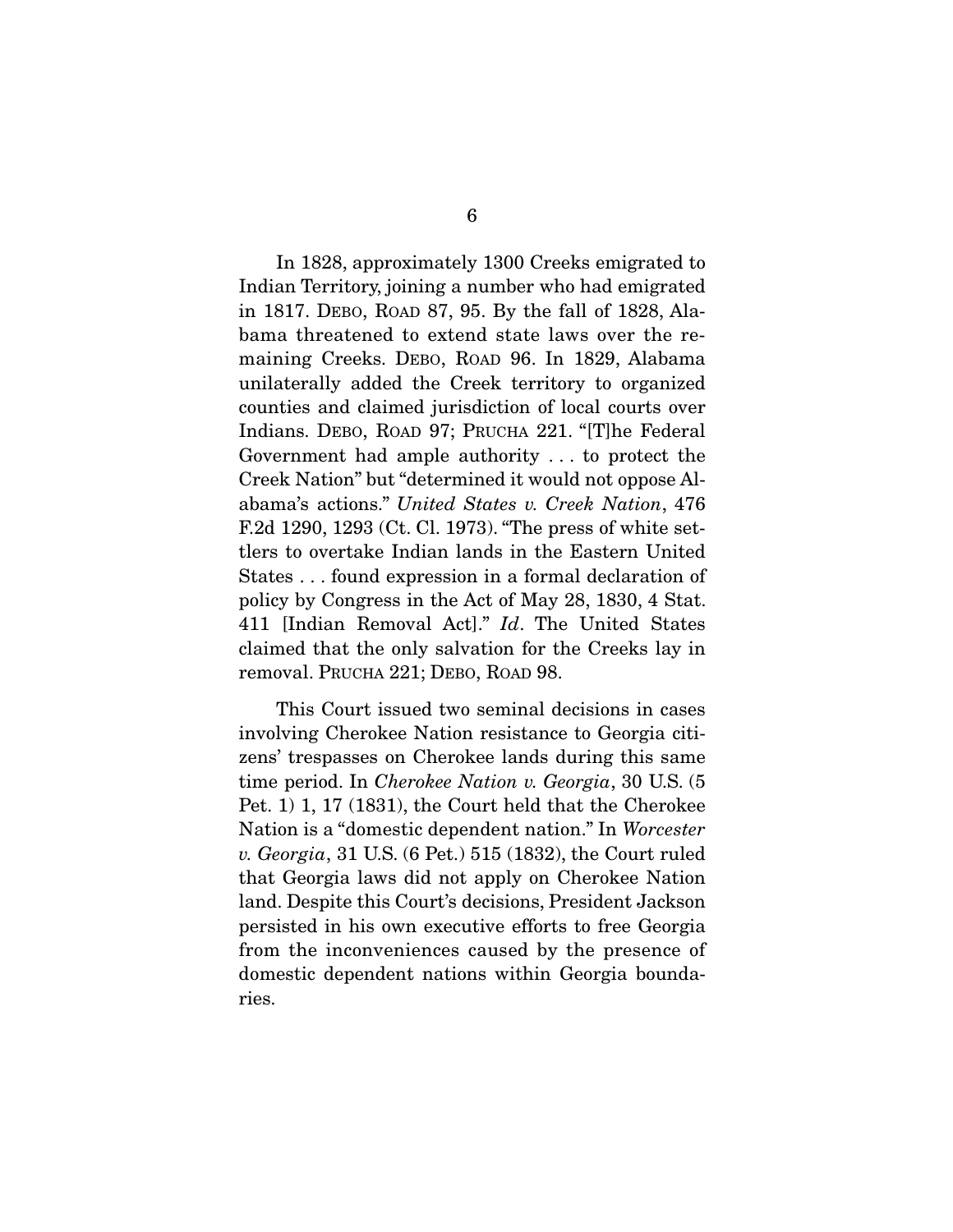These events led to the 1832 Creek removal treaty. PRUCHA 221; Treaty with the Creeks, 7 Stat. 366 (1832). The treaty ensured the Creeks' option to reserve ownership in tracts within the ceded area, ranging in size between 320 acres for heads of family and 640 acres for ninety headmen, HAVEMAN 63, but reiterated the United States' desire that Creeks remove west of the Mississippi. Arts. 2, 12, 7 Stat. 366. The treaty prohibited passage of any state or territorial laws "for the government of such Indians" in the western lands, and guaranteed Creek self-governance there "so far as may be compatible with the general jurisdiction which Congress may deem proper to exercise over them." *Id.* at art. 14. "The [treaty] article that the Creeks never forgot was the pledge of future autonomy" in the west. DEBO, ROAD 99; art. 14, 7 Stat. 366.

 Although the 1832 treaty provided strong protections for the Creeks, its implementation was "disastrous." PRUCHA 222. Only a small number migrated westward in 1834, and the remaining Creek homelands in the East were quickly overrun by settlers. *Id.* The Creeks who remained in Alabama suffered "spectacular and widespread" land fraud. *Id.* The Alabama courts, which were controlled by land speculators, DEBO, ROAD 103, permitted non-Indians to administer Creek estates and secure title to acreage to which the deceased was entitled, "leaving nothing for his family or heirs." GRANT FOREMAN, INDIAN REMOVAL 129 (1932) ("FOREMAN, REMOVAL"). Land speculators secured deeds to individual Creek lands on a large scale, based on fraudulent transactions certified by federal agents.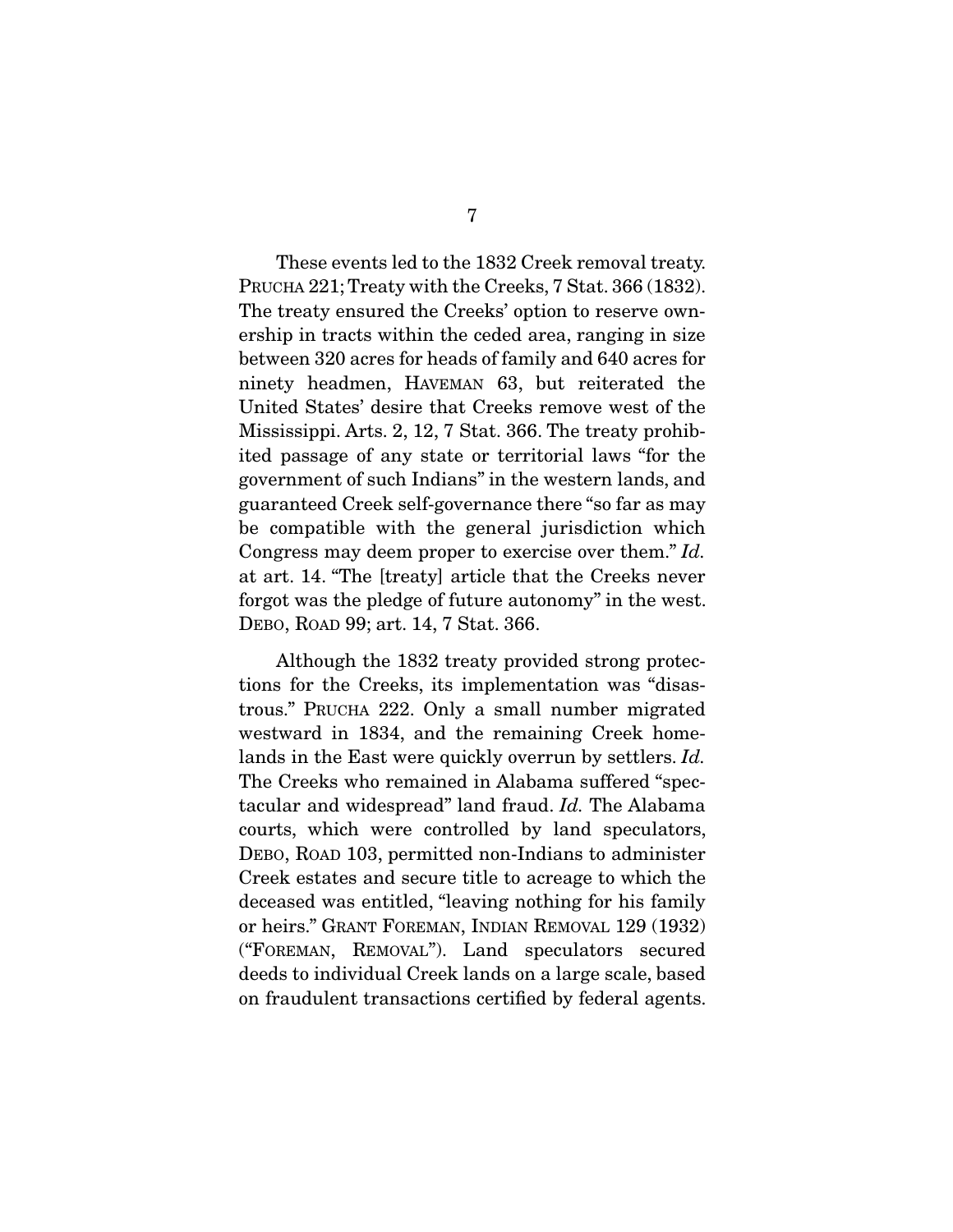*Id.* at 130-31, 137. Fraudulent schemes included sales by impersonators of the true owners, many of whom were elderly, close to death, or very young; forcing return of payments after sales; threats of imprisonment; and harassment. HAVEMAN 66-69.

 During this time, Alabama and Georgia laws purported to strip tribal officials of authority over tribal citizens by threatening them with dire punishment for attempting to enforce Creek laws. FOREMAN, RE-MOVAL 137. The people of Georgia and Alabama "were absolutely savage" toward dispossessed and destitute Creeks, and "demanded that the government hunt them down like wild beasts." DEBO, ROAD 100. Troops subdued Creek resistance in 1836, and 14,609 Creeks were removed to Indian Territory, including "hostiles" handcuffed, chained, and guarded by soldiers. PRUCHA 223, DEBO, ROAD 101-02. Others were hunted and removed in 1837. DEBO, ROAD 101. Thousands died en route and during the first two to three years after arrival. FOREMAN, TRIBES 211. In the twenty-year period after the 1832 removal treaty, the Creek population decreased by over 10,000 citizens. *Id*.

 The Creeks owned their new lands in fee under their 1833 Treaty, which promised that such fee title would continue so long as Creek Nation should exist and occupy the country assigned. Treaty with the Creeks, art. 3, 7 Stat. 417 (1833). This title was later evidenced in a fee patent signed by the President of the United States on August 11, 1852. *Woodward v. De Graffenried*, 238 U.S. 284, 293-94 (1915). "The other four tribes held similar fee patents." *Id*. at 294.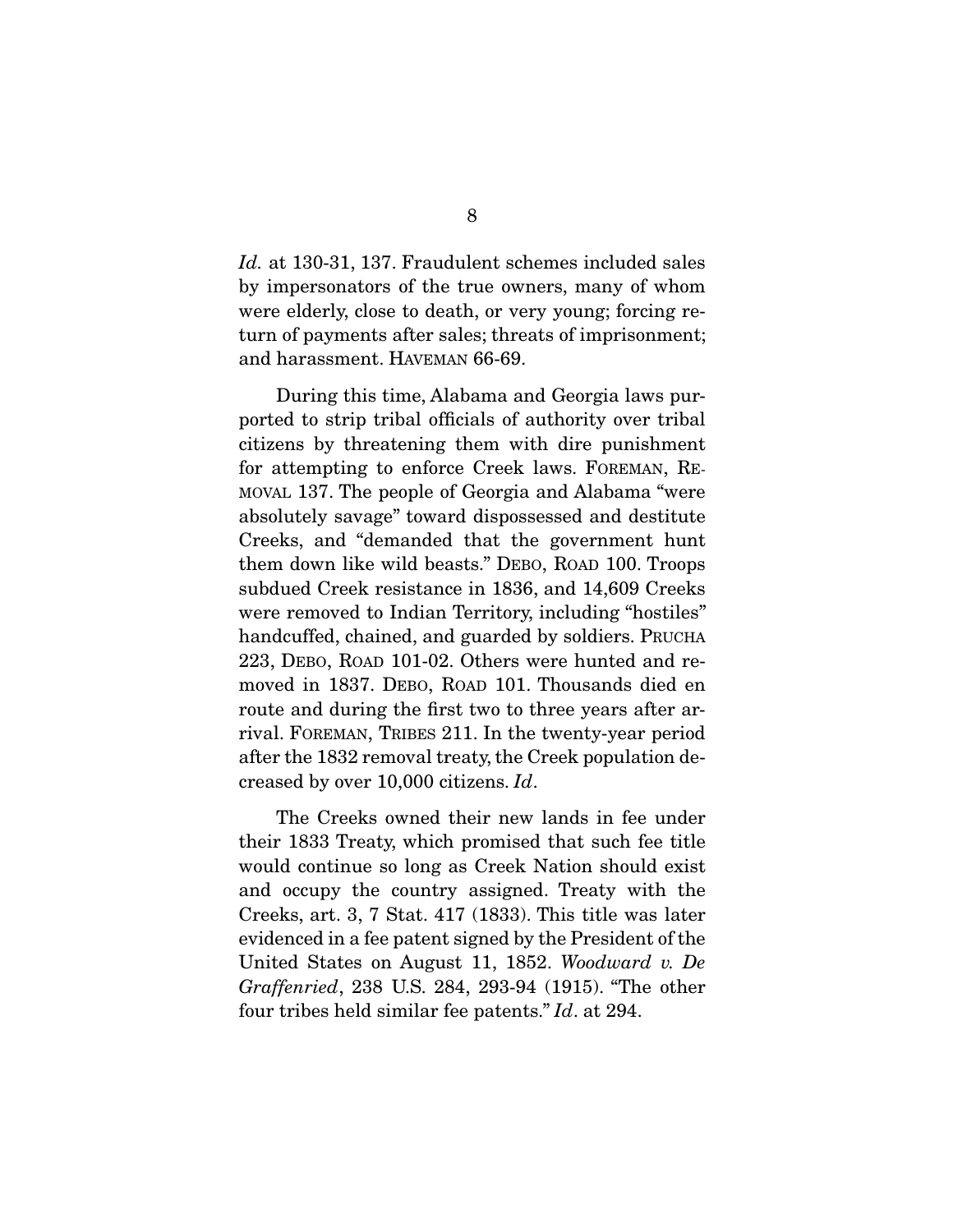#### II. CONGRESS THREATENED CREEK SOVER-EIGNTY TO FORCE CREEK AGREEMENT TO ALLOT TRIBAL LANDS.

### A. Congress Applied the Federal Allotment and Assimilation Policy to Creek Nation in the Late Nineteenth Century.

 Creek Nation eventually rebounded after removal. Homes and ranches were built on the Creek reservation; towns and schools were established; and ferries maintained. DEBO, ROAD 17, 19, 110, 116-21, 289, 332- 33. Creek Nation operated under a constitutional government, the most recent of which, before statehood, was the 1867 Constitution, with executive, legislative and judicial branches. *Woodward*, 238 U.S. at 293-94; DEBO, ROAD 179-80. Creek Nation established a lighthorse police force and the tribal court exercised civil and criminal jurisdiction, applying an array of Creek statutory and common laws. DEBO, ROAD 181-82.

 After the U.S. Civil War, westward expansion caused a "shrinking reservoir of 'vacant' land." HOXIE 43. Federal policy began to shift due to political, economic, and commercial expansion. HOXIE 2-3, 11-13. The resulting allotment and assimilation policy became a dominant force in the late 1800s. By assigning to individual Indians a share of the tribal land base, Congress hoped to allow settlers to acquire the lands while helping Indians learn farming and be transformed into prosperous U.S. citizens. D. S. OTIS, THE DAWES ACT AND THE ALLOTMENT OF INDIAN LANDS 8-9, 12-22, 77-80 (1973) ("OTIS"); HOXIE 75.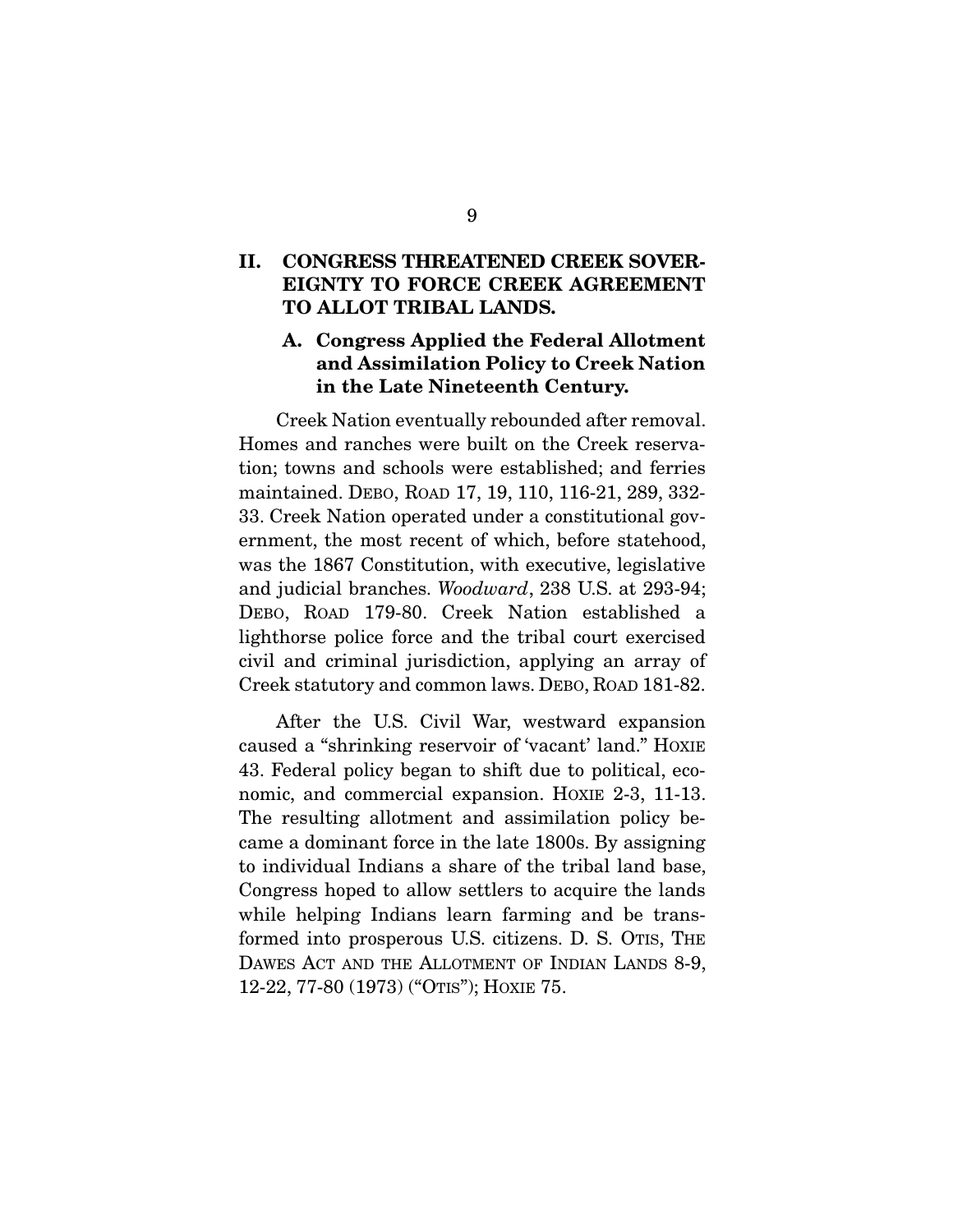The allotment and assimilation policy was applied nationwide to tribes located both in federal territories and within state boundaries. Proponents of this policy had several reasons for its implementation. For example, critics characterized Indian reservations (regardless of whether owned by the United States in trust for the benefit of a tribe, or, in the case of Creek Nation, owned by the tribe in fee for the benefit of tribal members) as "communist." OTIS 11, 54-55. This criticism of communal ownership was a major factor in the federal push to allot lands in Indian Territory. *Heckman v. United States*, 224 U.S. 413, 434, 438 (1912); *see also Woodward*, 238 U.S. at 297, 305, 309.

 The non-Indian outcry for more land in the western United States by the late nineteenth century was another precipitating factor. As Texas and Kansas "began to be filled up with settlers, longing eyes were turned by many upon this body of land lying between them, occupied only by Indians." *Smith v. Townsend*, 148 U.S. 490, 493 (1893). The non-Indian population flowed into Indian Territory, disregarding the 1879, 1880, 1884, and 1885 proclamations by successive presidents "warning against such entry and occupation." *Marlin*, 276 U.S. at 58, 61-62; *Smith*, 148 U.S. at 495-96. This influx included settlement in towns mostly occupied by non-Indians who, while having no legal claim to the underlying land, erected improvements "worth many thousands of dollars." *Johnson v. Riddle*, 240 U.S. 467, 476-77 (1916). This caused Congressional concern regarding the "equities" between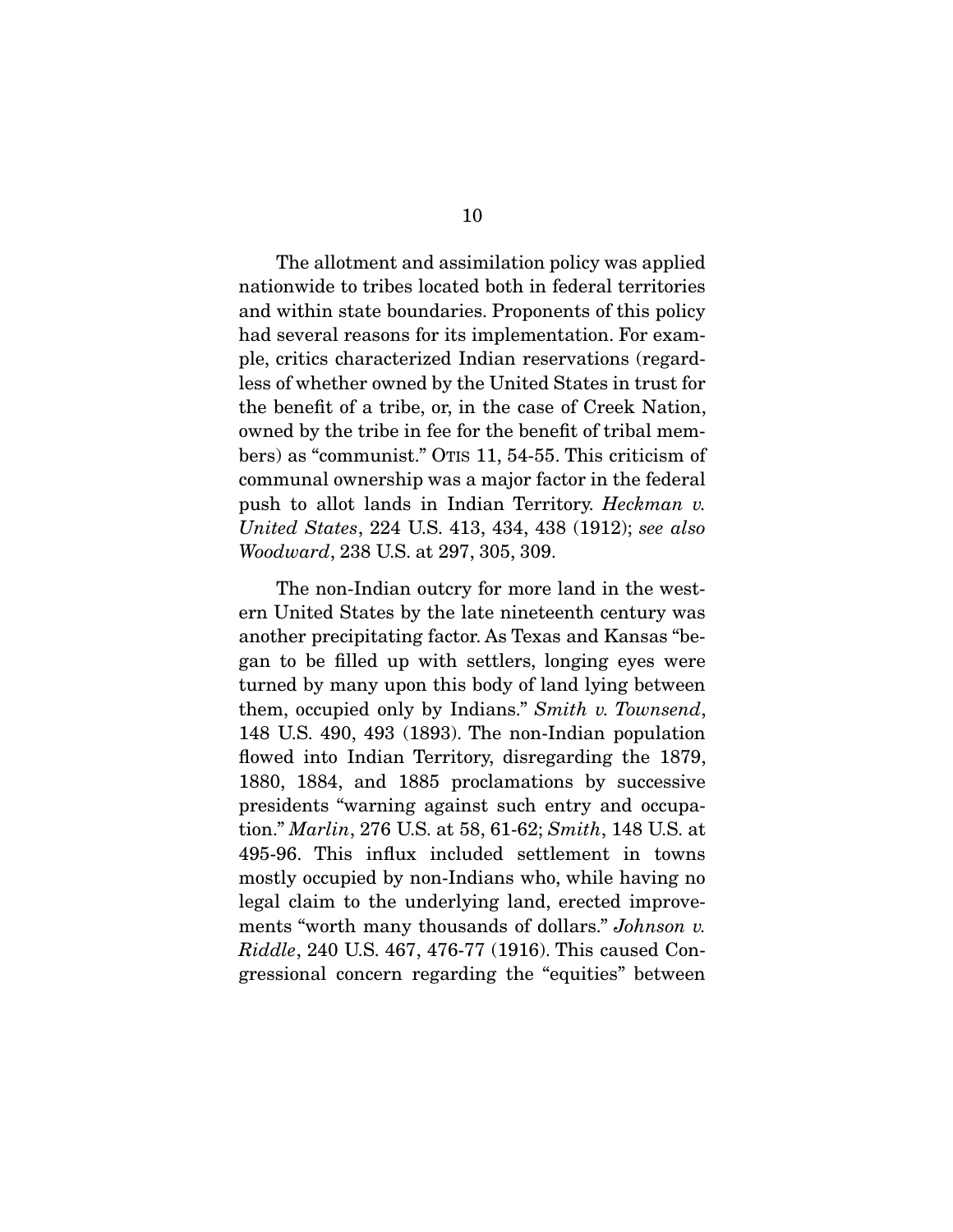the tribes who owned the lands and the non-citizens who had built the town site improvements. *Id*. at 477.

 As a "logical part" of the allotment policy there were "frequent allusions to the fact that the Indians were of course making no use of natural resources which should be developed in the interests of civilization." OTIS 17-18. The Five Tribes' rich natural resources added to the interest in removing tribal title through allotment and potentially making these resources, some of which were already subject to non-Indian development, even more accessible. These tribal natural resources included coal valued at more than \$4.3 billion, timber, lands suitable for grazing and game preserves, and huge tribal oil and gas resources. 40 Cong. Rec. 1257 (1906) (Mr. Reid); 40 Cong. Rec. 3213, 4390-92 (1906) (Sen. LaFollette); DEBO, ROAD 197, 368; LOUIS WELSH ET AL., A HISTORY OF THE GREATER SEMINOLE OIL FIELD 6-7 (1981); "Oil Fields Are Best in the World," Oklahoman, Mar. 26, 1905 at 1.

### B. The Fee Patents Held by the Five Tribes, Including Creek Nation, Led to Coercive Congressional Measures to Force Tribal Agreement to Allotment.

 In 1887, Congress enacted the General Allotment Act, also known as the Dawes Act. Act of Feb. 8, 1887, ch. 119, 24 Stat. 388. Lands of many tribes were allotted under this law, but it expressly excluded the Five Tribes and a few other Indian Territory tribes. *Id*. at § 8. It was believed that "[r]eservations should be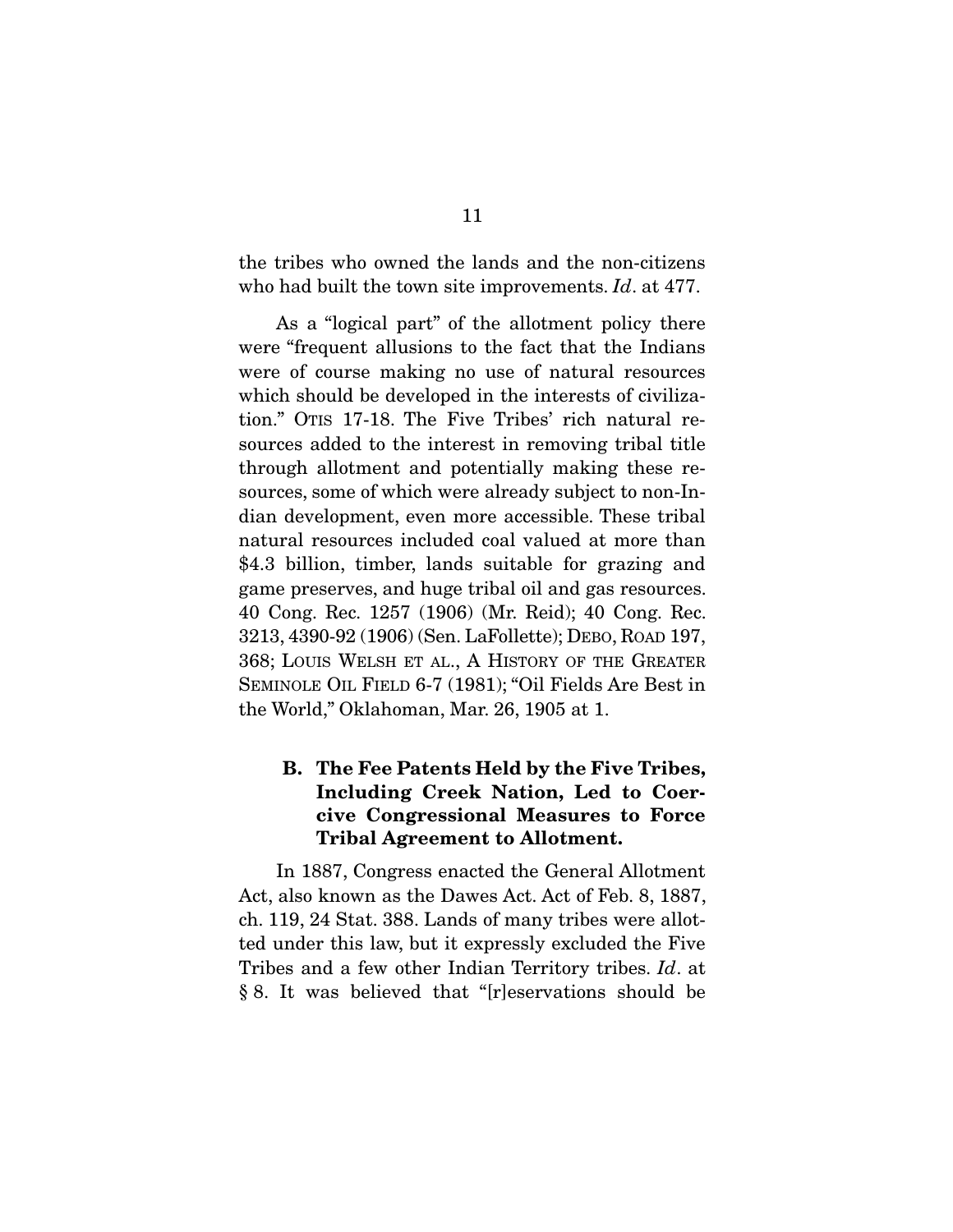taken first which are ripest for the work, where the way is clear, the risks small, the complications few." HOXIE 79.

 The path to allotment was not clear with the Five Tribes' lands because they owned their reservations in fee title. Members of Congress doubted whether Congress "had any authority to interfere with the rights of those Indians" in Indian Territory. 18 Cong. Rec. 191 (1886) (Mr. Perkins). Although this Court later ruled that the federal government could achieve allotment with or without tribal consent in *Cherokee Nation v. Hitchcock*, 187 U.S. 294, 305 (1902), and *Lone Wolf v. Hitchcock*, 187 U.S. 553 (1903), federal officials remained concerned about the potential invalidity of the United States' conveyances of Five Tribes' fee title to their lands. Federal officials took the safer route by seeking allotment agreements that required tribal officials to execute the deeds as an intra-tribal property transfer. *Woodward*, 238 U.S. at 294.

 The Five Tribes' steadfast resistance to negotiate for allotment of their lands led to the establishment of the Commission to the Five Civilized Tribes ("Dawes Commission"). Act of Mar. 3, 1893, ch. 209, § 16, 27 Stat. 612, 643-45. It required ten years of negotiations for the Dawes Commission to secure allotment agreements with all Five Tribes – but only after enactment of coercive laws that threatened, among other things, the extinction of tribal courts.

 An 1897 statute was the first law "designed to coerce the tribes to negotiate with the Commission,"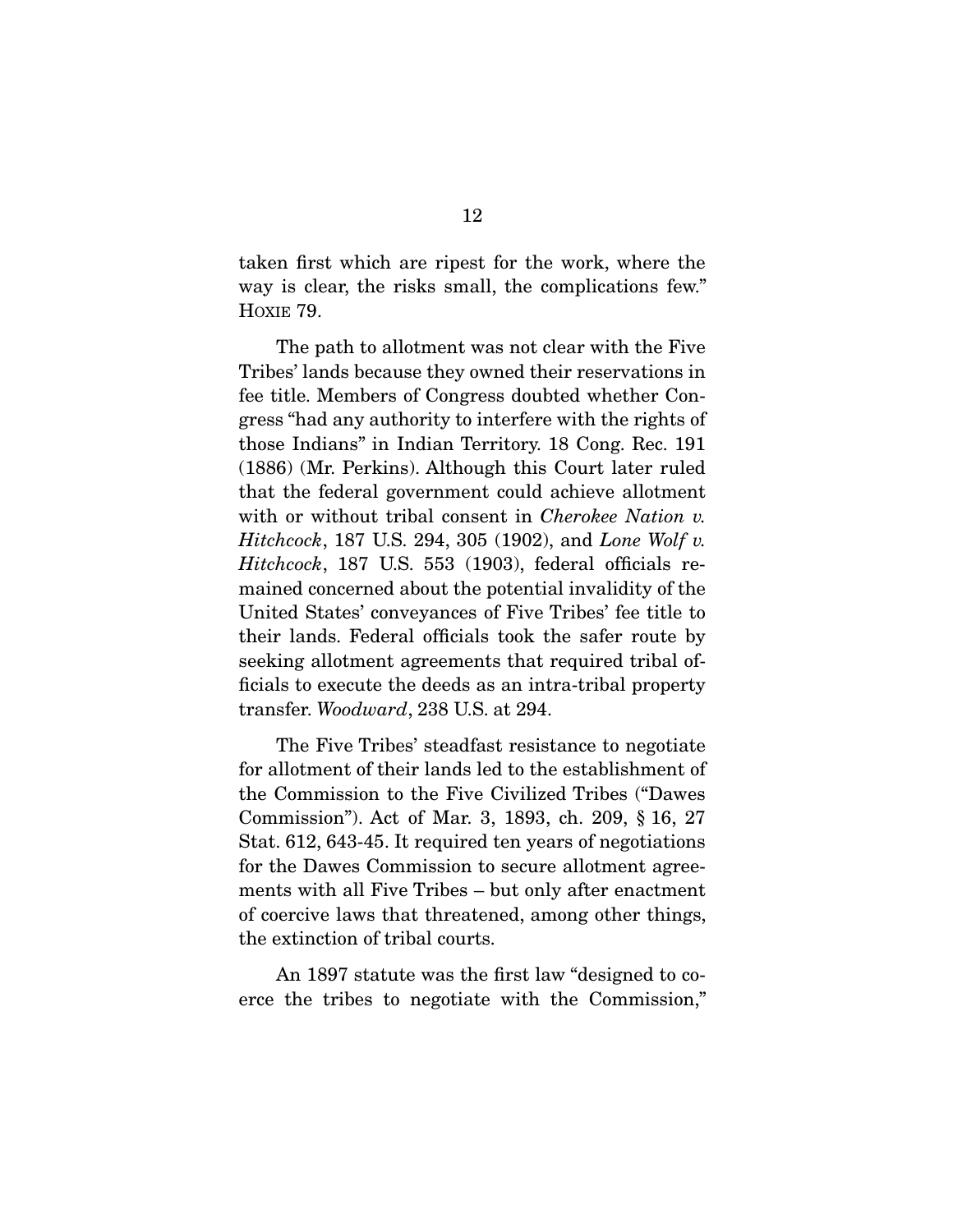*Muscogee (Creek) Nation v. Hodel*, 851 F.2d 1439, 1441 (D.C. Cir. 1988); Act of June 7, 1897, ch. 3, 30 Stat. 62, 83 ("1897 Act"). The 1897 Act provided that after January 1, 1898, the federal courts in Indian Territory "shall have original and exclusive jurisdiction and authority to try and determine all . . . criminal causes for the punishment of any offense committed" after that date. 30 Stat. 62, 83. However, the 1897 Act included the qualification that any agreement with a tribe, when ratified, would "operate to suspend any provisions of this Act if in conflict therewith as to said nation." *Id.* Congress understood that the threat to abolish exclusive tribal court jurisdiction over tribal citizens, together with this proviso, was "intended to drive them into an agreement with the Dawes Commission, and if they do not agree to it, they shall get this terrible blow. . . ." 29 Cong. Rec. 2310 (1897) (Sen. Bate).2

 The Act of June 28, 1898, ch. 517, 30 Stat. 495 ("Curtis Act"), contained similar threats to tribal judicial authority. Section 28 threatened the abolishment of "all tribal courts in Indian Territory" and the

<sup>&</sup>lt;sup>2</sup> Although lacking in clarity, the 1897 Act threatened an implied repeal of provisions protecting tribal courts in the Act of May 2, 1890, ch. 182, 26 Stat. 81 ("1890 Act"). The 1890 Act established and authorized a non-Indian territorial government for Oklahoma Territory in the western portion of Indian Territory. *Id.*, §§ 1-28. Sections 30 and 31 of the 1890 Act expressly preserved exclusive jurisdiction in the Five Tribes over all cases involving tribal members as the sole parties in the reduced Indian Territory. *Id*.; *see Talton v. Mayes*, 163 U.S. 376, 381 (1896) (finding that the Cherokee Nation had exclusive jurisdiction over an 1892 Cherokee murder in the Cherokee Nation under its treaties and the 1890 Act).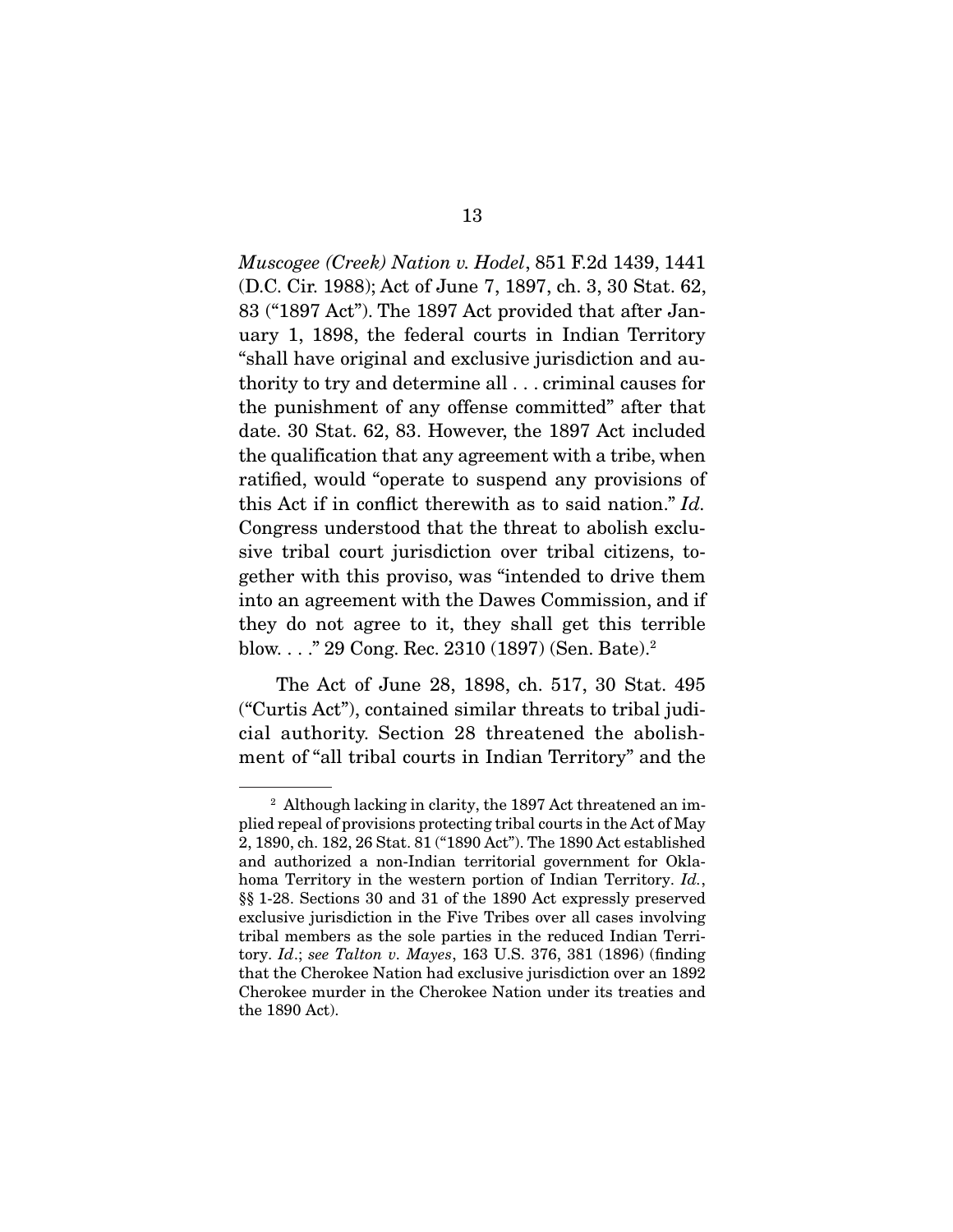transfer of tribal court cases to the federal court in Indian Territory, but provided an escape mechanism for Choctaws, Chickasaws, and Creeks. It ratified allotment agreements included in sections 29 and 30 for those tribes, subject to ratification by tribal citizens by December 1, 1898. The Creek Agreement included a provision in ¶ 37 that would have expressly protected Creek courts. The Creeks did not ratify their agreement by the deadline, and their final allotment agreement expressly provided that it was not to be construed to revive or reestablish the Creek courts. 31 Stat. 861, ¶ 47; *Woodward*, 238 U.S. at 311-12.

 Notwithstanding this punitive treatment of the Creeks, Congress did not view tribal court termination as a pre-requisite to statehood. This is demonstrated by varying Congressional treatment of the courts of the other four of the Five Tribes. The Choctaws and Chickasaws approved their agreement on August 24, 1898, before the deadline established in the Curtis Act. 1899 Ann. Rep. Comm. Five Civ. Tribes 9 ("1899 FCT Rep.").3 Their agreement did not abolish tribal courts, instead authorizing only a limited grant of federal court jurisdiction over certain land matters, homicide, embezzlement, bribery, disturbance of the peace, and carrying weapons. § 29, 30 Stat. 495.4 The Seminole Agreement contained a similar limited grant of federal

<sup>3</sup> http://images.library.wisc.edu/History/EFacs/CommRep/Ann Rep99p2/reference/history.annrep99p2.i0004.pdf.

<sup>4</sup> *See Hodel*, 851 F.2d at 1441-42. An appropriations act, Act of Mar. 1, 1907, ch. 2285, 34 Stat. 1015, 1027, later purportedly abolished Choctaw and Chickasaw Nation courts.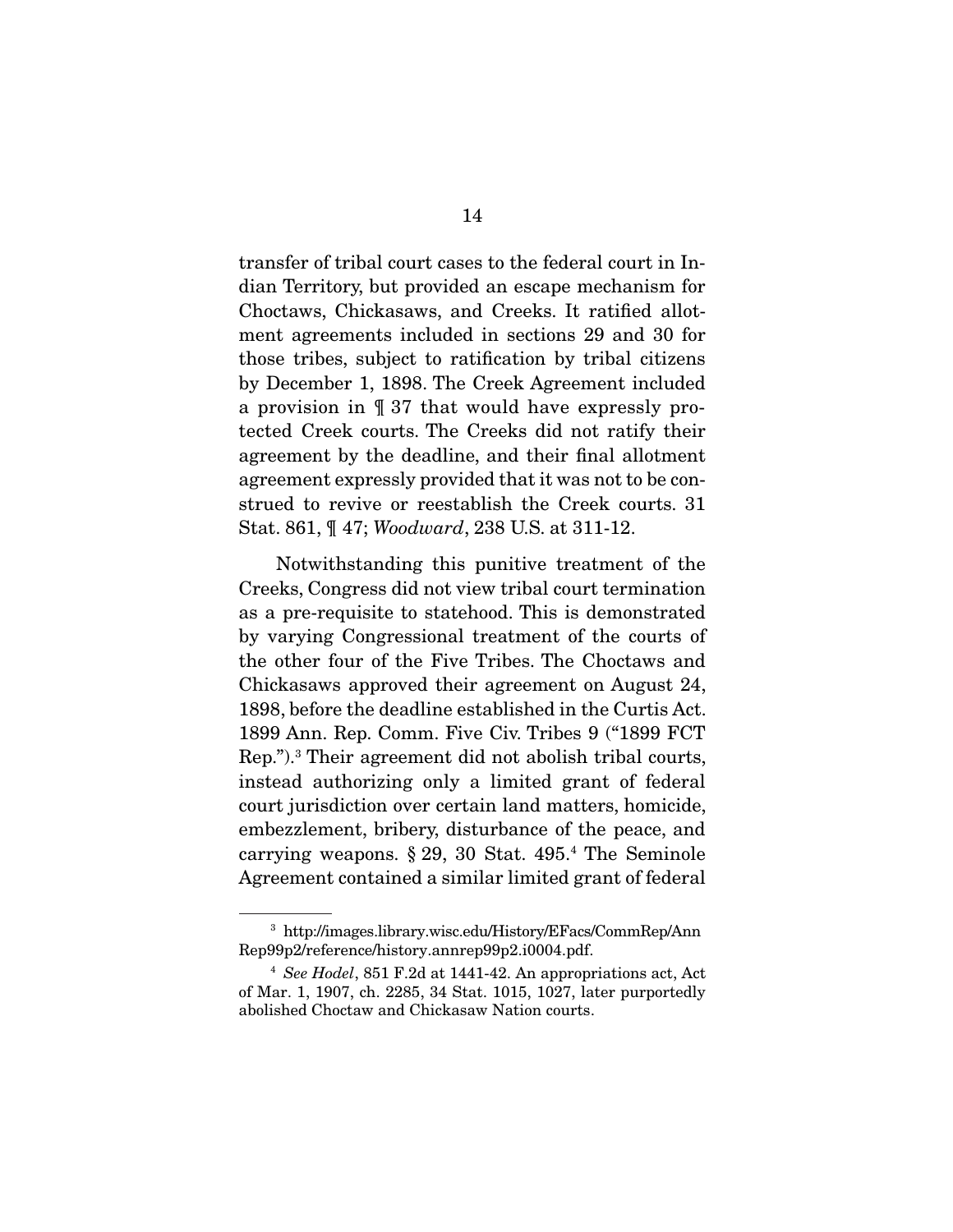jurisdiction, and expressly protected Seminole courts. Act of July 1, 1898, ch. 542, 30 Stat. 567. The final Cherokee agreement, unlike earlier versions, did not abolish Cherokee courts and expressly preserved only two Curtis Act sections unrelated to tribal judicial functions. Act of July 1, 1902, ch. 1375, § 73, 32 Stat. 716; *compare* Act of Mar. 1, 1901, ch. 675, pmbl. and § 72, 31 Stat. 848 (agreement not effective because not ratified by Cherokees), 1900 Ann. Rep. Comm. Five Civ. Tribes 13, 37, 45, Appendix No. 1, § 80;<sup>5</sup> 1899 FCT Rep. 49, 57, Appendix No. 2, § 71.

 The abolition of Creek Nation courts placed the Creeks in the same position as numerous other tribes without tribal courts nationwide. For those tribes, Department of the Interior ("DOI") Courts of Indian Offenses exercised criminal jurisdiction over Indian offenders. The status of tribal courts nationwide has fluctuated significantly over time, and is unrelated to the inquiry of reservation disestablishment.

 Notwithstanding these details, federal officials found it expedient in subsequent years to erroneously proclaim that the Curtis Act abolished the tribal courts of all of the Five Tribes, but the pendulum of everchanging federal policy continued to swing. After battles with DOI over the exercise of tribal judicial authority under its 1979 constitution, the Creeks finally won in 1988. In *Hodel*, the D.C. Circuit ruled that section 9 of the OIWA, now codified at 25 U.S.C. § 5209,

<sup>5</sup> http://images.library.wisc.edu/History/EFacs/CommRep/Ann Rep1900p2/reference/history.annrep1900p2.i0003.pdf.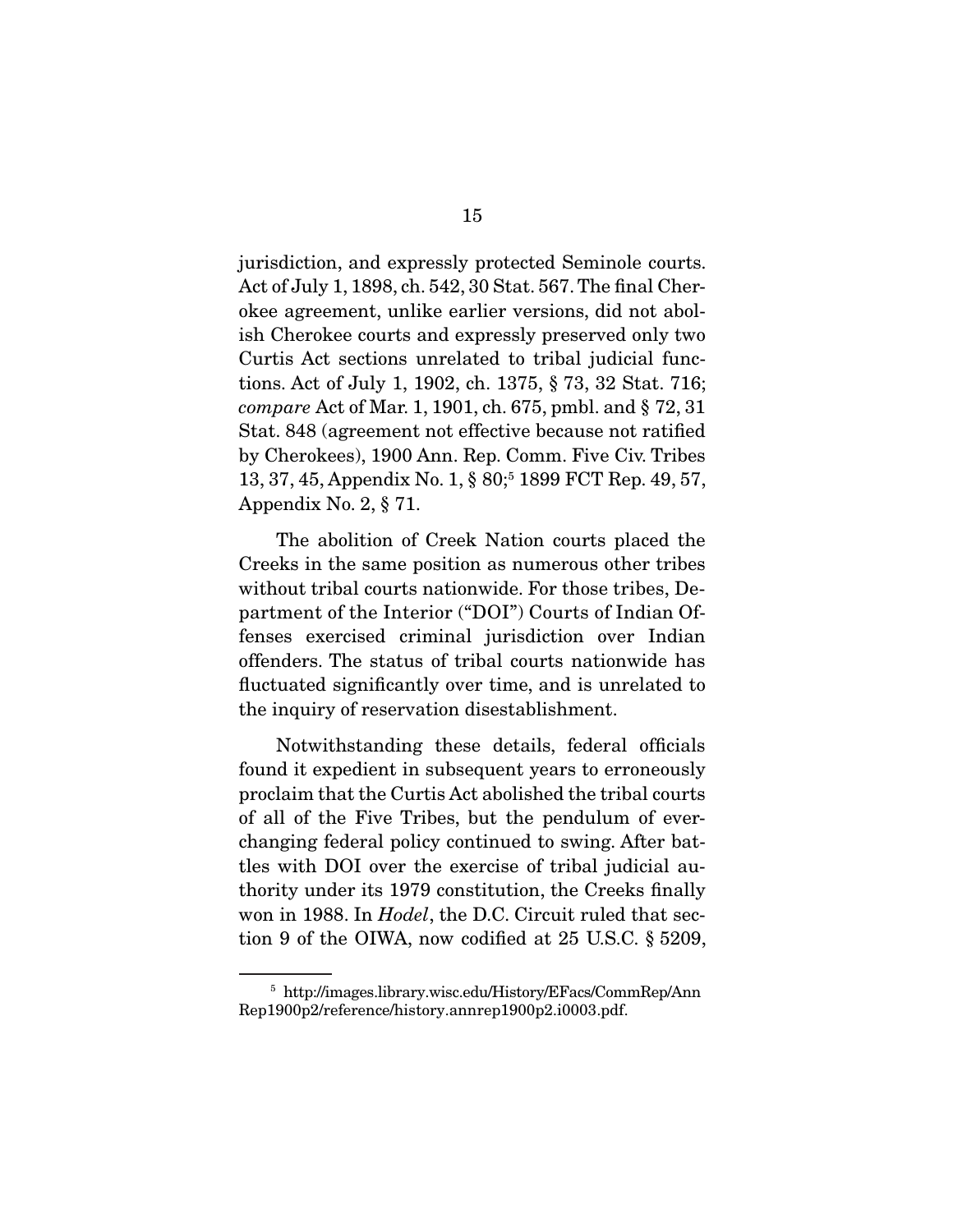repealed the Curtis Act and re-established Creek judicial authority, "subject to limitations imposed by statutes generally applicable to all tribes." *Hodel*, 851 F.2d at 1446-47. The court recognized that federal policy requires the recognition of Creek sovereign authority on an equal level with other tribes, and expressly rejected DOI's statutory interpretation that "would result in a perpetuation of the piecemeal legislation rather than its elimination." *Id*. at 1445-46. Creek Nation has exercised criminal jurisdiction in Indian country, mostly misdemeanors by Indian offenders, for more than thirty years.

- III. FEDERAL LEGISLATION GOVERNING FEDERAL COURT JURISDICTION IN THE STATE OF OKLAHOMA CONTINUES FED-ERAL JURISDICTION OVER CRIMES BY AND AGAINST INDIANS ON THE CREEK RESERVATION.
	- A. Congress Enacted the General Crimes Act and Major Crimes Act to Address Crimes Arising on Indian Country throughout the United States.

 The United States' policy concerning "the Indian country" criminal prosecutions began with federal enactments as early as 1796. *Ex parte Crow Dog*, 109 U.S. 556, 571 (1883). As of 1883, this federal policy was embodied in the General Crimes Act ("GCA"), Rev. Stat. §§ 2145 and 2146, codified at 18 U.S.C. § 1152. *See Ex parte Crow Dog*, 109 U.S. at 558. Offenses enumerated and defined under the general laws of the United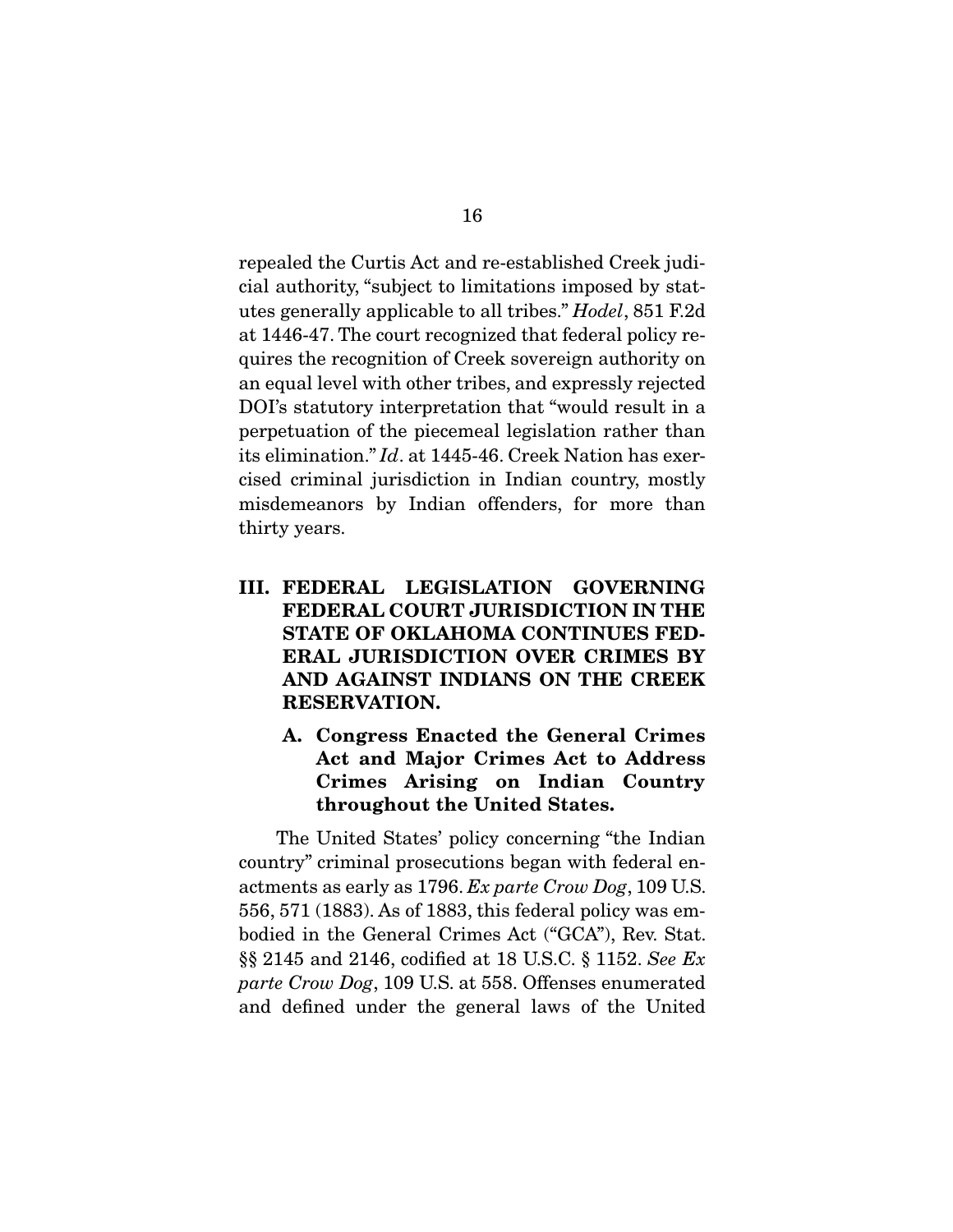States which were committed in "the Indian country" by Indians against "white persons," and by "white persons" against Indians, were federal offenses, and those by Indians against each other in "the Indian country" were left to each tribe according to its local laws and customs. *Id.* at 568, 571-72 (Indian on Indian murder on Sioux reservation subject to tribal, rather than federal, jurisdiction under Rev. Stat. § 2146).

 In direct response to *Crow Dog*, Congress enacted the Major Crimes Act, Act of Mar. 3, 1885, ch. 341, § 9, 23 Stat. 362, 385 ("MCA"), codified at 18 U.S.C. § 1153; *see United States v. Kagama*, 118 U.S. 375, 382-83 (1886); *United States v. John*, 437 U.S. 634, 649, n.18 (1978). The MCA conferred federal jurisdiction over certain enumerated major crimes by an Indian offender against an Indian or non-Indian victim, including murder, when committed on an "Indian reservation" within a state or federal territory. § 9, 23 Stat. 362, 385. Like many other laws governing Indian affairs, this law has evolved over time.6

<sup>6</sup> Reservation lands include fee lands within reservation boundaries. *United States v. Celestine*, 215 U.S. 278, 284-87 (1909). In 1948, the MCA was amended to replace the term "reservation" with the broader term "Indian country," which was "used in most of the other special statutes referring to Indians. . . ." *See John*, 437 U.S. at 647, n.16, 649 (citing 18 U.S.C. § 1153). The 1948 amendments also added a definition of "Indian country" based on this Court's definitions of Indian country in decisions issued after enactment of the MCA. 18 U.S.C. § 1151; *see Donnelly v. United States*, 228 U.S. 243 (1913) (reservations); *United States v. Sandoval*, 231 U.S. 28, 47 (1913) (dependent Indian communities); *United States v. Pelican*, 232 U.S. 442 (1914) (trust allotments); and *United States v. Ramsey*, 271 U.S. 467, 469 (1926) (restricted allotments).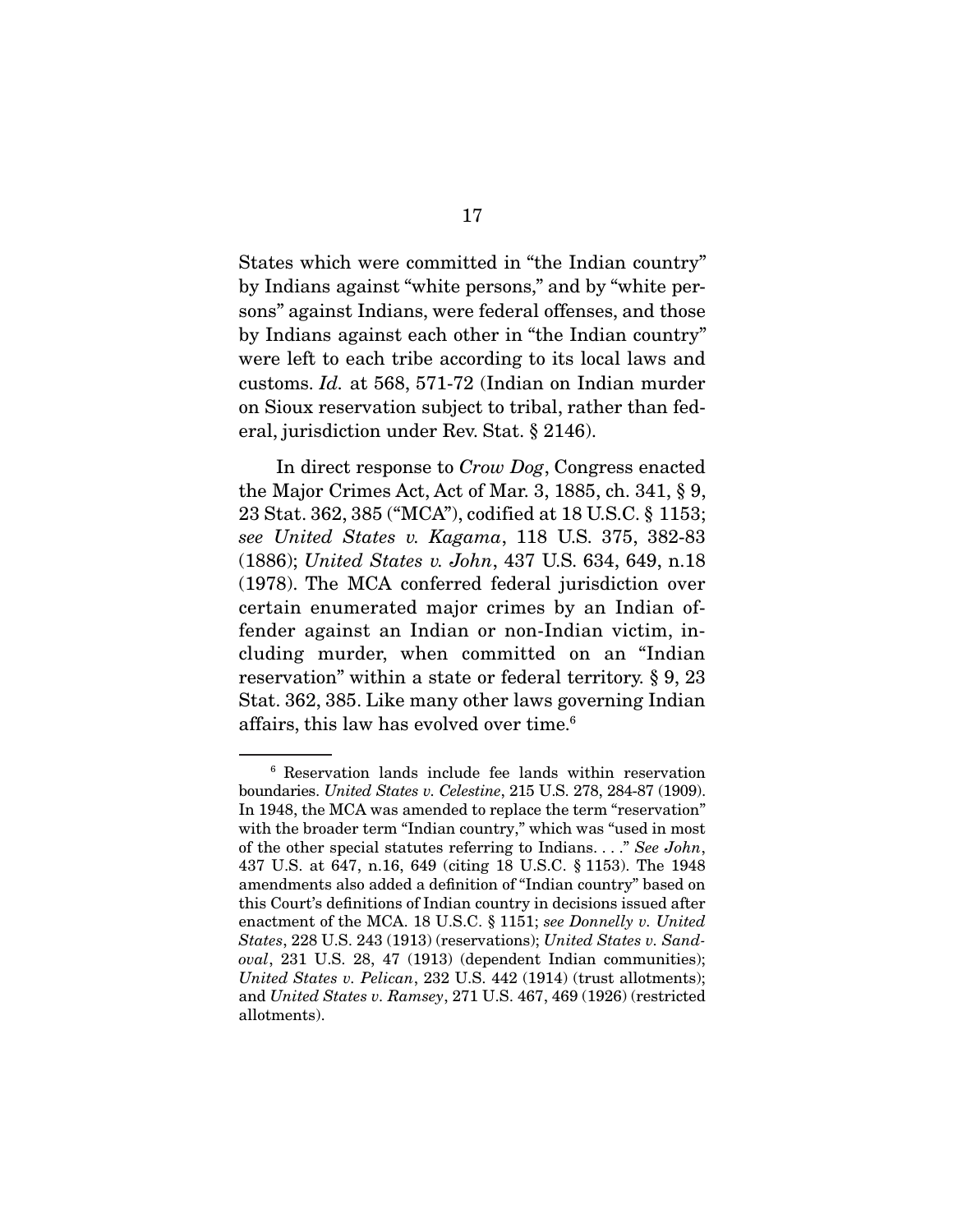#### B. Beginning in 1877, Congress Enacted a Number of Laws Establishing Federal Court Jurisdiction in Indian Territory and Expanding that Jurisdiction.

 In its 1866 treaty, Creek Nation agreed to such legislation as Congress deemed "necessary for the better administration of justice and the protection of the rights of person and property within the Indian Territory," provided that such legislation would not interfere with Creek organization, rights, laws, privileges, and customs. Treaty with the Creek Indians, art. 10, 14 Stat. 785 (1866). The federal government did not recognize tribal law enforcement authority over U.S. citizens, and as Indian Territory became "the refuge of thousands of evil-doers" who had fled the states, federal protection was needed. 1886 Ann. Rep. Comm'r Ind. Aff. 91.<sup>7</sup> The "Indian police," under federal agency supervision, assisted United States marshals and tribal police with law enforcement. ANGIE DEBO, THE RISE AND FALL OF THE CHOCTAW REPUBLIC 185, 189 (1934).

 Congress began implementing federal criminal jurisdiction in Indian Territory in 1877. Congress utilized federal courts in the bordering states of Arkansas

<sup>7</sup> https://digitalcommons.law.ou.edu/cgi/viewcontent.cgi? article=6746&context=indianserialset.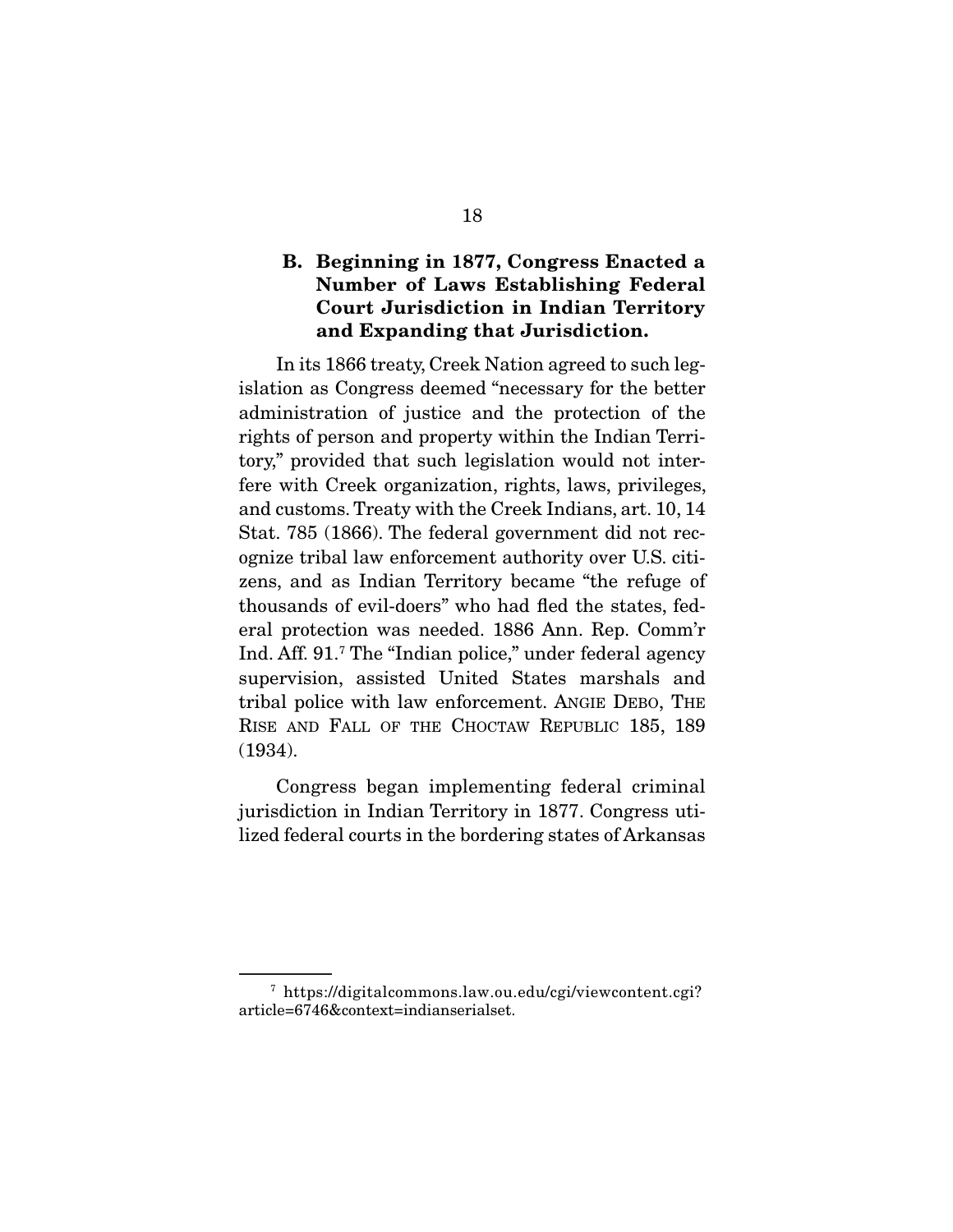and Texas, as well as a federal court in Muskogee, Indian Territory.8 When Congress carved Oklahoma Territory out of Indian Territory in 1890, Congress specified the jurisdiction to be exercised by these courts over the reduced federal Indian Territory. § 33- 35, 26 Stat. 81. The 1890 Act authorized federal courts to enforce certain Arkansas laws, except "if in conflict with this act or with any law of Congress" and to enforce Arkansas criminal laws "as far as they are applicable." §§ 31, 33, 26 Stat. 81.

 Federal courts in Indian Territory had authority to enforce general federal laws, such as the GCA, consistent with the 1890 Act's requirement that "all general laws of the United States which prohibit crimes and misdemeanors in any place within the sole and exclusive jurisdiction of the United States . . . shall have the same force and effect in the Indian Territory as elsewhere in the United States." § 31, 26 Stat. 81. In cases where the laws of the United States and Arkansas laws concerned the same offense, "the laws of the United States shall govern as to such offense." *Id*. at § 33. "The [Five] tribes, however, retained exclusive

<sup>8</sup> *See* Act of Jan. 31, 1877, ch. 44, 19 Stat. 230 (federal court in Ft. Smith, Arkansas); Act of Jan. 6, 1883, ch. 13, § 3, 22 Stat. 400 (federal court for northern district of Texas with jurisdiction over offenses in described areas not set apart for any of the Five Tribes "against any of the laws of the United States now or that may hereafter be operative therein"); Act of Mar. 1, 1889, ch. 333, §§ 1, 5, 25 Stat. 783 (federal court in Muskogee, Indian Territory, with jurisdiction over "all offenses against the laws of the United States committed within the Indian Territory . . . not punishable by death or by imprisonment at hard labor.").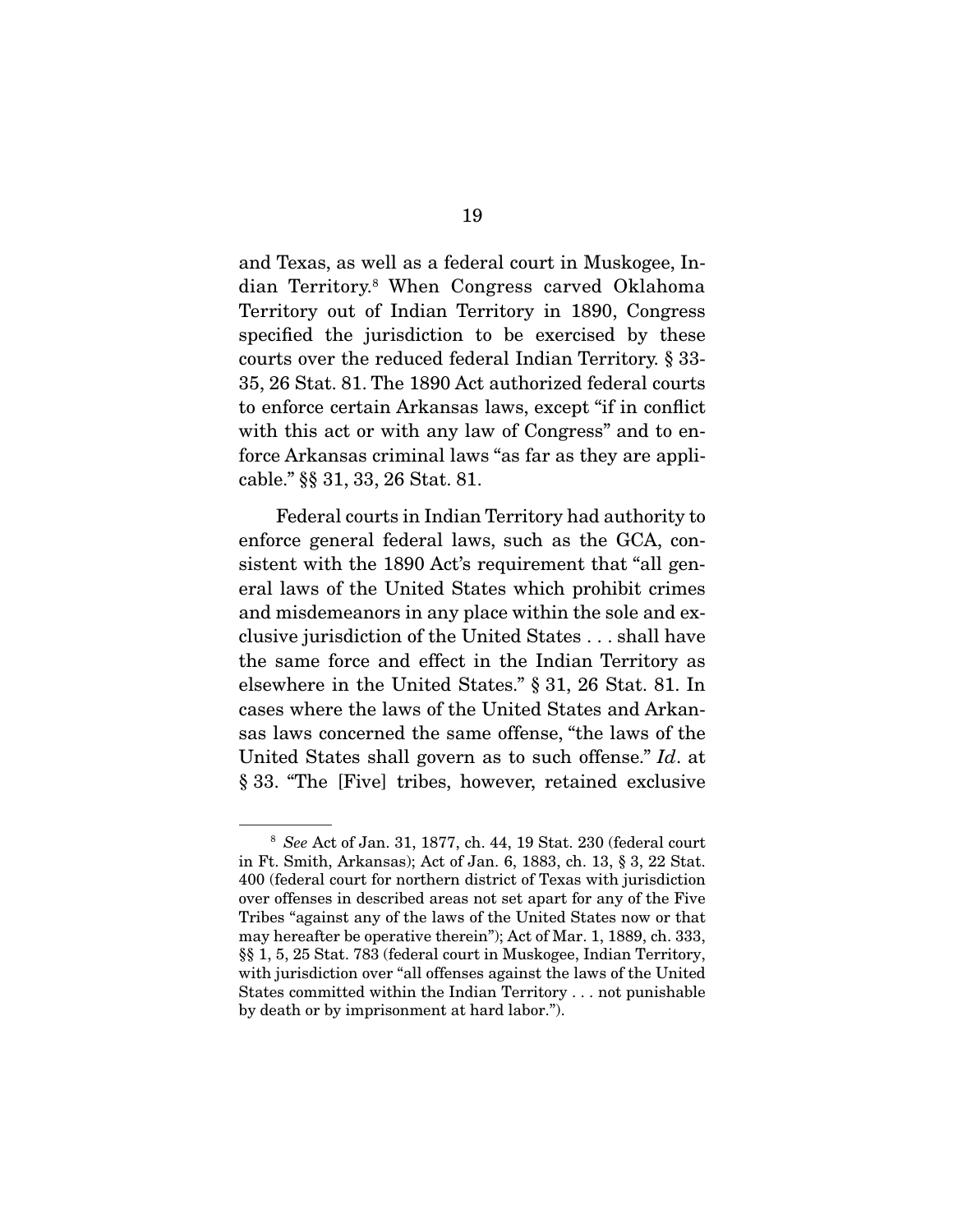jurisdiction over all civil and criminal disputes involving only tribal members, and the incorporated laws of Arkansas did not apply to such cases. *See id.* § 30, 26 Stat. at 94." *Indian Country, U.S.A., Inc. v. Oklahoma ex rel. Oklahoma Tax Comm'n*, 829 F.2d 967, 977-78 (10th Cir. 1987), *cert. denied*, 487 U.S. 1218 (1988); *see also* § 31, 26 Stat. 81.

 In 1895, Congress repealed all laws that previously conferred jurisdiction on the federal courts in Arkansas, Kansas, and Texas over offenses committed in Indian Territory, effective September 1, 1896. Act of Mar. 1, 1895, ch. 145, § 9, 28 Stat. 693 ("1895 Act"). Under the 1895 Act, "the jurisdiction now conferred by law upon said courts is hereby given from and after said date aforesaid to the United States court in Indian Territory," including jurisdiction over "all offenses against the laws of the United States" committed in Indian Territory. *Id*. The 1895 Act further provided that the laws of the United States and Arkansas "heretofore put in force in said Indian Territory" were to remain in "full force and effect" in Indian Territory, except so far as they were in conflict with the 1895 Act. *Id*. at § 13.

### C. The 1906 Oklahoma Enabling Act Did Not Authorize State Jurisdiction over Crimes by or Against Indians on the Creek Reservation.

 Section 13 of the Oklahoma Enabling Act, Act of June 16, 1906, ch. 3335, 34 Stat. 267 ("Enabling Act"),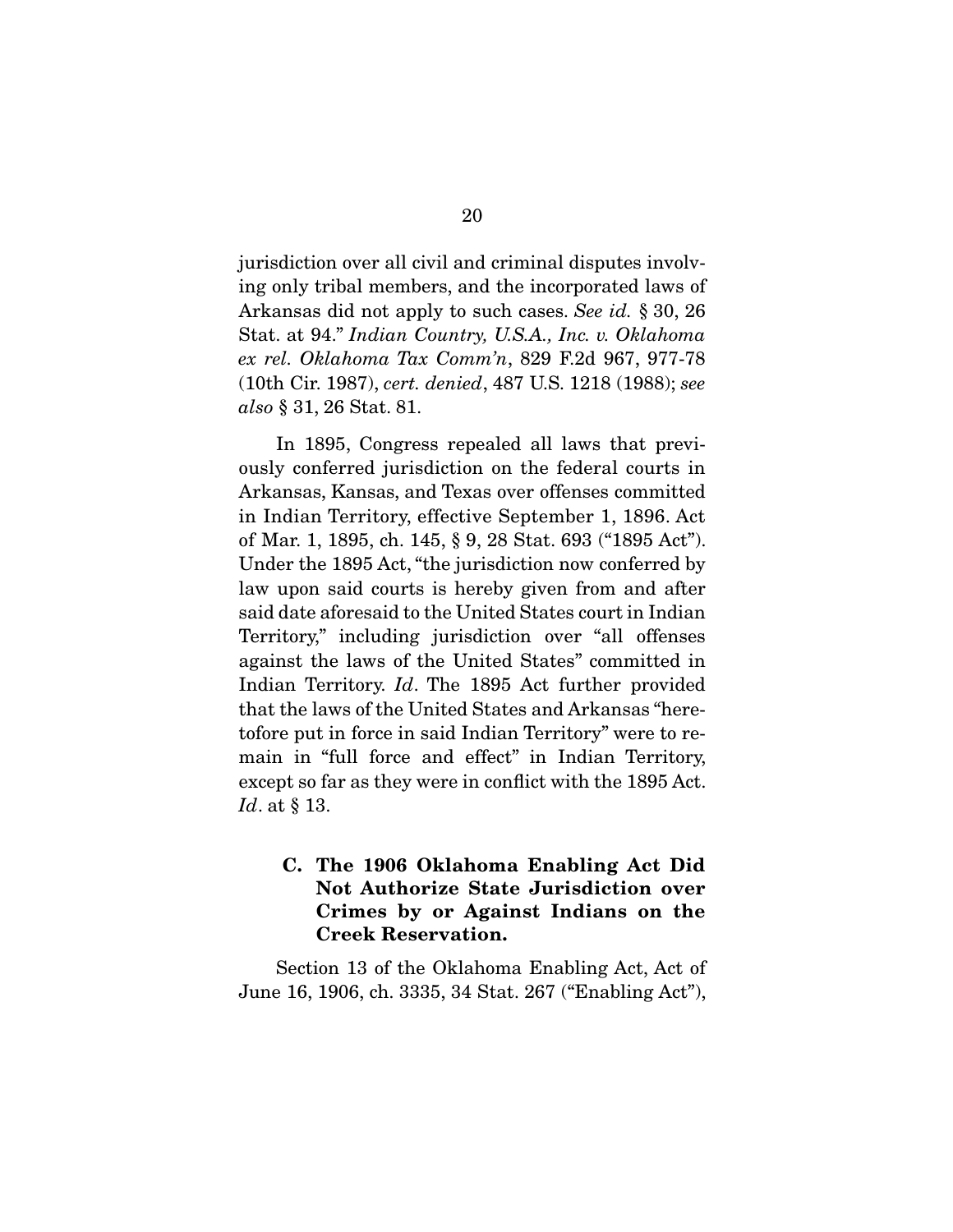replaced the application of Arkansas laws after statehood with "the laws in force in the Territory of Oklahoma, *as far as applicable* . . . until changed by the legislature thereof." (emphasis added). This enabled Oklahoma courts, until such time as Oklahoma adopted its own criminal laws, to apply Oklahoma Territory criminal laws to crimes subject to state jurisdiction, such as crimes by non-Indians against non-Indians on Indian country, and crimes by anyone outside Indian country. *See United States v. McBratney*, 104 U.S. 621, 624 (1881).

 The "laws in force" in Oklahoma Territory referenced in section 13 of the Enabling Act, 34 Stat. 267, included federal laws, such as the GCA and the MCA. In accordance with the continued applicability of federal laws in the new state, section 16 of the Enabling Act, as amended in 1907, required the transfer to the new federal courts of prosecutions of "all crimes and offenses" committed within Indian Territory "which, had they been committed within a State, would have been cognizable in the Federal courts." Act of Mar. 4, 1907, ch. 2911, § 1, 34 Stat. 1286. This includes crimes under the GCA and the MCA. *See Ramsey*, 271 U.S. at 469. Conversely, section 20 of the Enabling Act, as amended in 1907, established Oklahoma courts as successors to federal courts in Indian Territory for those civil and criminal cases that were not otherwise transferred to the new federal courts. § 3, 34 Stat. 1286.

 The application of the laws in force in Oklahoma Territory "as far as applicable" under section 13 of the Enabling Act, 34 Stat. 267, also authorized federal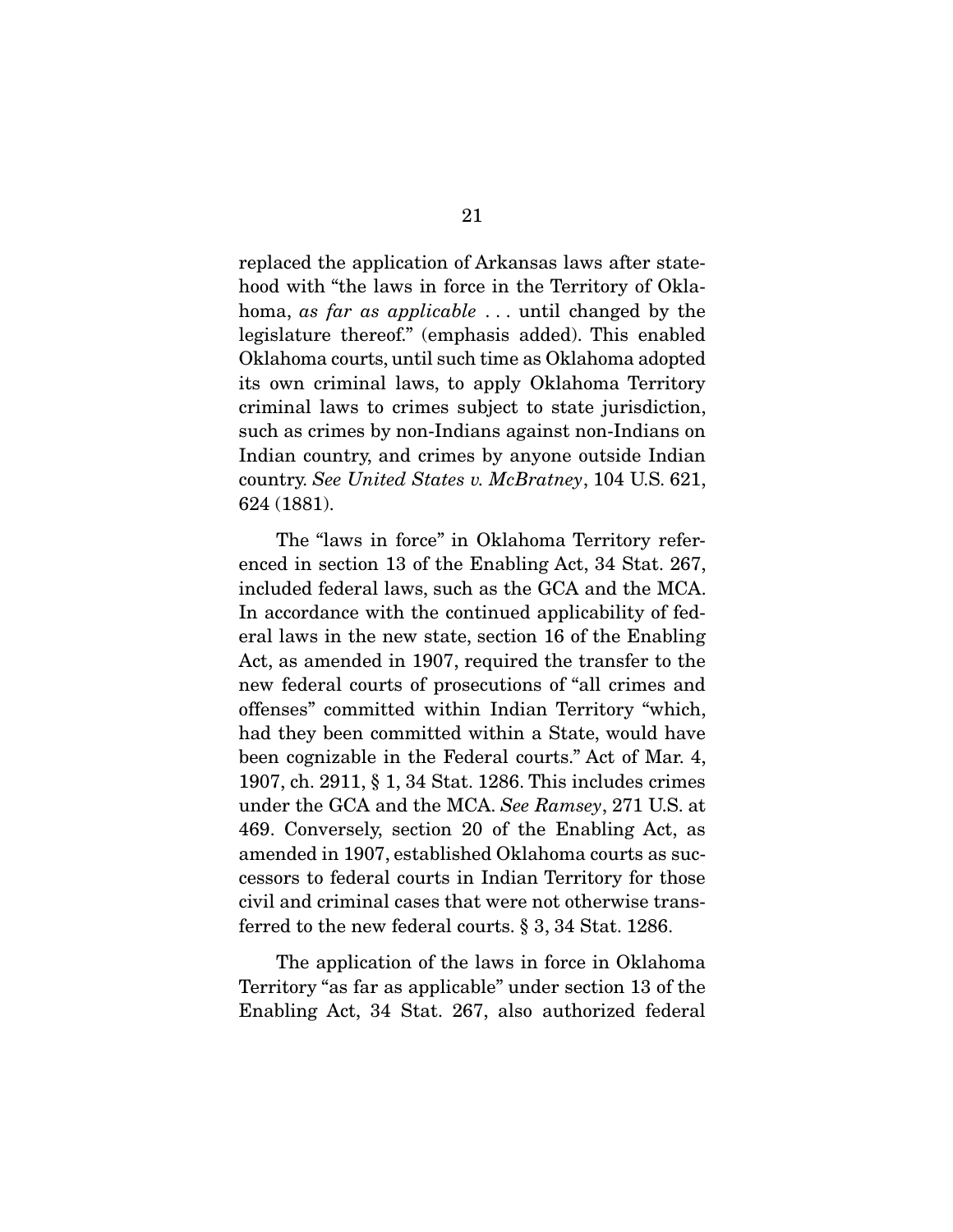courts, in the exercise of federal jurisdiction under the GCA and the MCA, to apply Oklahoma Territory law in the absence of a federal law governing a specific offense. Two years after statehood, Proclamation of Nov. 16, 1907, 35 Stat. 2160-61, the Assimilative Crimes Act similarly authorized federal courts, in their exercise of federal jurisdiction, to apply state laws defining offenses and punishments to crimes in Indian country within a state, in the absence of a federal law defining such offenses. Act of Mar. 4, 1909, ch. 321, 35 Stat. 1145, codified at 18 U.S.C. § 13; *see Williams v. United States*, 327 U.S. 711, 718-19 (1946). Although the applicability of federal and state criminal laws in the exercise of federal or state court jurisdiction in Indian country nationwide is fairly complex, the jurisdictional parameters are clearly defined by federal law as amended from time to time.<sup>9</sup>

 Additionally, the Enabling Act preserved federal jurisdiction over Indians and their lands, and required Oklahoma to disclaim all right and title to such lands. §§ 1, 3, 34 Stat. 267. The Oklahoma Constitution contains the required disclaimer. Okla. Const. art. 1, § 3. DOI accordingly continued to fund the Indian police in the former Indian Territory after statehood. 1911 Ann. Rep. Comm. Five Civ. Tribes. 437;10 *see also*

<sup>9</sup> *See* Indian Country Criminal Jurisdictional Chart, W.D. Okla. (December 2010 version) at https://www.justice.gov/sites/ default/files/usao-wdok/legacy/2014/03/25/Indian%20Country%20 Criminal%20Jurisdiction%20ChartColor2010.pdf.

<sup>10</sup> http://images.library.wisc.edu/History/EFacs/CommRep/Ann Rep11/reference/history.annrep11.i0005.pdf.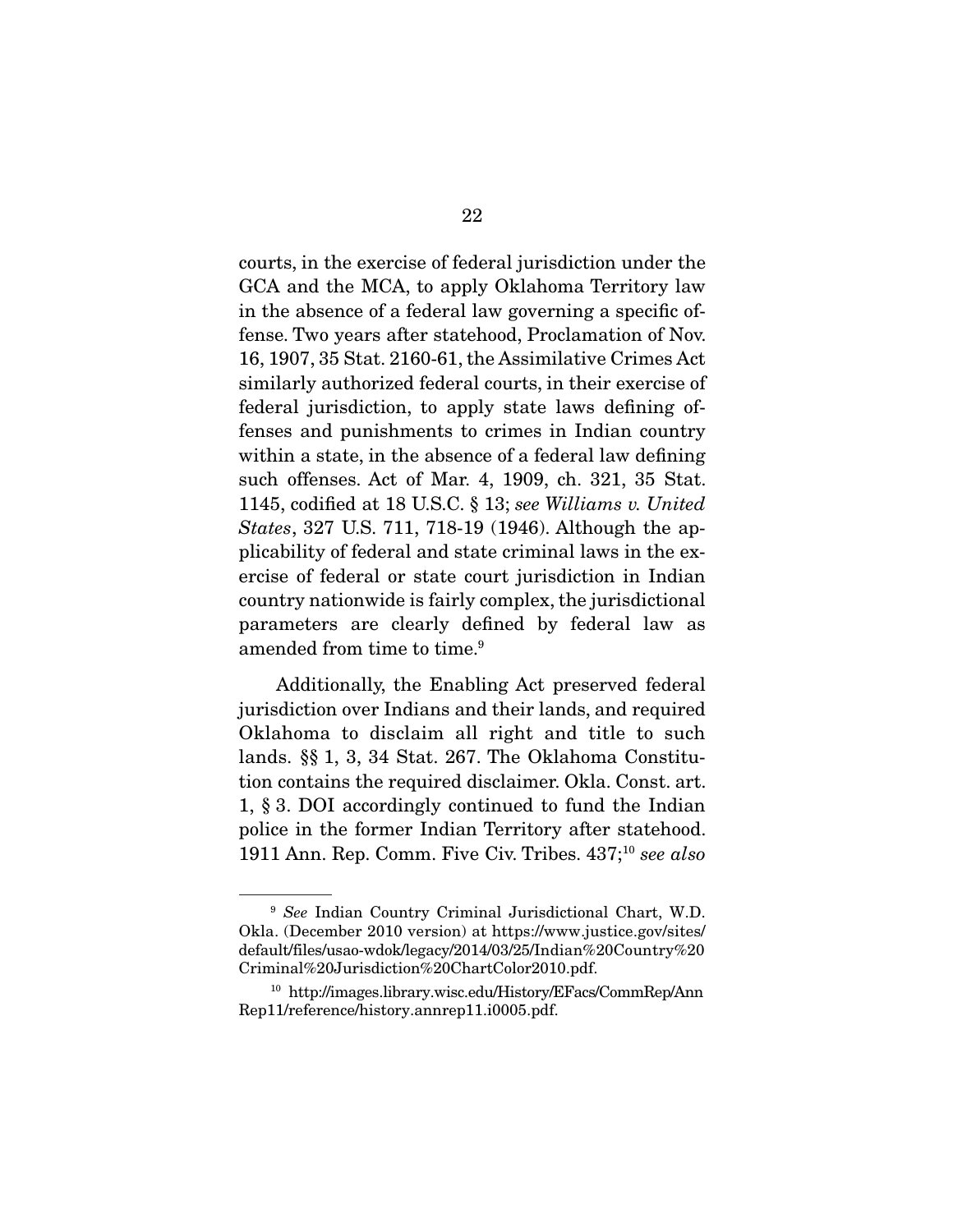1909 Ann. Rep. Comm'r Ind. Affs. 106, 108-09, Table 39.11

- IV. CREEK NATION RESISTED FEDERAL AGENCY OBSTRUCTION AND BATTLED STATE-COURT SANCTIONED FRAUDU-LENT LAND TRANSACTIONS FOR DEC-ADES AFTER STATEHOOD.
	- A. Federal Officials Unlawfully Obstructed Creek Exercise of Governmental Powers Until Barred by the *Harjo v. Kleppe* Decision in 1976.

 Even before Oklahoma statehood, federal policy began to shift from treating Indian affairs as a national concern to viewing Indian affairs as a regional concern. This increased the political power of legislators from states and territories west of the Mississippi. HOXIE 11, 12, 36-37, 104. As western states with significant Indian populations (North and South Dakota, Montana, Washington, Utah, Wyoming, Idaho, Oklahoma, Arizona, and New Mexico) entered the union between 1889 and 1912, they assumed an important role in Indian policy. *Id*. at 108, 111. By the early twentieth century, assimilation was no longer the central concern of policy makers, and the western legislators were hostile to it. HOXIE 111-13. "Optimism and a desire for rapid incorporation were pushed aside by racism, nostalgia, and disinterest." *Id*. at 113.

<sup>11</sup> http://images.library.wisc.edu/History/EFacs/CommRep/Ann Rep09/reference/history.annrep09.i0002.pdf.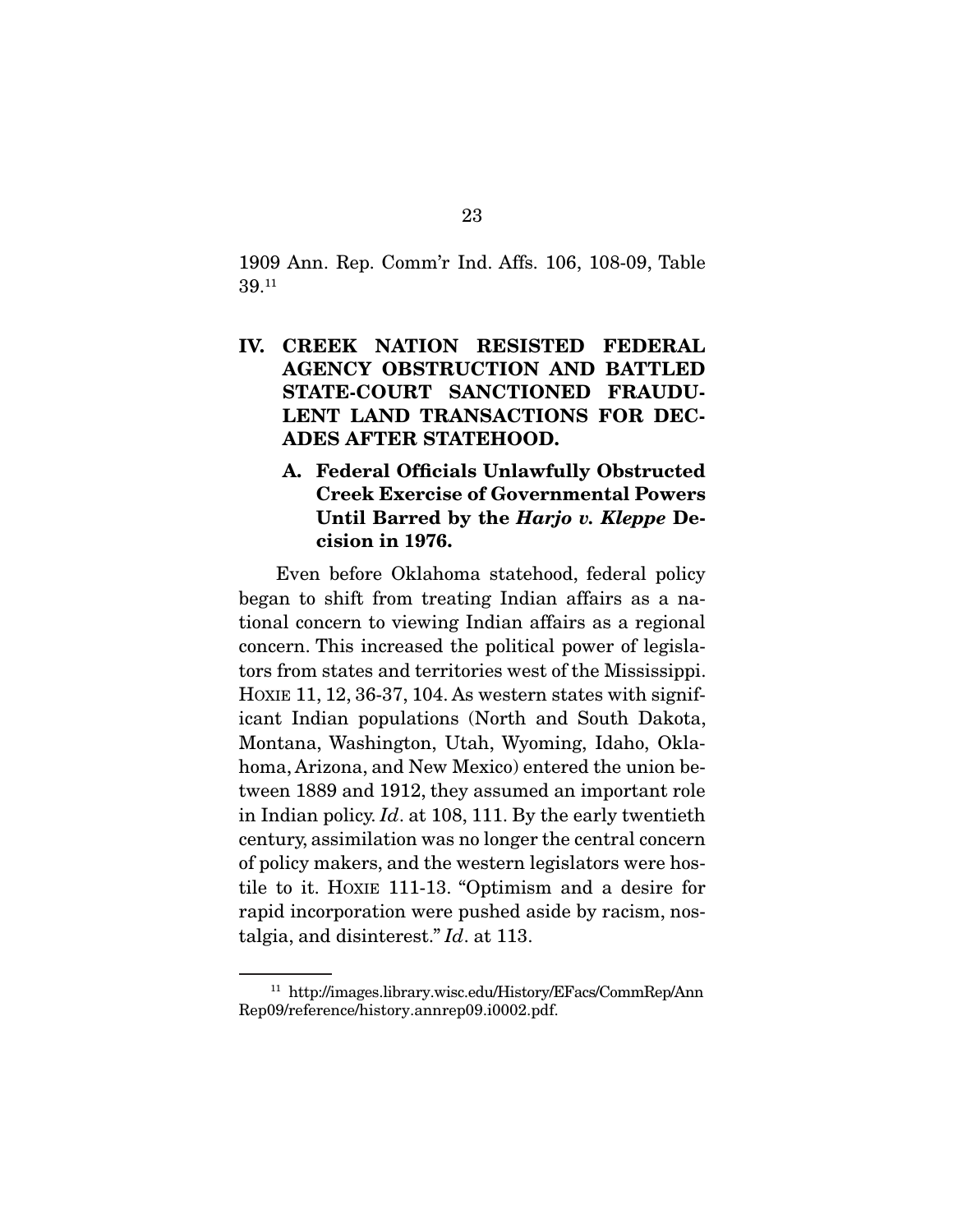DOI and its agency, the Bureau of Indian Affairs ("BIA"), repeatedly and unlawfully interfered with the continuing functions of the Creek government after statehood for decades, until issuance of a decision in 1976 of great significance to the Creeks, *Harjo v. Kleppe*, 420 F. Supp. 1110 (D.D.C. 1976), *aff 'd sub nom. Harjo v. Andrus*, 581 F.2d 949 (D.C. Cir. 1978). That decision contained a detailed and well-documented description of Creek struggles with DOI.

 Shortly before Oklahoma statehood in 1907, DOI began claiming that the continuance of Five Tribes governments in section 28 of the Act of Apr. 26, 1906, ch. 1876, 34 Stat. 137 ("Five Tribes Act"), only applied to present incumbents in office. *Harjo*, 420 F. Supp. at 1129, 1131-32, 1137. It also misinterpreted section 6 of the Five Tribes Act to justify its refusal to recognize any elected Chief absent a federal appointment, although that section only permitted appointments when necessary to prevent disruption of the signing of allotment deeds in the absence of elected tribal chiefs. *Id*. at 1126-27, 1132, 1138, 1141. For many years, DOI refused to recognize tribal elections to fill tribal legislative vacancies, refused to recognize the Chief 's authority to call regular Council sessions without DOI approval, often treated the Chief as the sole Creek governmental authority, and interfered with the Creek government's expenditure of tribal funds. *Id*. at 1114, 1133-34, 1139.

 The Creeks "refused to abandon their tribal government and political life," and began to hold the first of many annual "Creek Conventions" ("Convention") in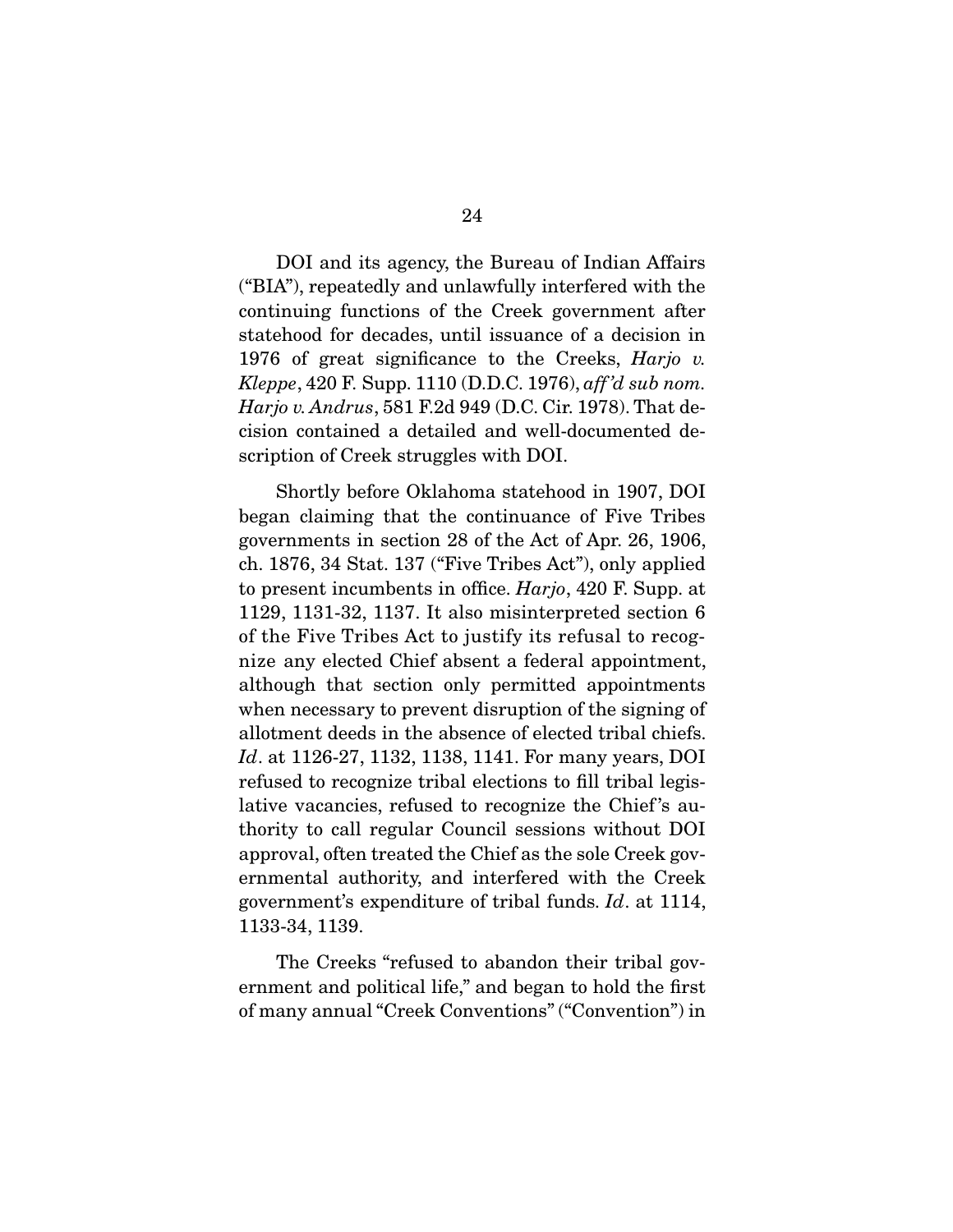1909. *Harjo*, 420 F. Supp. at 1133. Regularly scheduled Conventions continued for decades, often without BIA recognition of legitimacy. *Id*. at 1133-38. Between 1934 and 1951, the Chief, who was elected by the Creek people and then appointed by DOI, and the Convention functioned much as the Council and Chief had earlier. *Id.* at 1136. The BIA briefly refused to recognize Creek government under a constitution and bylaws approved by the Convention in 1944, but recognized in 1946 that the Convention had been acting as the official governing body of the Creeks since 1924. *Id*. at 1137-38. In the early 1950s BIA again shifted direction, and dealt with a Council appointed by the Chief, instead of the elected Convention. *Id*. at 1138-39.

 In the mid-1950s BIA returned to the unlawful practice of treating federally appointed Chiefs as the sole embodiment of Creek governmental authority. *Harjo*, 420 F. Supp. at 1139. Congress, by Act of Oct. 22, 1970, Pub. L. No. 91-495, 84 Stat. 1091, finally addressed the problem by recognizing the right of Five Tribes citizens to elect their chiefs "by popular selection." BIA, in a "determined use of its raw power," nevertheless persisted in claiming that Creek Nation was a "government by Principal Chief alone." *Id.* at 1143.

 As recognized in *Harjo*, DOI's "bureaucratic imperialism," through its "deliberate attempts to frustrate, debilitate, and generally prevent from functioning" the Creek tribal government was contrary to Congress's express preservation of tribal governments in section 28 of the Five Tribes Act, including the right to elect chiefs and exercise legislative functions. *Harjo*, 420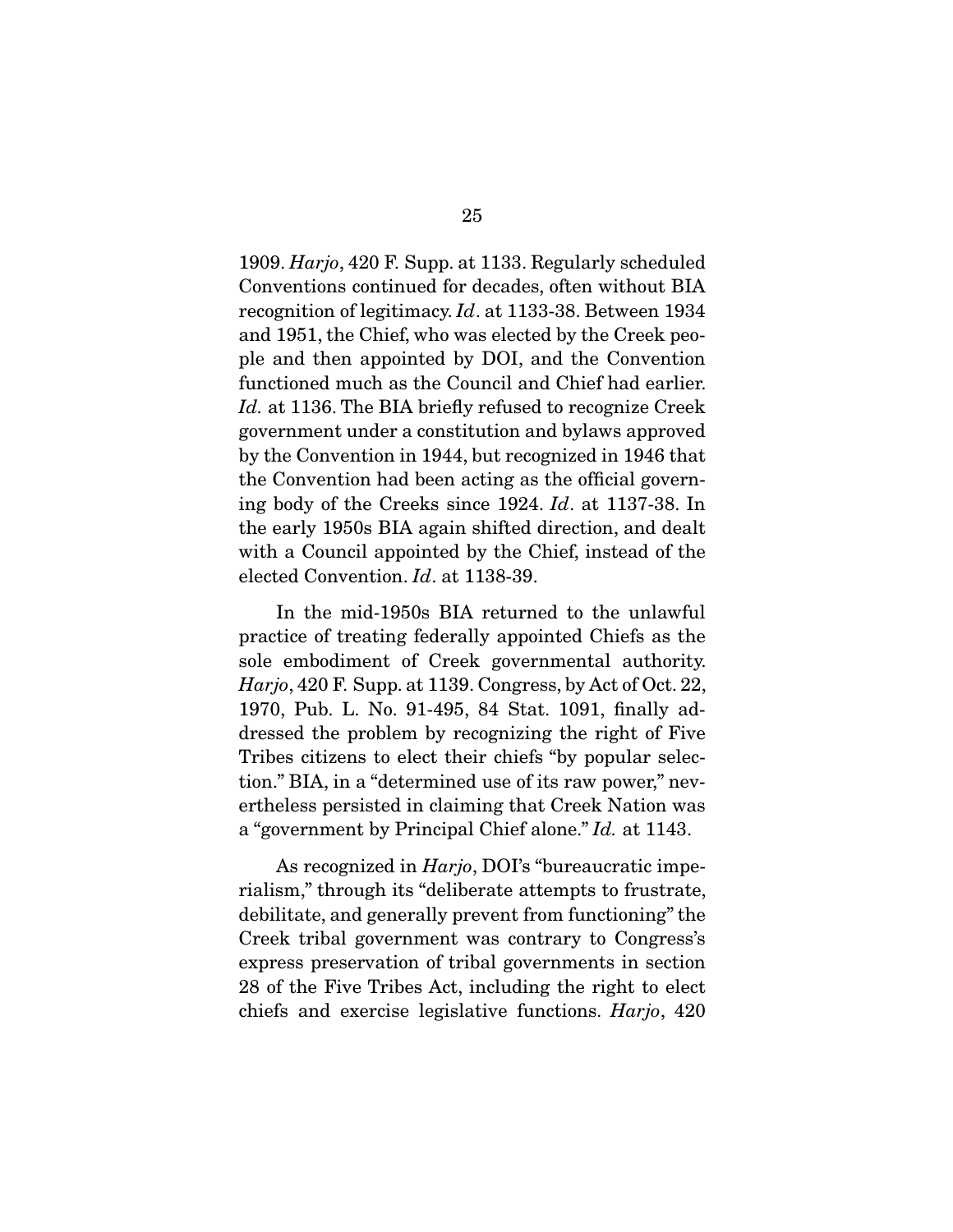F. Supp. at 1118, 1141-43. In 1979, the Creeks reorganized under the Oklahoma Indian Welfare Act and adopted a new constitution. Act of June 26, 1936, ch. 831, 49 Stat. 1967 ("OIWA"), codified at 25 U.S.C. §§ 5201-5210;12 *Indian Country, U.S.A., Inc.*, 829 F.2d at 970-71. During this same period, Congress enacted the 1975 Indian Self-Determination Act, the first of many federal laws promoting development of Creek Nation and other tribes. Act of Jan. 4, 1975, Pub. L. No. 96-638, 88 Stat. 2203, codified at 25 U.S.C. §§ 5301, *et seq*.

### B. Creek Nation's Attempts to Protect Creek Citizens from Fraudulent Land Transactions Sanctioned by Oklahoma Courts Were Hindered by the Unlawful Exercise of Oklahoma Criminal Jurisdiction.

 DOI interference with Creek government occurred simultaneously with the theft of Creek allotments through exploitation and fraudulent land transactions sanctioned by the Oklahoma courts. After oil was discovered in 1901, land companies were formed in Indian Territory for the unlawful exploitation of Indians. ANGIE

<sup>12</sup> The OIWA was enacted two years after the Indian Reorganization Act ("IRA"), which officially ended the allotment era for all tribes. Act of June 18, 1934, ch. 576, Pub. L. No. 96-363, 48 Stat. 985, codified at 25 U.S.C. §§ 5101, *et seq*. Section 13 of the IRA provided that five IRA sections were inapplicable to Oklahoma tribes. 25 U.S.C. § 5118 (listing sections codified at 25 U.S.C. §§ 5107, 5110, 5123, 5124, and 5125, concerning some matters later addressed in the OIWA). All other IRA provisions applied in Oklahoma.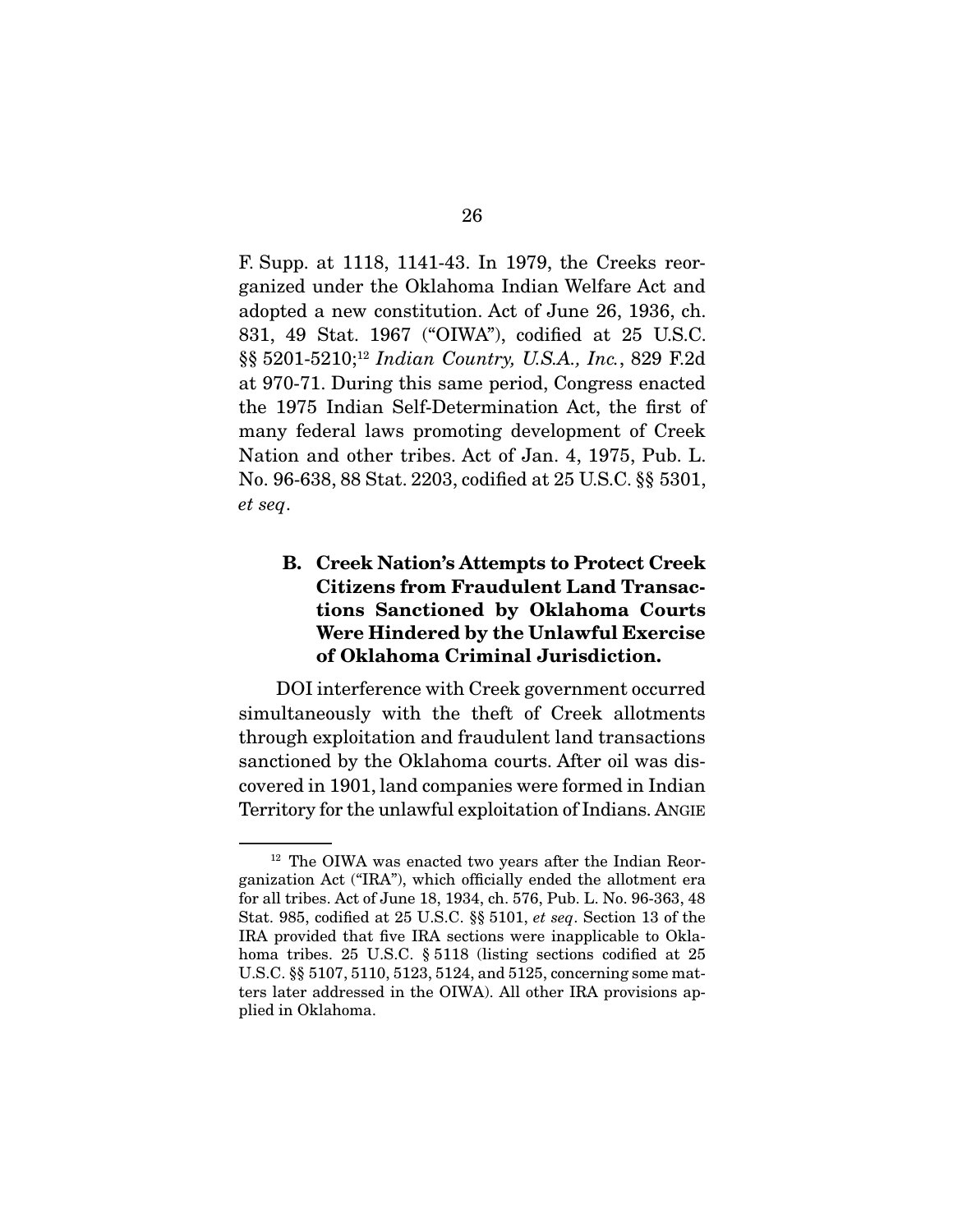DEBO, AND STILL THE WATERS RUN – THE BETRAYAL OF THE FIVE CIVILIZED TRIBES, 86-87, 117 (1940) ("DEBO, WATERS"). A 1903 investigation revealed that every member of the Dawes Commission and nearly every DOI official in Indian Territory held stock in one or more of these companies, and most were listed as officers and directors. *Id*. at 118.

 Under the 1901 and 1902 Creek allotment agreements, the allottees would own their allotments in fee, subject to federal statutory restrictions against alienation ("restricted allotments") for a five-year period, and, in the case of forty-acre homesteads, for twentyone years. Act of Mar. 1, 1901, ch. 676, ¶ 7, 31 Stat. 861; Act of June 30, 1902, ch. 1323, § 16, 32 Stat. 500. This protection of restricted allotments was seemingly strengthened when the Five Tribes Act increased the restricted period for fullblood allottees to twenty-five years. § 19, 34 Stat. 137, 144. This was the same protected period established in the Dawes Act for allotments held in trust by the United States on behalf of citizens of other tribes ("trust allotments"). § 5, 24 Stat. 388.

 However, federal policy was already shifting toward reducing allotment protections. Shortly before the Five Tribes Act, Congress began eroding the Dawes Act's protection of trust allotments, by authorizing the Secretary to issue fee patents to "competent" allottees. Act of May 8, 1906, ch. 2348, 34 Stat. 182 ("Burke Act"), codified at 25 U.S.C. § 349. In 1910, competency commissions started visiting reservations nationwide, and in the following two years more than 200,000 acres of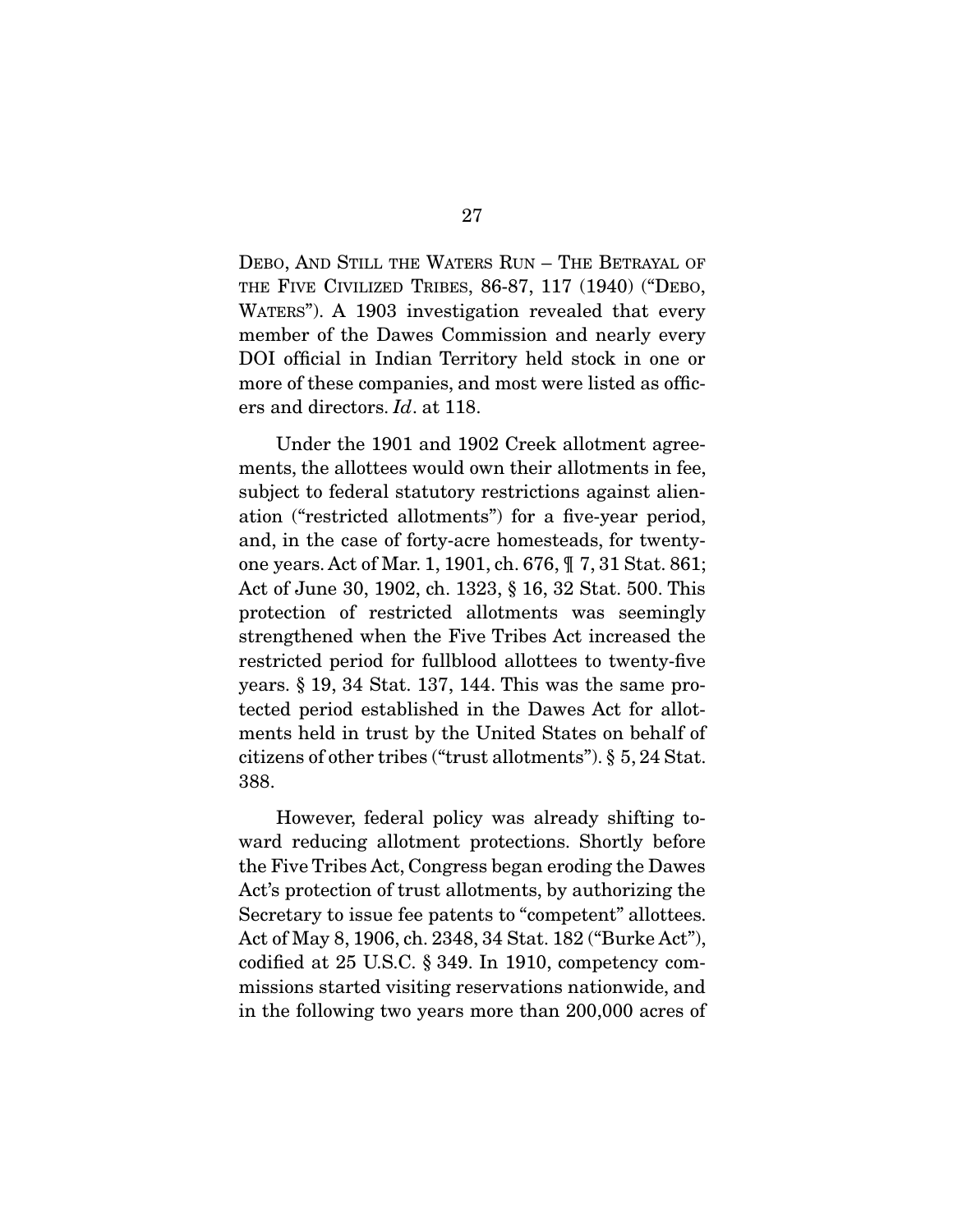trust land was shifted to local tax rolls. HOXIE 176. Sales of trust allotments also increased, with 775,000 acres of inherited land being sold between 1902 and 1910, which represented "only a fraction of the total territory lost during those years." *Id*. at 160.

 Following the national trend of increasing accessibility to Indian land, Congress removed restrictions on all Five Tribes allotments of Indians of less than onehalf Indian blood, freedmen and intermarried whites. Act of Apr. 21, 1904, ch. 1402, 33 Stat. 180; Act of May 27, 1908, ch. 199, §§ 1, 4, 35 Stat. 312. The 1908 statute gave Oklahoma courts authority over the person and property of minor Five Tribes allottees and authority to approve conveyances of restricted lands of the heirs of deceased allottees, acting as federal instrumentalities. §§ 2, 6, 9, 35 Stat. 312. *See Springer v. Townsend*, 336 F.2d 397, 400 (10th Cir. 1964); *United States v. Gypsy Oil Co.*, 10 F.2d 487 (8th Cir. 1925).<sup>13</sup>

 In a manner reminiscent of the land fraud inflicted on individual Creeks with Alabama state court assistance in the 1830s, the Oklahoma courts were often complicit in the steady stream of fraudulent land transactions. The Creek government attempted to protect the land of its citizens against these illegal conveyances, notwithstanding DOI's ongoing interference with its

<sup>&</sup>lt;sup>13</sup> The United States still maintains a significant role in state court proceedings involving restricted lands, including, among others, notice requirements and the right to remove certain state proceedings to federal court. *See* Act of Aug. 4, 1947, ch. 458, §§ 1, 3, 4, 61 Stat. 731; Act of Dec. 31, 2018, Pub. L. No. 115-399, 132 Stat. 5333.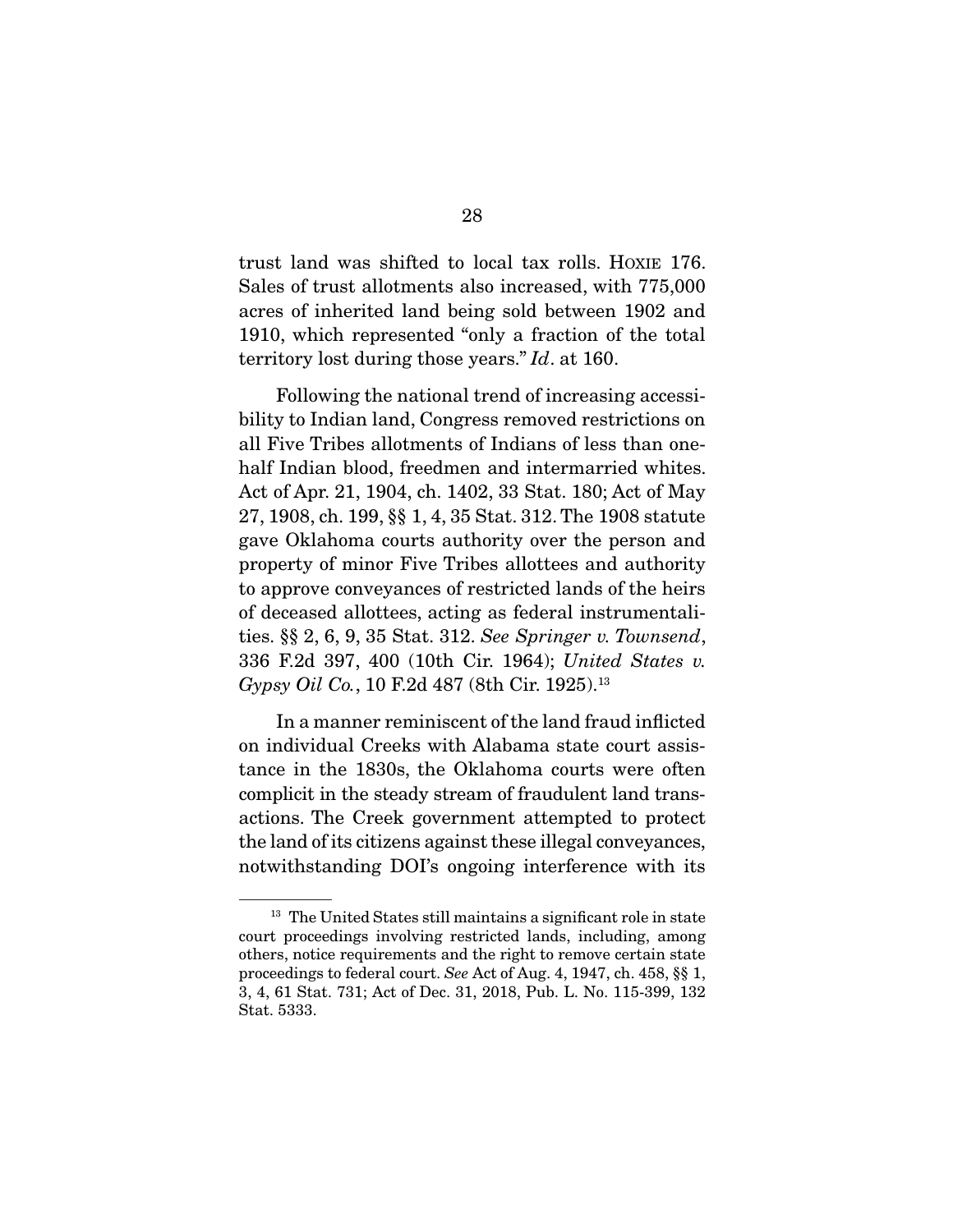government. In 1925, M. L. Mott, an attorney for the Creeks, provided a report to Congress that updated a 1912 report related to state court proceedings involving Creek citizens' lands. M. L. Mott, "A National Blunder" 3, 11, 16 ("Mott Rep."); *see Murphy v. Royal*, Case No. 15-7041 (10th Cir.), Appellant's Br., App'x E (filed Aug. 5, 2016). The report was based on an examination of the files in pending guardianship cases in several counties. DEBO, WATERS 232-34. Adult Indians, upon coming suddenly into large incomes by reason of oil or mineral development of their property, were taken into court and declared incompetent. Mott Rep. 16-44. Non-Indian guardians charged Indian estates "the unprecedented" sum of 19.3 percent of their value, compared with 2.3 percent of the value of non-Indian estates. DEBO, WATERS 233; Mott Report 3. Many Indian guardianship costs ran from 30 percent to 60 percent, and these "unconscionable and unjustified" costs resulted exclusively from the state courts' allowance of attorney and guardian fees. Mott Report 4.

 The pillaging of children's estates was also common, often as a result of unconscionable contracts between land companies and parents, and the theft of their property through the Oklahoma probate courts. DEBO, WATERS 104, 106. In 1923, an Oklahoma Bar Association committee recognized the severity of this situation in a resolution criticizing the dissipation of estates of Five Tribes citizens by the Oklahoma court appointment of guardians and administrators "wholly incapable of handling business affairs, many of them graduates of the bankruptcy court," and by appointment of attorneys "on fat salaries . . . while the widows,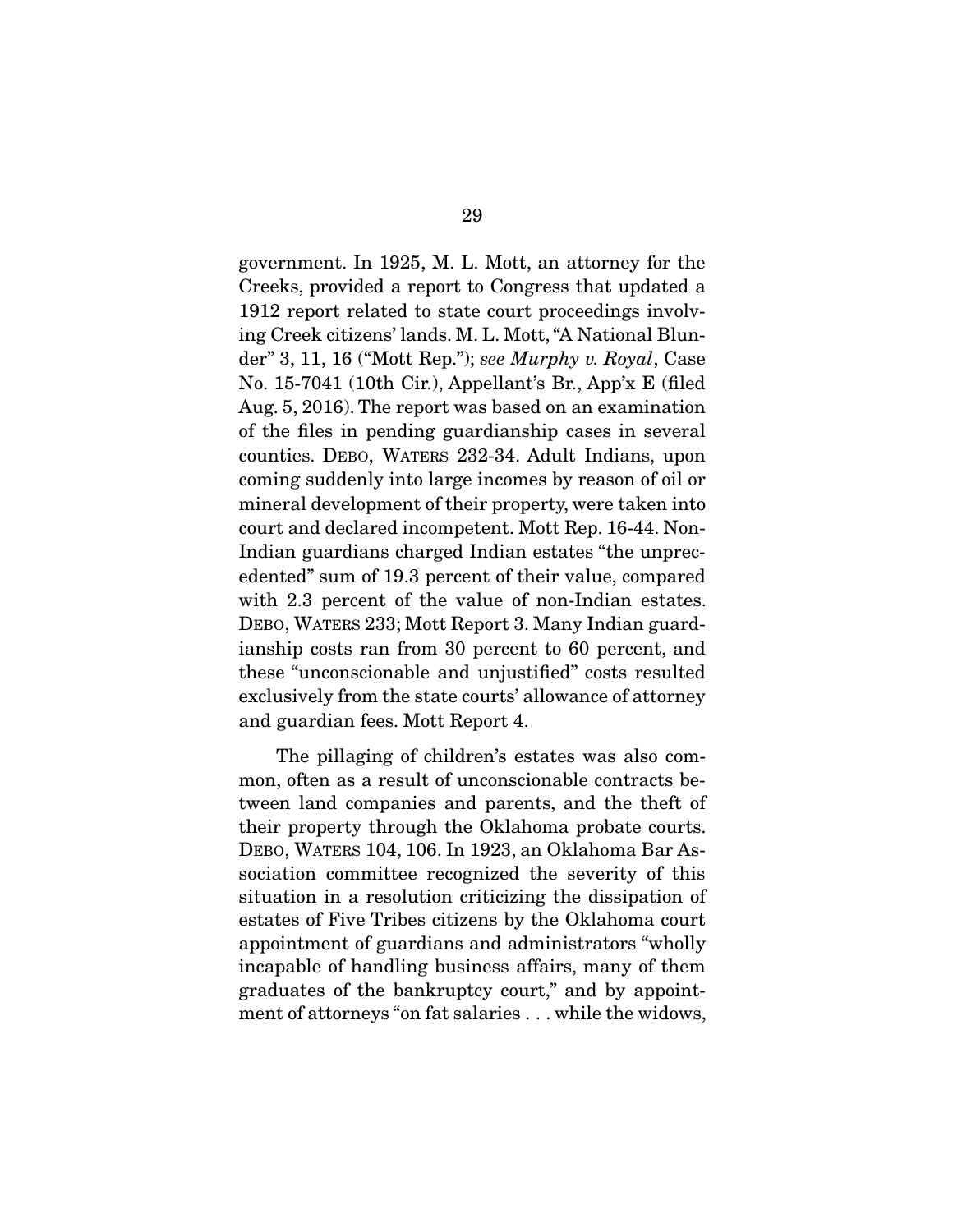orphans and wards go hungry and poorly clad." DEBO, WATERS 329.

 "[T]he entire Five Tribes area was dominated by a vast criminal conspiracy to wrest a great and rich domain from its owners." DEBO, WATERS 196-97. It was "not only useless but positively dangerous" to prosecute related crimes in the state legal system, as recognized by federal attorneys prosecuting the murder of an Osage on a restricted Osage allotment in northern Oklahoma in the mid-1920s – one of the many Osage murders motivated by greed for the great wealth of Osage mineral headright owners. DAVID GRANN, KILL-ERS OF THE FLOWER MOON – THE OSAGE MURDERS AND THE BIRTH OF THE FBI 214 (2017) ("GRANN"). Their decision to file the prosecution in federal court occurred after an investigation ordered by J. Edgar Hoover, who wanted to avoid scandal and protect his 1924 appointment as the director of the "Bureau of Investigation." *Id*. at 116, 120. The prosecution resulted in this Court's 1926 decision recognizing federal court jurisdiction over the prosecution of non-Indians for the murder of an Osage on a restricted Osage allotment – a decision which applies to federal criminal jurisdiction on restricted Creek allotments. *Ramsey*, 271 U.S. at 471-72.

 As demonstrated by the Osage case, the value of oil property was a great inducement to crime related to Five Tribes restricted allotments as well. Speculators who had secured illegal leases resorted to forgery, kidnapping, and murder to acquire permanent possession. DEBO, WATERS 181, 200. In 1935, John Collier, Commissioner of Indian Affairs, testified about the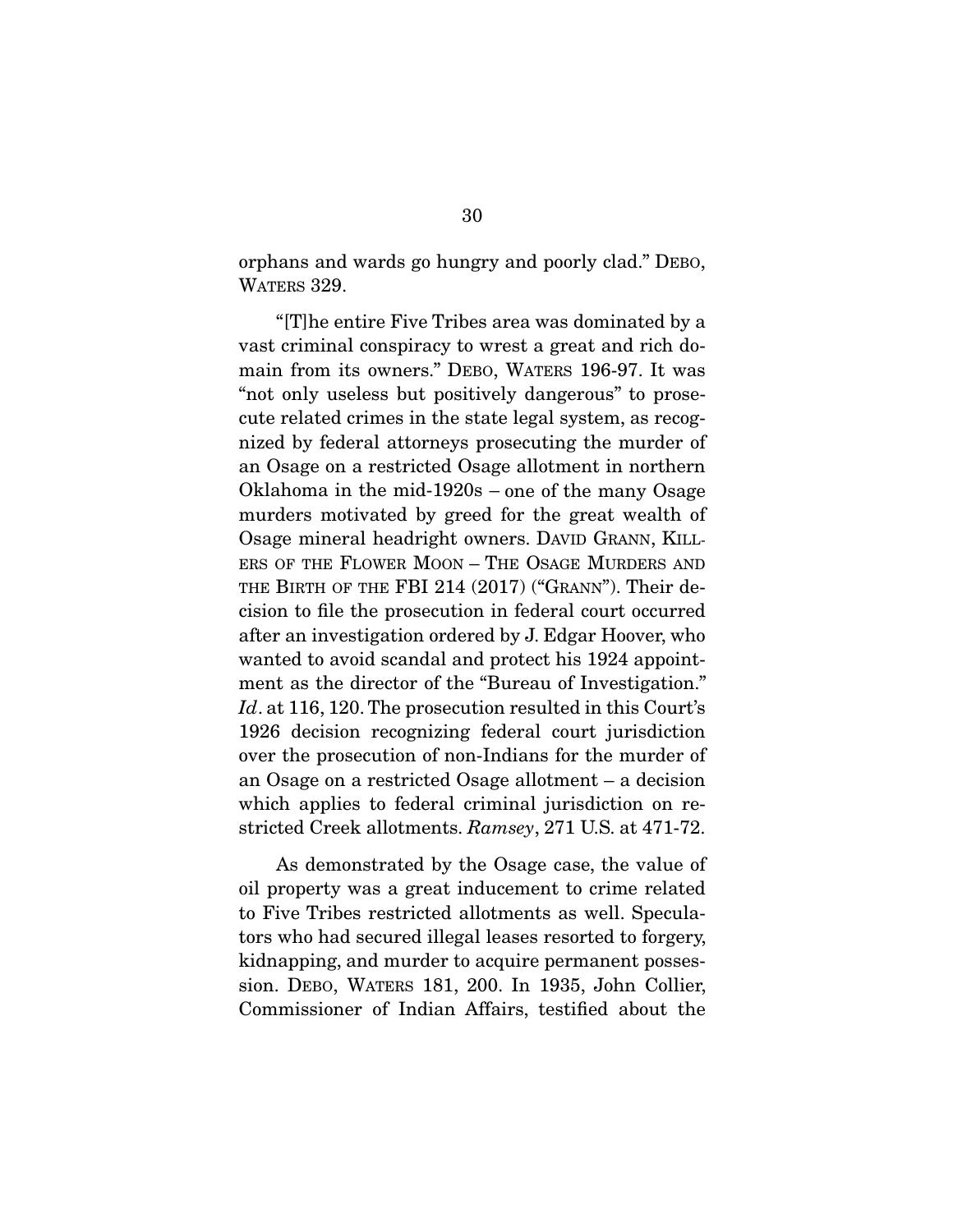continued plundering of Five Tribes allotted lands. *Hearings before the Comm. Ind. Affs.*, House of Rep., 74th Cong., 1st Sess. on H.R. 6234, "A Bill to Promote the General Welfare of the Indians of the State of Oklahoma and for Other Purposes" (May 7, 1935) at 194- 216. He described numerous cases, including one that involved a minor Creek heir of valuable oil lands, who was kidnapped by conspirators working for an oil company, taken across state lines, forced to sign relinquishment of her oil allotment while intoxicated, and raped. *Id*. at 197. She was paid \$1,000 and given clothing in exchange for the property, which produced \$315,178.41 in royalties. *Id*. A state court found the conveyance valid; the rapist was indicted but not convicted; and disbarment proceedings against an attorney involved in the case failed. *Id.*

 The state exercised unlawful criminal jurisdiction over Indian country within its borders for fifty years after the *Ramsey* decision. This changed beginning in 1978, when an Oklahoma court held that a Kiowa trust allotment was Indian country under 18 U.S.C. § 1151(c), and that prosecution of a Kiowa for the murder of a Kiowa was subject to federal jurisdiction. *State v. Littlechief*, 573 P.2d 263, 265 (Okla. Crim. App. 1978). This led to other state and federal court decisions recognizing federal jurisdiction over major crimes by Indians on restricted allotments in both western and eastern Oklahoma. *See United States v. Burnett*, 777 F.2d 593 (10th Cir. 1985) (Osage); *State v. Klindt*, 782 P.2d 401 (Okla. Crim. App. 1989) (Cherokee) (overruling *Ex parte Nowabbi*, 61 P.2d 1139 (Okla. Crim. App.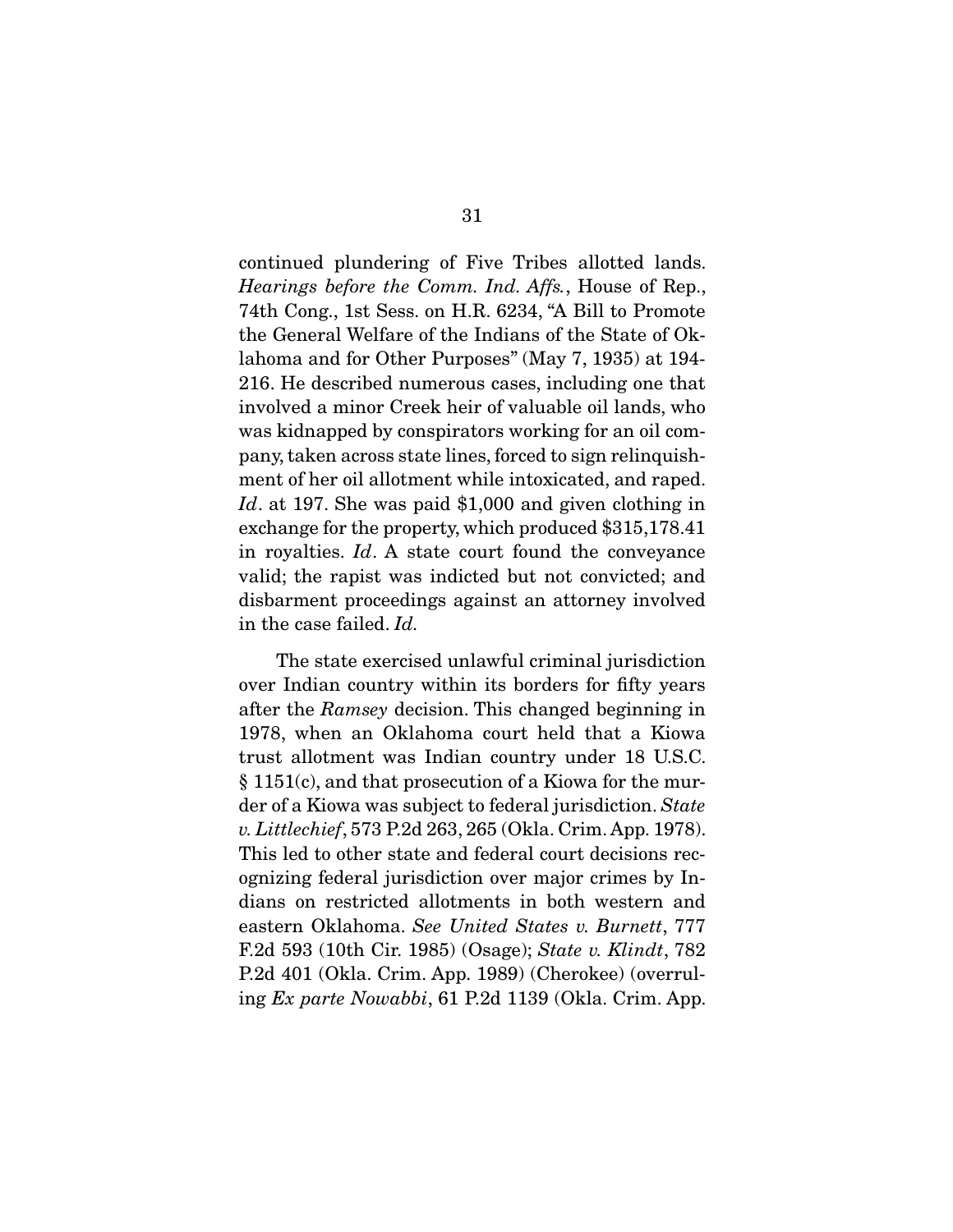1936)); *Cravatt v. State*, 825 P.2d 277, 279 (Okla. Crim. App. 1992) (Chickasaw); *United States v. Sands*, 968 F.2d 1058, 1061-62 (1992), *cert. denied*, 506 U.S. 1056 (1993) (Creek).

 The Indian country status of trust allotments in western Oklahoma is so well settled that for the past twenty years the Office of the United States Attorney, Western District of Oklahoma, has maintained an Indian country misdemeanor docket for certain federal offenses in Indian country in western Oklahoma, particularly those where a non-Indian is the perpetrator and there is an Indian victim. United States' Attorney's Office, W.D. Okla., "Indian Country Misdemeanor Prosecution Project," *Tribal Justice*, Issue 2 (2012) at 2.14 The United States Attorneys for the Eastern and Northern Districts of Oklahoma also actively prosecute federal crimes under federal laws governing crimes in Indian country.15

--------------------------------- ---------------------------------

<sup>14</sup> *See* https://turtletalk.files.wordpress.com/2012/11/tribaljustice-issue-2-final.pdf.

<sup>15</sup> "Indian Country," U.S. Atty. Off., N.D. Okla.: https:// www.justice.gov/usao-ndok/indian-country; "Indian Country" news articles, U.S. Atty. Off. E.D. Okla.: https://search.justice.gov/search? query=indian+country&op=Search&affiliate=justice-usao-oke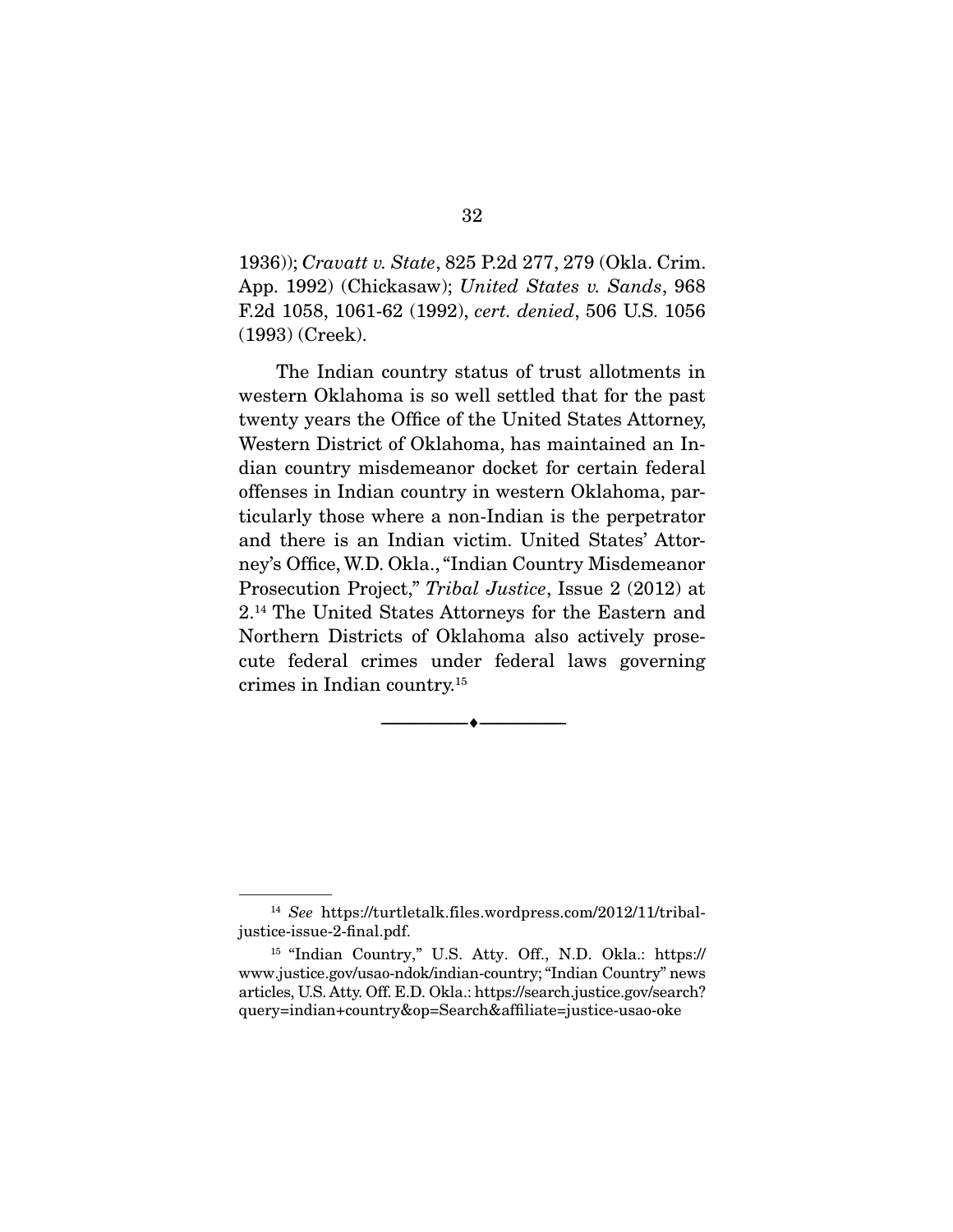#### **CONCLUSION**

 The United States failed to fulfill its trust responsibility to protect Creek Nation and Creek citizens from the destructive actions of the States of Georgia, Alabama, and Oklahoma, during much of its government-to-government relationship with Creek Nation. Creek Nation successfully navigated destructive eras of federal policies, and not only survived, but flourished. It is disheartening that the United States and Oklahoma once again misapply federal laws enacted during the allotment era to support its new and unsupported claim of reservation disestablishment. Their position would require the departure from this Court's precedents regarding reservation disestablishment. Further, Oklahoma's position cannot be reconciled with prior decisions involving the Indian country status of restricted allotments, tribal trust lands, and tribal fee lands in eastern Oklahoma. Their position also ignores the federal policy of tribal self-governance in effect since the late 1970s – a policy that has encouraged Creek Nation's work with Oklahoma and federal officials to develop and implement intergovernmental relationships beneficial to all Oklahoma citizens. The Oklahoma conviction of petitioner should be reversed and the case dismissed for lack of jurisdiction so that